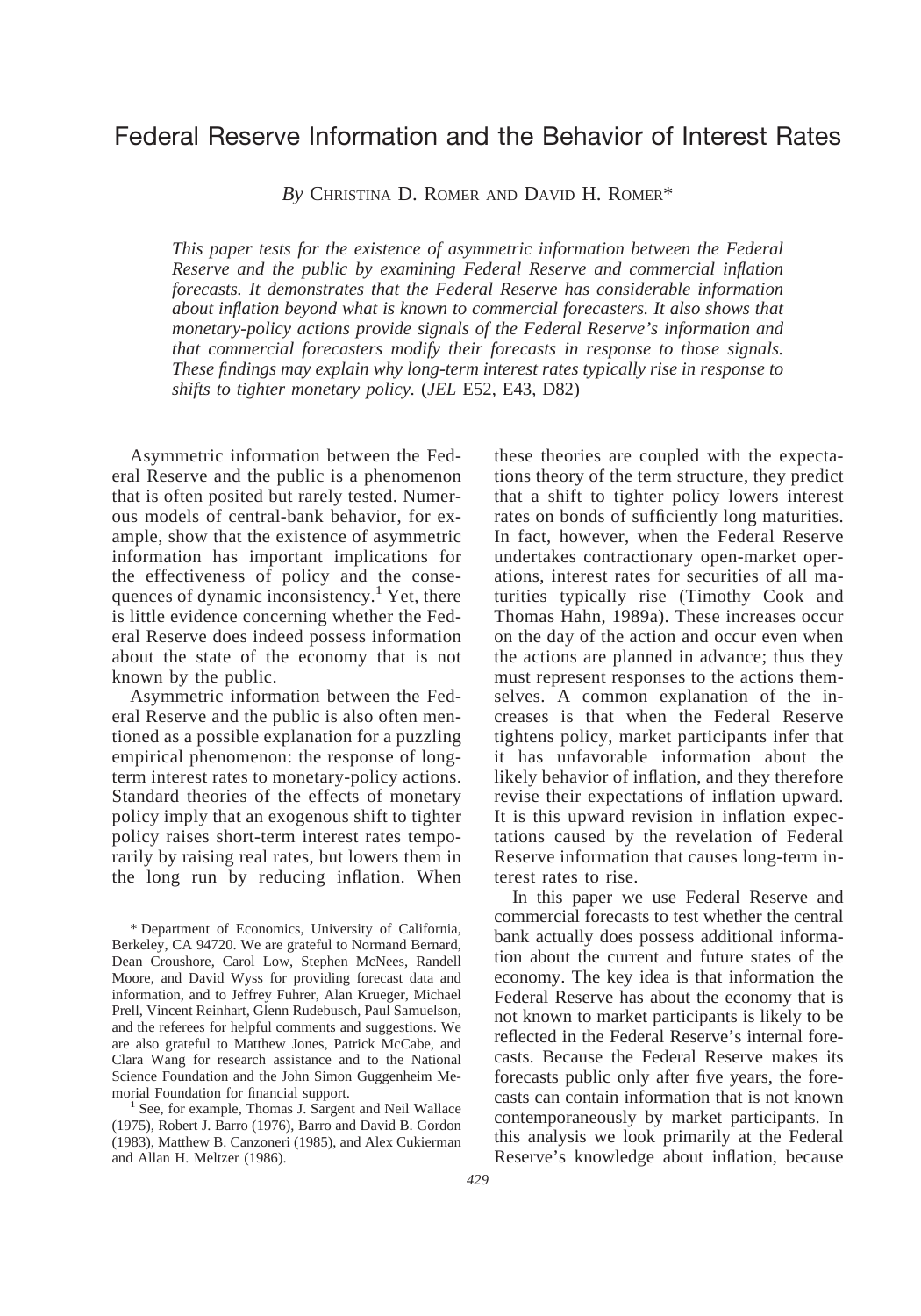we then use the results to test the asymmetricinformation explanation of the response of interest rates to monetary actions. However, to check the robustness of our results, we also look for asymmetric information about the path of real output.

This analysis of asymmetric information and its implications for the behavior of interest rates proceeds in several steps. Section I describes the forecast data that we use. It also presents preliminary diagnostic tests of the rationality of the various forecasts.

Section II then investigates whether the Federal Reserve has information about inflation beyond what is known by market participants. Specifically, we ask whether, given commercial forecasts of inflation, the Federal Reserve forecasts are useful in predicting inflation. To analyze this question, we examine regressions of inflation on commercial and Federal Reserve forecasts. We find that the Federal Reserve possesses statistically significant and quantitatively important additional information. In a typical regression, the coefficient on the commercial forecast is small and insignificant while that on the Federal Reserve forecast is substantial and highly significant. This suggests that the optimal forecasting strategy of someone with access to both forecasts would be to put essentially no weight on the commercial forecast. These findings are robust across forecasting horizons, commercial forecasters, and sample periods. We also find that the Federal Reserve possesses equally important additional information about the path of future output. We argue that the Federal Reserve's information advantage stems not from early access to government statistics or inside information about monetary policy, but rather from the vast resources it devotes to forecasting.

Section III turns to the link between Federal Reserve information and the behavior of interest rates. For the asymmetric-information hypothesis to explain why long-term rates rise following a monetary contraction, it is not enough that the Federal Reserve possesses useful information about future inflation. It is also necessary that monetary actions provide signals of this information and that market participants respond to these signals. And these effects must be large enough to explain the anomalous movements in interest rates that we observe.

To address the signaling issue, we ask whether it is rational for market participants to make inferences about the Federal Reserve's inflation forecasts from its policy actions. Specifically, we regress the Federal Reserve forecast on the contemporaneous commercial forecast and an indicator of Federal Reserve actions. The results of these tests, although not as strong as the results concerning the existence of asymmetric information, support the hypothesis that the Federal Reserve's actions signal its information.

To address the response issue, we examine whether Federal Reserve actions actually affect market participants' forecasts of inflation. Specifically, we regress the commercial forecasters' next forecast of inflation on an indicator of monetary actions and their current forecast, controlling for the arrival of other information about inflation between the two forecast dates. The results of these regressions are broadly similar to those concerning the information content of the Federal Reserve's actions. The estimates suggest that commercial forecasters raise their expectations of inflation in response to contractionary Federal Reserve actions, but that they do so by slightly less than one would expect given the earlier results.

We then use the quantitative estimates from these tests to see if the effects are large enough to explain the observed response of interest rates at different horizons to monetary-policy actions. We find that between a fifth and a half of the rise in short-term rates following a contractionary action can be accounted for by changes in expected inflation caused by the revelation of Federal Reserve information. Simple simulations suggest that the effects of information revelation may be even more important at longer horizons. We find that between half and all of the rise in long-term rates in response to monetary contractions may be due to the revelation of Federal Reserve information.

# **I. Data**

We use inflation forecasts from both the Federal Reserve and commercial forecasters. We view the commercial forecasts as being the expectations of market participants, or at least a key input into their expectation formation. This view is consistent with the fact that some of the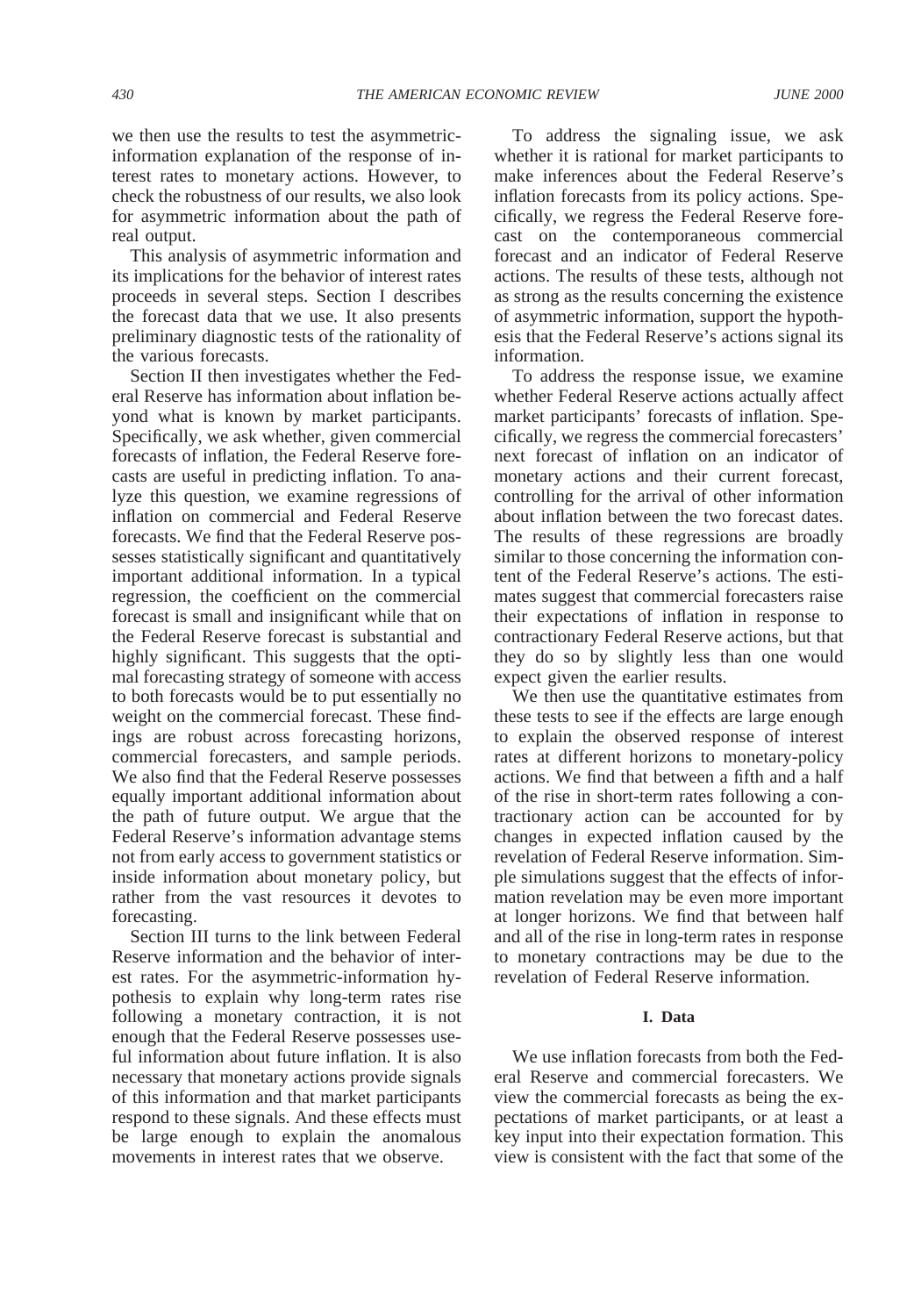commercial forecasts we consider are created by firms managing large portfolios; thus, they *are* the forecasts of market participants. It is also consistent with the fact that market participants pay for the commercial forecasts, suggesting that they view information processing as difficult and commercial forecasts as valuable. Given this, it is plausible that market participants will just adopt the commercial forecasts as their own or use them as a key starting point in their analysis.<sup>2</sup>

An alternative view that is also consistent with our focus on commercial forecasts is that commercial forecasts are representative of market participants. In this view, the commercial forecasts are merely a well-documented example of the expectation-formation process of market participants. In either view, one can use an analysis of the relationship between commercial forecasts and the Federal Reserve forecasts to see if the Federal Reserve has information about future inflation that is not known to market participants.

### A. *Forecasts*

We consider forecasts from the Federal Reserve and three commercial forecasters. The particular inflation forecasts we analyze are those for the GNP deflator.<sup>3</sup> We also consider

(CPI). We use the GNP deflator for two reasons. First,

forecasts for real GNP in a robustness check on the inflation results. This section therefore describes the sources of the Federal Reserve and commercial forecasts. It also discusses issues of consistency and timing related to these data.

The Federal Reserve forecasts are contained in the "Green Book" prepared by the staff of the Board of Governors before each meeting of the Federal Open Market Committee (FOMC). These forecasts are available for the period 1965:11–1991:11.4 The Green Book typically forecasts inflation and real GNP growth for five or six quarters into the future, though the horizon of the forecast varies over time and with the date of the FOMC meeting.

Because the Federal Reserve forecasts are tied to FOMC meetings, there are no forecasts in months when the FOMC does not meet. In the late 1960's and 1970's, there are forecasts almost every month; in the 1980's, there are typically eight forecasts per year. The time of the month when the forecast is made also varies, because the date of the FOMC meeting varies. FOMC meetings more often occur during the first half of the month, but the pattern is not regular.<sup>5</sup>

The first set of commercial forecasts is from Blue Chip Economic Indicators.<sup>6</sup> Around the fifth of each month, Blue Chip surveys economic forecasters at approximately 50 banks, corporations, and consulting firms. It then produces a consensus forecast (which is the median

of the link between inflation forecasts and monetary policy. <sup>4</sup> The end date is determined primarily by the Federal Reserve's policy of releasing information with a five-year lag. However, we choose to stop the sample in 1991:11 to avoid the awkwardness of the switch from GNP to GDP in the government statistics. Dean Croushore of the Federal Reserve Bank of Philadelphia provided a machine-readable version of the Green Book forecasts for the GNP deflator. We updated and revised his series using a hard copy provided by the Board of Governors. The real GNP forecasts were obtained from the same documents provided by the

Board of Governors. <sup>5</sup> Occasionally, there are two or more Federal Reserve forecasts in a single month. This is especially common in the late 1960's and 1970's. In our analysis, we use either the first or last forecast in a given month, depending on whether the particular application calls for a forecast that is early or late in the month.<br><sup>6</sup> The historical Blue Chip Economic Indicators were

purchased from Capitol Publications, Inc.

 $2$  As David S. Scharfstein and Jeremy C. Stein (1990), Owen Lamont (1995), Tilman Ehrbeck and Robert Waldmann (1996), and others point out, there may be agency problems between commercial forecasters and their clients that cause forecasters not to report their true expectations of inflation. This is unlikely to be a problem for our investigation, however. To begin with, simple models of agency problems imply that forecasters are concerned about the accuracy of their forecasts and about their forecasts relative to others' forecasts. As a result, the models imply that forecasters' predictions are centered around their true expectations, and thus that median forecasts, which are what we mainly consider, reflect forecasters' true expectations (Lamont, 1995). More importantly, the hypothesis that the Federal Reserve's apparent additional information is in fact known to market participants requires that the market participants pay for forecasts that they know to be biased, despite the fact that they possess enough information to produce forecasts incorporating all of the information contained in the forecasts of a large organization (the Federal Reserve) that devotes vast resources to forecasting. Finally, Ehrbeck and Waldmann (1996) find that agency models' predictions are rejected in the data.<br><sup>3</sup> The obvious alternative is the Consumer Price Index

forecasts for the GNP deflator are available for a much longer sample period. Second, interest rates were included in the CPI until 1983. This greatly complicates the analysis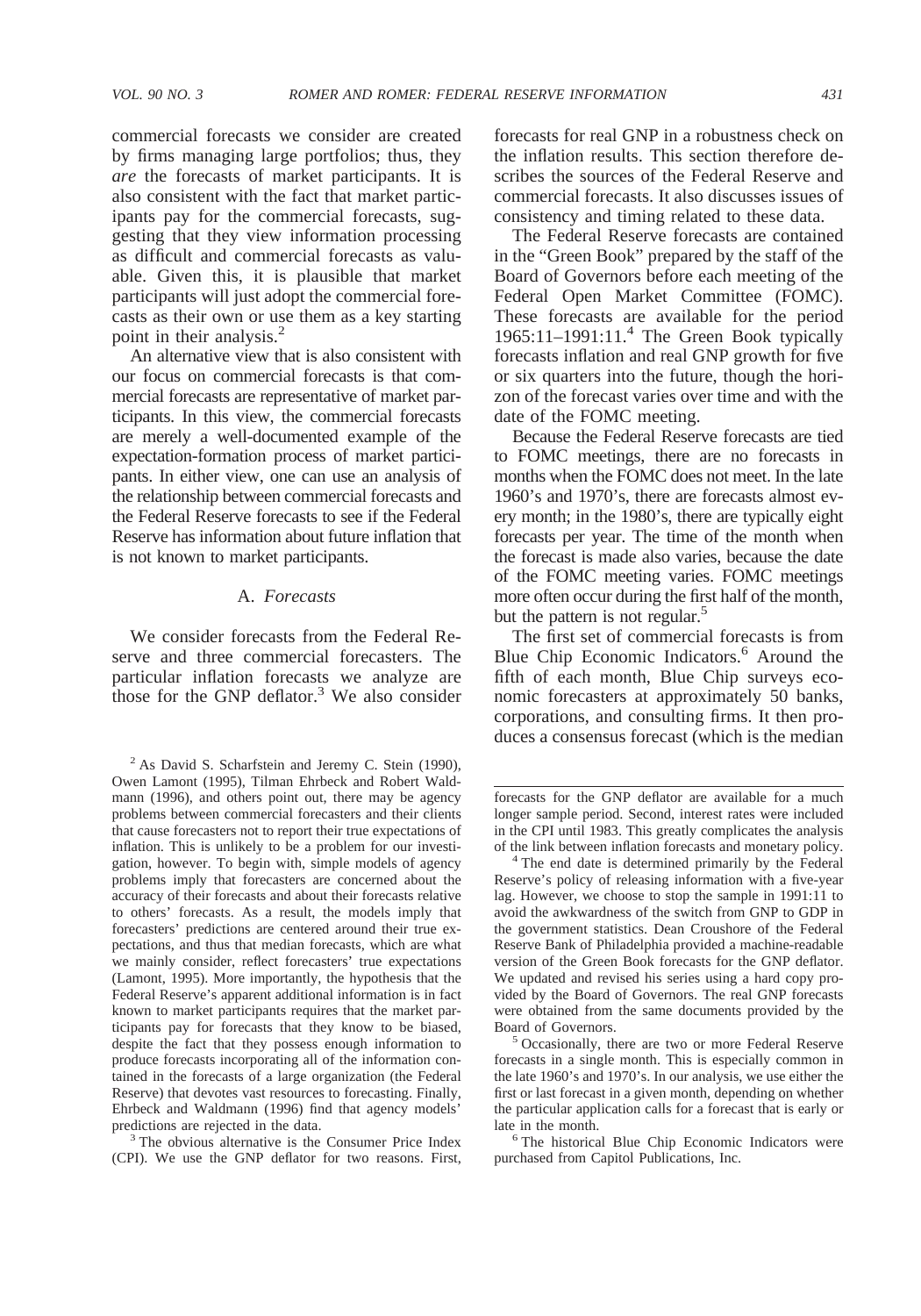

FIGURE 1. TIMING OF FORECASTS IN A TYPICAL QUARTER

*Note:* BC is the abbreviation for Blue Chip Economic Indicators, F is for the Federal Reserve, DRI is for Data Resources, Inc., and SPF is for the Survey of Professional Forecasters.

of the individual forecasts) for the percentage change in the GNP deflator and real GNP over each of the next six or seven quarters. The Blue Chip forecasts are available starting in 1980:1.

The second set of commercial forecasts is prepared by Data Resources, Inc. (DRI).<sup>7</sup> DRI produces three forecasts each quarter; one early, one late, and one in the middle of the quarter. For comparability with monthly forecasts from other sources, we assign the early forecast to the first month in the quarter, the middle forecast to the second month, and the late forecast to the third month. The early and late forecasts are available starting in the third quarter of 1970, so the monthly start date is 1970:7. Because the middle forecast is not available until the first quarter of 1980, there are many missing observations for the first decade. Each forecast is made relatively late in the month. The forecast horizon is typically seven quarters.

The third set of commercial forecasts is from the Survey of Professional Forecasters (SPF), currently conducted by the Federal Reserve Bank of Philadelphia. This survey continues the American Statistical Association/National Bureau of Economic Research Economic Outlook Survey. Like the Blue Chip Economic Indicators, the Survey of Professional Forecasters is based on many commercial forecasts. We again use the median forecast. The SPF is conducted near the end of the second month of each quarter. For comparison with our other forecasts, which are monthly, we treat the Survey of Pro-

<sup>7</sup> The DRI forecasts were collated and provided by Stephen K. McNees of the Federal Reserve Bank of Boston. They are used with permission from DRI. The forecasts are for the level of the GNP deflator and real GNP. Forecasts for inflation and real growth are calculated as quarterly percentage changes at an annual rate.

fessional Forecasters as a monthly series available only in February, May, August, and November. Since the SPF forecasts for the GNP deflator begin in the fourth quarter of 1968, the first observation on a monthly basis is 1968:11. Likewise, since the SPF forecasts for real GNP growth begin in the third quarter of 1981, the first monthly observation is  $1981:8.^8$  The forecast horizon for both inflation and real growth is four quarters.

Figure 1 summarizes the timing of the various forecasts for a typical quarter. It shows that the Blue Chip surveys occur early in each month, the DRI forecasts occur late in each month, and the Survey of Professional Forecasters occurs at the end of the middle month of the quarter. We have placed the timing of the Federal Reserve's forecast slightly before the middle of the month to reflect the average date of these forecasts; however, the actual date of the forecasts varies from month to month. Likewise, we have shown a Federal Reserve forecast in the first and third months of the quarter to reflect the fact that Federal Reserve forecasts are made roughly two months out of three. Again, the actual months in which forecasts are made vary from quarter to quarter.

The time line also helps clarify the timeseries nature of our data. We have monthly observations of forecasts of inflation various numbers of quarters in the future. For example, we have monthly predictions of inflation two quarters ahead for each forecaster. Our subse-

<sup>&</sup>lt;sup>8</sup> We use a version of the forecasts compiled by Dean Croushore of the Federal Reserve Bank of Philadelphia. Like DRI, the SPF forecasts the level of the GNP deflator and real GNP. Forecasts for inflation and real growth are again calculated as quarterly percentage changes at an annual rate.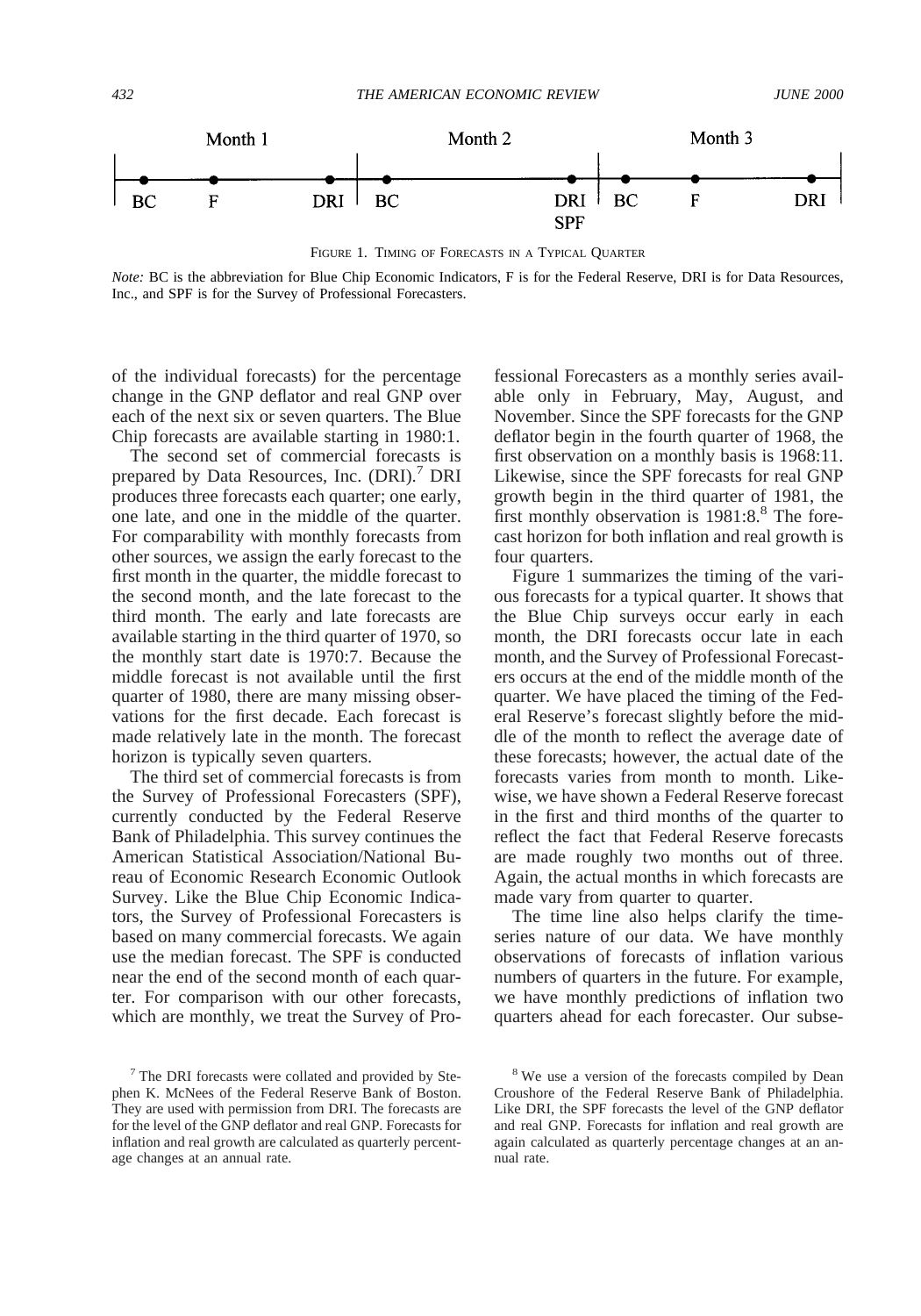quent regressions will analyze the behavior of the forecasts for a given horizon made in a certain month by each forecaster.

### B. *Data on Actual Inflation and Output*

One data issue involves the appropriate actual series to use for comparison with the various forecasts. Because the U.S. Commerce Department data on the GNP deflator and real GNP are continually revised, a choice has to be made about which revision to use. GNP statistics for a quarter are first released toward the end of the first month following the quarter. Because some component series are not available, these initial estimates are subject to a substantial margin of error. They are revised at the end of the second month following the quarter, and again at the end of the third month as more data become available. There is a comprehensive annual revision each July and a rebenchmarking and conceptual reworking roughly every five years.

We use the second revision (done at the end of the subsequent quarter) in our analysis. The data are collected from the June, September, December, and March issues of the *Survey of Current Business.* To ensure consistency in the calculation of growth rates, the current and previous quarter data are always taken from the same issue of the *Survey.*

We feel that the second revision is the appropriate series to use because it is based on relatively complete data, but is still roughly contemporaneous with the forecasts we are analyzing. This series does not include the rebenchmarking and definitional changes that occur in the annual and quinquennial revisions. As a result, it should be conceptually similar to the series being forecast. At the same time, it does not have the errors associated with the incomplete initial estimates.<sup>9</sup>

#### C. *Serial Correlation*

In regressions comparing forecasts and actual data, there is inevitably the problem that forecast errors are serially correlated and that the serial correlation increases as the horizon for the forecasts becomes longer. To see this, consider the implication of an unexpected rise in inflation in the fourth quarter of 1990 for forecasts of inflation three quarters ahead. This would clearly cause positive forecast errors for the January, February, and March 1990 forecasts, since in all three cases forecasters are predicting inflation in the fourth quarter of 1990. But the fact that inflation is serially correlated also means that the forecast errors would tend to be positive for the forecasts of inflation three quarters ahead made in April through December 1990—that is, until forecasters could incorporate the rise in inflation in the fourth quarter of 1990 into their forecasts.

To deal with this potential problem, we calculate robust standard errors for all of our regressions. Specifically, when we consider forecasts for inflation *h* quarters ahead, the standard errors are computed correcting for heteroskedasticity and for serial correlation over  $h + 1$  quarters [that is, over  $3(h + 1)$  months]. For example, when we consider the Blue Chip forecast (which is available every month) for three quarters ahead, the standard errors allow for heteroskedasticity and for 12th-order serial correlation. We follow Lars P. Hansen and Robert J. Hodrick (1980) in putting full weight on the serial correlation over all  $h + 1$  quarters, rather than using the Bartlett window approach of Whitney K. Newey and Kenneth D. West  $(1987).^{10}$ 

#### D. *Forecast Rationality*

Before testing for asymmetric information, it is useful to examine the rationality of the forecasts. The view that market participants take a commercial forecast as their baseline or as a key input into their expectation-formation process makes sense only if the forecasts are not grossly

<sup>9</sup> Redoing our tests using the most recently available data has little effect on the results. It is perhaps interesting to note that the award given by the Blue Chip Economic Indicators to the forecaster with the best record is based on a comparison of forecasts over the past four years with the most revised data available. Thus, at least for this one highly publicized award, forecasters are judged on their ability to predict the government's best estimate of GNP (and three other series) rather than the initial estimates.

<sup>&</sup>lt;sup>10</sup> The Hansen-Hodrick procedure occasionally yields negative variances and, thus, undefined standard errors. In such cases, we report Newey-West standard errors instead. These cases are noted in the tables.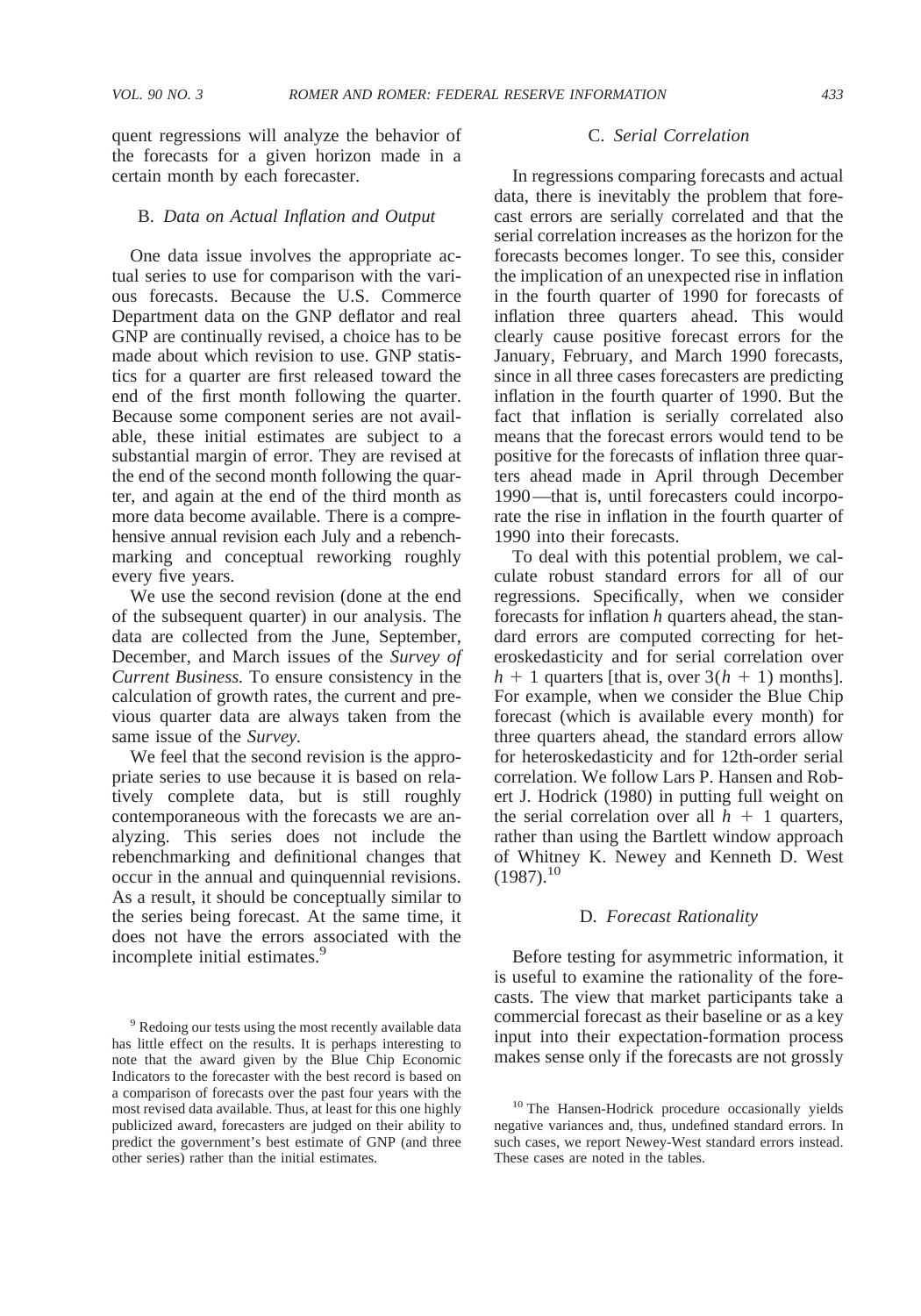| Forecast horizon<br>(Quarters) | $\alpha$      | β          | $p$ -value | $R^2$ | N   |
|--------------------------------|---------------|------------|------------|-------|-----|
| <b>Blue Chip</b>               |               |            |            |       |     |
| $\boldsymbol{0}$               | $-0.41(0.36)$ | 1.02(0.08) | 0.082      | 0.76  | 143 |
| $\mathbf{1}$                   | $-0.67(0.42)$ | 1.02(0.09) | 0.004      | 0.69  | 143 |
| $\overline{c}$                 | $-0.71(0.75)$ | 0.98(0.17) | 0.001      | 0.62  | 143 |
| 3                              | $-0.52(1.07)$ | 0.90(0.23) | 0.001      | 0.53  | 143 |
| $\overline{4}$                 | 0.58(0.76)    | 0.63(0.13) | 0.000      | 0.31  | 138 |
| 5                              | 1.05(1.10)    | 0.48(0.19) | 0.000      | 0.22  | 102 |
| 6                              | 1.46(0.92)    | 0.33(0.13) | 0.000      | 0.19  | 66  |
| <b>DRI</b>                     |               |            |            |       |     |
| $\boldsymbol{0}$               | 0.26(0.27)    | 0.97(0.06) | 0.559      | 0.76  | 219 |
| $\mathbf{1}$                   | 0.91(0.37)    | 0.87(0.07) | 0.052      | 0.56  | 219 |
| $\frac{2}{3}$                  | 0.80(0.46)    | 0.88(0.09) | 0.228      | 0.47  | 219 |
|                                | 1.27(0.89)    | 0.76(0.17) | 0.342      | 0.35  | 219 |
| $\overline{4}$                 | 1.88(1.25)    | 0.63(0.23) | 0.263      | 0.23  | 219 |
| 5                              | 2.43(1.49)    | 0.52(0.27) | 0.202      | 0.15  | 219 |
| 6                              | 3.16(1.87)    | 0.37(0.32) | 0.144      | 0.07  | 219 |
| $\overline{7}$                 | 3.53(1.99)    | 0.28(0.34) | 0.089      | 0.04  | 217 |
| <b>SPF</b>                     |               |            |            |       |     |
| $\boldsymbol{0}$               | $-0.12(0.41)$ | 1.05(0.08) | 0.569      | 0.71  | 93  |
| $\mathbf{1}$                   | 0.42(0.50)    | 0.97(0.10) | 0.275      | 0.50  | 93  |
| $\overline{c}$                 | 0.88(0.83)    | 0.89(0.16) | 0.442      | 0.33  | 93  |
| 3                              | 1.76(1.06)    | 0.71(0.19) | 0.253      | 0.20  | 93  |
| $\overline{4}$                 | 2.08(1.19)    | 0.65(0.22) | 0.217      | 0.16  | 88  |
| <b>Federal Reserve</b>         |               |            |            |       |     |
| $\boldsymbol{0}$               | 0.03(0.33)    | 1.03(0.07) | 0.479      | 0.78  | 251 |
| $\mathbf{1}$                   | 0.34(0.47)    | 1.00(0.11) | 0.280      | 0.60  | 242 |
| $\overline{c}$                 | 0.74(0.58)    | 0.95(0.12) | 0.275      | 0.44  | 224 |
| 3                              | 0.34(0.72)    | 1.03(0.13) | 0.534      | 0.43  | 207 |
| $\overline{4}$                 | 0.12(0.99)    | 1.05(0.17) | 0.656      | 0.38  | 177 |
| 5                              | $-0.16(1.15)$ | 1.06(0.22) | 0.922      | 0.34  | 118 |
| 6                              | $-0.80(1.14)$ | 1.09(0.28) | 0.312      | 0.47  | 61  |
| $\overline{7}$                 | $-1.19(1.43)$ | 1.03(0.36) | 0.000      | 0.53  | 38  |

TABLE 1—RATIONALITY TESTS FOR INFLATION FORECASTS  $\pi_{ht} = \alpha + \beta \hat{\pi}_{ht} + \epsilon_{ht}$ 

*Notes:*  $\pi$  denotes inflation, and  $\hat{\pi}$  denotes the inflation forecast; *h* and *t* index the horizon and date of the forecast. The sample periods are 1980:1–1991:11 for Blue Chip; 1970:7–1991:11 for DRI; 1968:11–1991:11 for SPF; and 1965:11–1991:11 for the Federal Reserve. Numbers in parentheses are robust standard errors. The *p*-value is for the test of the null hypothesis  $\alpha =$  $0, \hat{\beta} = 1.$ 

irrational. Therefore, we present a simple test of the rationality of the forecasts.

Let  $\pi_{ht}$  denote actual inflation in the quarter *h* quarters after month *t*. For example, if  $t =$ January 1990 and  $h = 3$ , then  $\pi_{ht}$  is actual inflation in the fourth quarter of 1990 (that is, the percentage change in the price level at an annual rate from the third to the fourth quarter of 1990). Similarly, let  $\hat{\pi}_{ht}$  denote a forecast of  $\pi_{ht}$  that is made in month *t*. To test for forecast rationality, we estimate regressions of the form:

$$
(1) \t\t \pi_{ht} = \alpha + \beta \hat{\pi}_{ht} + \epsilon_{ht},
$$

and test the implication of rationality that  $\alpha = 0$ and  $\beta = 1$ . The standard errors are corrected for serial correlation and heteroskedasticity as described above. For completeness, we analyze the rationality of each of the commercial forecasts and of the Federal Reserve forecasts.

Table 1 reports the results. The null hypothesis of rationality is almost never rejected at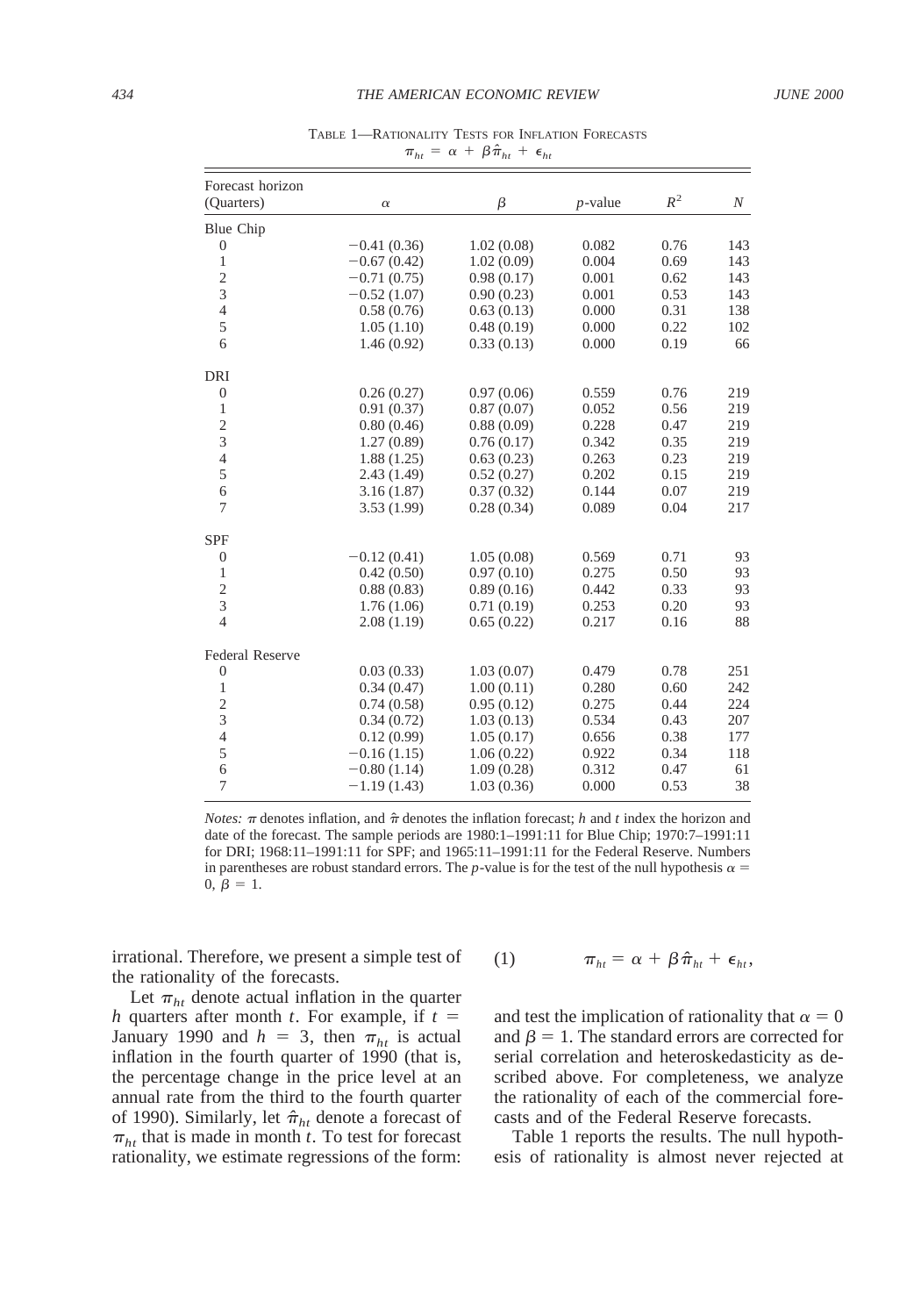conventional significance levels for the DRI, Survey of Professional Forecasters, or Federal Reserve forecasts. It is, however, consistently rejected for the Blue Chip forecasts.

Further investigation shows that these rejections are due to the large weight of the Volcker disinflation in the Blue Chip sample, which does not begin until 1980. When the other forecasts are restricted to the same start date, they too fail the rationality test. And when the forecasts are restricted to the period after the disinflation, none consistently fail the test. The failure of the forecasts to satisfy the usual criteria for rationality during a large regime shift is not surprising.

Table 1 also shows that essentially all of the forecasts contain important information about inflation. The estimates of  $\beta$ , although often less than one, are almost all above one-half and significantly greater than zero. This further suggests that starting with such forecasts as a baseline is a sensible strategy. $11$ 

# **II. Does the Federal Reserve Have Additional Information?**

This section compares commercial forecasts of inflation with those of the Federal Reserve. Our method of comparison reflects the question we are asking. Our main interest is in whether the Federal Reserve's forecasts contain information that would be useful to market participants. Therefore, we focus on the issue of whether individuals who know the commercial forecasts could make better forecasts if they also knew the Federal Reserve's.

### A. *Specification*

As before, let  $\pi_{ht}$  denote actual inflation *h* quarters after month *t*. Let  $\hat{\pi}_{ht}^C$  and  $\hat{\pi}_{ht}^F$  denote

the commercial and Federal Reserve forecasts of  $\pi_{ht}$  in month *t*. Suppose that market participants are using the commercial forecast as their baseline forecast or forming expectations by making linear projections of inflation on the forecast information they have. If the Federal Reserve forecast becomes available, market participants could use this information by making a linear projection of actual inflation on the commercial and Federal Reserve forecasts. That is, their forecasts would be the fitted values of

$$
(2) \qquad \pi_{ht} = \delta + \gamma_C \hat{\pi}_{ht}^C + \gamma_F \hat{\pi}_{ht}^F + \nu_{ht}.
$$

In this regression, the Federal Reserve forecast is useful in predicting inflation if and only if  $\gamma_F$ differs from zero. Thus, testing whether the Federal Reserve forecast contains valuable information requires estimating regressions like (2) and testing whether  $\gamma_F$  differs from zero.

In our basic regressions, we consider forecasts for each quarter separately. An alternative is to examine forecasts of average inflation over various horizons. That is, one can estimate equations of the form:

$$
(3) \quad \bar{\pi}_{ht} = \delta + \gamma_C \hat{\bar{\pi}}_{ht}^C + \gamma_F \hat{\bar{\pi}}_{ht}^F + \bar{\nu}_{ht},
$$

where  $\overline{\pi}_{ht}$  is average inflation up to horizon *h* and  $\hat{\overline{\pi}}_{ht}^C$  and  $\hat{\overline{\pi}}_{ht}^F$  are the commercial and Federal Reserve forecasts of  $\overline{\pi}_{h}$ <sup>12</sup> The regressions using averages provide useful summaries of the overall relationship between inflation and the forecasts. They also provide a check that the relationship is systematic rather than the result of quarter-to-quarter noise.

### B. *Basic Results*

The results of estimating equation (2) for each commercial forecaster and each forecast horizon are presented in Table 2. Our main interest is in  $\gamma_F$ , the coefficient on the Federal Reserve forecast. The estimates indicate overwhelmingly that the Federal Reserve possesses valuable information not contained in the

 $11$  We have also estimated versions of equation (1) that include lagged inflation and the forecaster's previous forecast error as right-hand-side variables. We choose the timing of these variables so as to ensure that they were available at the time of the forecasts. The results again support the rationality of the forecasts. Lagged inflation and the lagged forecast error have no consistent predictive power for inflation given the forecasts, and including these variables has little impact on the *p*-values for the test of the hypothesis that  $\beta = 1$  and that the other coefficients are all zero.

<sup>&</sup>lt;sup>12</sup> For example,  $\overline{\pi}_{4t}$  is the average of  $\pi_{0t}$ ,  $\pi_{1t}$ ,  $\pi_{2t}$ ,  $\pi_{3t}$ , and  $\pi_{4t}$ ;  $\hat{\pi}_{4t}^C$  is the average of  $\hat{\pi}_{0t}^C$ ,  $\hat{\pi}_{1t}^C$ ,  $\hat{\pi}_{2t}^C$ ,  $\hat{\pi}_{3t}^C$ , and  $\hat{\pi}_{4t}^C$ .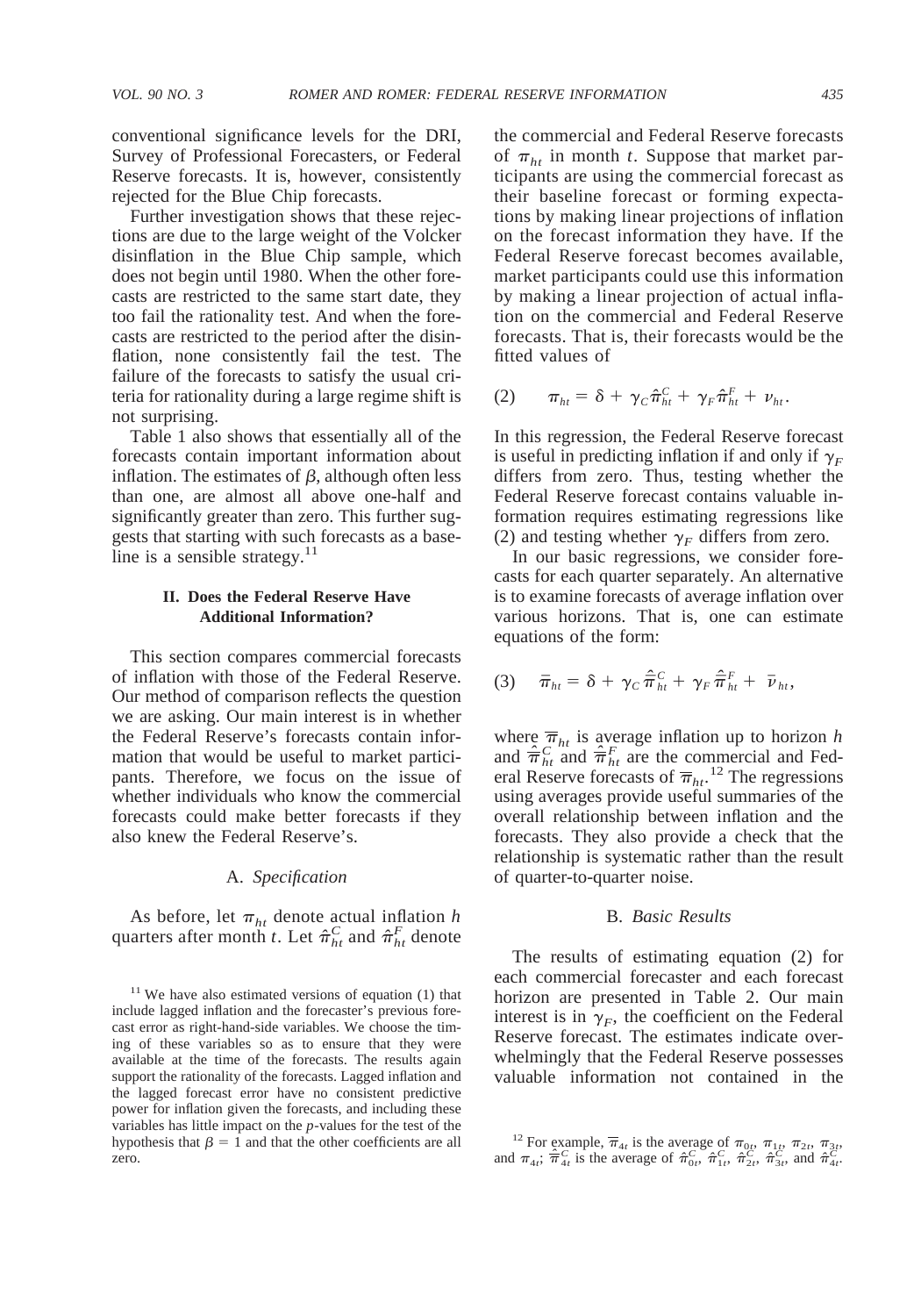| Forecast horizon<br>(Quarters) | $\delta$      | $\gamma_C$    | $\gamma_F$    | $R^2$ | N   |
|--------------------------------|---------------|---------------|---------------|-------|-----|
|                                |               |               |               |       |     |
| Blue Chip                      |               |               |               |       |     |
| $\mathbf{0}$                   | $-0.06(0.40)$ | 0.35(0.23)    | 0.64(0.18)    | 0.83  | 97  |
| $\mathbf{1}$                   | 0.49(0.52)    | $-0.35(0.27)$ | 1.21(0.20)    | 0.81  | 97  |
| $\frac{2}{3}$                  | 0.56(0.45)    | $-0.30(0.25)$ | 1.12(0.22)    | 0.70  | 97  |
|                                | 0.22(0.60)    | $-0.34(0.32)$ | 1.23(0.25)    | 0.71  | 97  |
| $\overline{4}$                 | 0.18(0.68)    | $-0.31(0.32)$ | 1.19(0.37)    | 0.54  | 93  |
| $\mathfrak s$                  | 0.64(1.17)    | $-0.23(0.41)$ | 0.93(0.49)    | 0.37  | 69  |
| 6                              | 1.30(0.77)    | 0.55(0.18)    | $-0.20(0.18)$ | 0.27  | 38  |
| $\mu$ (0-4)                    | 0.50(0.36)    | $-0.28(0.21)$ | 1.11(0.21)    | 0.91  | 93  |
| DRI                            |               |               |               |       |     |
| $\boldsymbol{0}$               | $-0.17(0.34)$ | 0.39(0.16)    | 0.66(0.18)    | 0.80  | 170 |
| $\mathbf{1}$                   | 0.10(0.43)    | $-0.03(0.21)$ | 1.04(0.23)    | 0.62  | 170 |
|                                | 0.27(0.50)    | $-0.19(0.20)$ | 1.18(0.18)    | 0.49  | 168 |
| $\frac{2}{3}$                  | $-0.16(0.57)$ | $-0.24(0.30)$ | 1.32(0.29)    | 0.48  | 161 |
| $\overline{4}$                 | $-0.51(0.65)$ | $-0.65(0.38)$ | 1.80(0.41)    | 0.46  | 146 |
| 5                              | $-0.67(0.85)$ | $-0.72(0.49)$ | 1.87(0.53)    | 0.41  | 105 |
| 6                              | $-0.81(1.05)$ | $-0.33(0.43)$ | 1.45(0.55)    | 0.45  | 60  |
| $\overline{7}$                 | $-1.51(1.49)$ | $-0.30(0.38)$ | 1.42(0.66)    | 0.54  | 38  |
| $\mu$ (0-4)                    | $-0.15(0.41)$ | $-0.53(0.36)$ | 1.57(0.38)    | 0.74  | 146 |
| <b>SPF</b>                     |               |               |               |       |     |
| $\boldsymbol{0}$               | $-0.00(0.38)$ | 0.15(0.19)    | 0.88(0.18)    | 0.76  | 79  |
| $\mathbf{1}$                   | 0.46(0.47)    | $-0.47(0.21)$ | 1.45(0.21)    | 0.64  | 79  |
|                                | 1.55(0.77)    | $-0.78(0.44)$ | 1.57(0.38)    | 0.49  | 78  |
| $\frac{2}{3}$                  | 1.27(0.83)    | $-0.83(0.33)$ | 1.70(0.32)    | 0.46  | 73  |
| $\overline{4}$                 | 0.72(0.81)    | $-0.93(0.36)$ | 1.89(0.34)    | 0.48  | 64  |
| $\mu$ (0-4)                    | 1.09(0.53)    | $-1.08(0.38)$ | 1.93(0.35)    | 0.75  | 64  |

TABLE 2—TESTS OF FEDERAL RESERVE ADDITIONAL INFORMATION FOR INFLATION  $\pi_{ht} = \delta + \gamma_C \hat{\pi}_{ht}^C + \gamma_F \hat{\pi}_{ht}^F + \nu_{ht}$ 

*Notes:*  $\pi$  denotes inflation, and  $\hat{\pi}^C$  and  $\hat{\pi}^F$  denote commercial and Federal Reserve inflation forecasts; *h* and *t* index the horizon and date of the forecasts. The sample periods are 1980:1–1991:11 for Blue Chip; 1970:7–1991:11 for DRI; and 1968:11–1991:11 for SPF. Numbers in parentheses are robust standard errors. The forecast horizon  $\mu$  (0–4) refers to the average of  $\vec{0}$  to 4 quarters ahead.

commercial forecasts. For horizons farther ahead than the current quarter, the point estimates of  $\gamma_F$  are typically between 1.0 and 1.5. For the current quarter, they are smaller, but still over 0.5. Most of the estimates are highly significant, and all but two are significant at the 5-percent level.

In addition, the estimates of  $\gamma_c$ , the coefficient on the commercial forecast, are typically small. In fact, most of the point estimates are negative, though not statistically significant at conventional levels. In only two cases is the estimate significantly larger than zero at even the 10-percent level. Thus, an individual with access to both forecasts would want to put little weight on the commercial forecast. And since the estimates of  $\gamma_F$  are generally close to one, simply using the Federal Reserve forecast is close to the optimal way of combining the two forecasts.

Table 2 also reports the results of using the average forecasts up to four quarters ahead (the longest horizon for which all of the commercial forecasts are available); that is, it reports estimates of equation (3) with  $h = 4$ . The estimates of  $\gamma_F$ , the optimal weight on the Federal Reserve forecast, are large and highly significant. Thus, it does not appear that quarter-to-quarter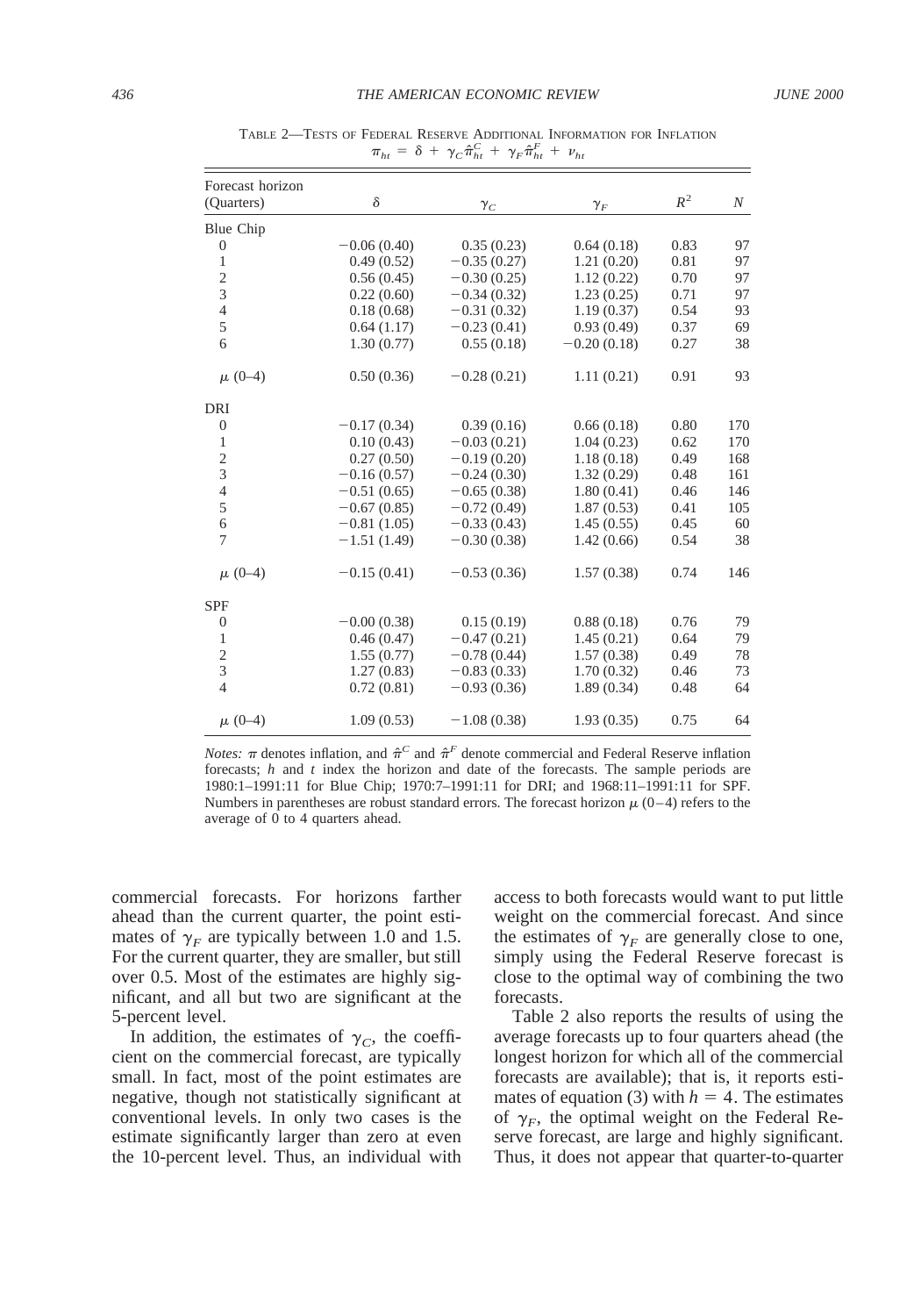noise is driving our finding of substantial Federal Reserve additional information.<sup>13</sup>

# C. *Sources of the Federal Reserve's Information Advantage*

Given our findings, it is natural to consider the source of the Federal Reserve's information advantage. In this regard, it is easier to identify factors that are not important than those that are. First, the Federal Reserve's additional information is probably not due to inside information about monetary policy. Monetary policy appears to have little impact on output and the price level for at least three to four quarters (see, for example, Robert J. Gordon, 1993; and Romer and Romer, 1994). Yet, the Federal Reserve forecast is valuable in predicting inflation just one or two quarters ahead. The fact that the Federal Reserve forecasts continue to have value at fairly distant horizons could indicate that staff members have inside information about the FOMC's commitment to a given policy. However, evidence presented in the next section contradicts this interpretation.

The advantage is also almost surely not due to the Federal Reserve gaining access to official data earlier than commercial forecasters. The Chairman of the Federal Reserve receives data on economic variables such as unemployment and inflation only the night before they are released to the public, and access to these advance data is tightly restricted within the Federal Reserve. Even if the advance data were available to Federal Reserve forecasters, a day's lead time would not give them a net advantage over the Survey of Professional Forecasters and DRI, since the Federal Reserve forecast is typically made well before these commercial forecasts. Furthermore, the Federal Reserve forecast is valuable in predicting inflation many quarters ahead. One would expect a data advantage to be of most use at very short horizons.

It is possible that the Federal Reserve receives unofficial information from business leaders and bankers. Whether such potentially unrepresentative reports could consistently improve its forecasts is highly questionable. Furthermore, even if such reports were the source of the Federal Reserve's advantage, it does not follow that this information is not available to commercial forecasters. We suspect that the Federal Reserve receives such reports for the most part not because of its official status, but simply because it has an enormous network of regional employees.

More generally, we believe that the most likely explanation for the Federal Reserve's additional information is that the Federal Reserve commits far more resources to forecasting than even the largest commercial forecasters. As a result, it is able to produce superior forecasts from publicly available information. Under this interpretation, the Federal Reserve has no inherent forecasting advantage. It has the same "technology" as commercial forecasters for converting labor and data into forecasts. It simply chooses to use more of these inputs than any commercial forecasters find profitable, and so obtains forecasts that have value beyond the information contained in commercial forecasts.

## D. *Robustness*

*Outliers.*—One way that we check the robustness of our results is to examine the contribution of outliers. Figure 2 is a scatterplot for a typical regression of the component of inflation orthogonal to the commercial forecast against the component of the Federal Reserve forecast orthogonal to the commercial forecast; it is this partial association that underlies the estimate of  $\gamma_F$  in equation (2). The particular commercial forecast series and horizon represented are the three-quarter-ahead forecast from DRI. However, the plots for other forecasters and other horizons are similar.

The scatterplot makes it clear that the explanatory power of the Federal Reserve forecast for inflation is not the result of outliers: there is a consistent positive relationship between the two series. Times when the Federal Reserve forecast is unusually high given the commercial forecast are generally times when inflation is unusually high given the commercial forecast, and the reverse pattern holds in times when the Federal Reserve forecast is unusually low given the commercial forecast.

*Timing Disadvantage.*—We next test the robustness of the results to a different specification of the relative timing of the Federal

<sup>&</sup>lt;sup>13</sup> Looking at the average forecasts over other horizons yields similar results.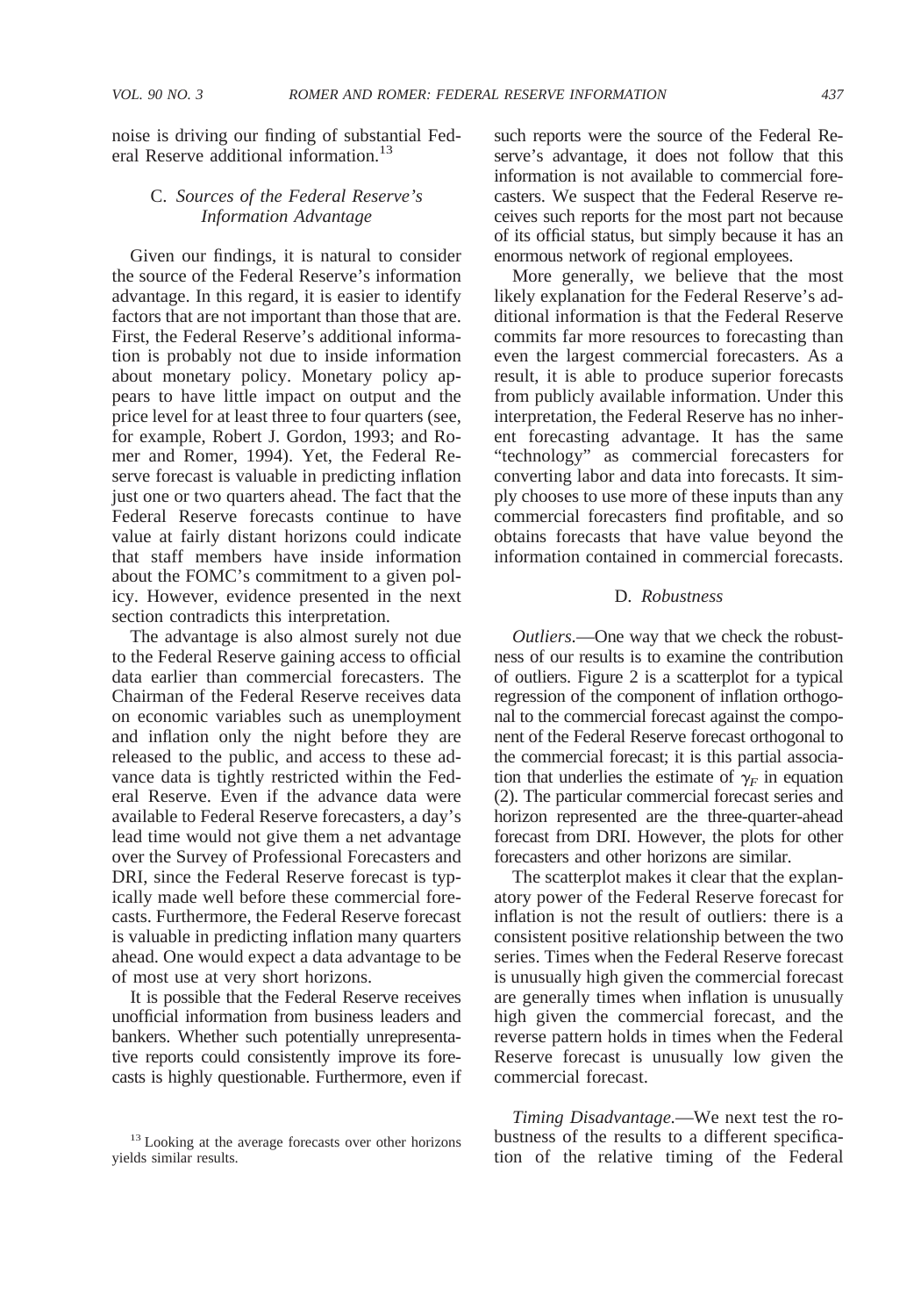

FIGURE 2. PARTIAL ASSOCIATION OF INFLATION AND FEDERAL RESERVE FORECAST



Reserve and commercial forecasts. In the basic specification, we use forecasts made in the same month. Because the Blue Chip surveys are done at the beginning of the month while the Federal Reserve forecasts are done throughout the month, this specification gives the Federal Reserve a potential advantage simply because it has more data. And if some Blue Chip participants report forecasts made a week or two before the date of the survey, the advantage is even greater.<sup>14</sup> For the DRI and SPF forecasts, which are done late in the month, our specification puts the Federal Reserve at a disadvantage, except to the extent that some participants in the SPF report out-of-date forecasts.

To ensure that any possible advantage that our basic specification gives the Federal Reserve does not account for our results, we do the experiment of putting the Federal Reserve at a deliberate timing disadvantage. We reestimate equation (2) replacing  $\hat{\pi}_{h}^F$ , the Federal Reserve's forecast in month *t* of inflation *h* quarters later, with its forecast in month  $t - 1$  of inflation *h* quarters after month *t*. This specification puts the Federal Reserve at a clear disadvantage relative to all three commercial

forecasters. Table 3 shows that when we do this, the Federal Reserve forecast remains a powerful predictor of inflation. Indeed, neither the sizes of the coefficients nor the *t*-statistics are substantially reduced by this change.

*Multiple Forecasts.*—In a third test of the robustness of the results, we examine whether the Federal Reserve's inflation forecast contains useful information beyond that contained in two or more commercial forecasts. Since many market participants presumably do not have access to multiple commercial forecasts, this test is likely to understate the value of the Federal Reserve's information.

We have multiple commercial forecasts for the same month starting only in 1980. This is true because Blue Chip forecasts do not begin until 1980 and DRI forecasts are not available in the middle month of the quarter (which is when the SPF forecast is available) before 1980. Our analysis of multiple forecasts is therefore limited to the period 1980–1991. For this period we consider two combinations of commercial forecasts: Blue Chip and DRI forecasts (for which we have observations every month), and Blue Chip, DRI, and SPF forecasts (for which we are limited to one observation per quarter). We regress actual inflation on the Federal Reserve forecast and either the Blue Chip and DRI forecasts or all three commercial forecasts.

The results of this exercise are reported in Table 4. They are only slightly weaker than when individual commercial forecasts are considered. For the current quarter in both specifications and for the six-quarter horizon using Blue Chip and DRI, the Federal Reserve forecast is of little value in predicting inflation. But in every other case, the estimated weight on the Federal Reserve forecast is close to one, usually with a *t*-statistic over three.

*Overall Forecast Accuracy.*—Our results suggest that someone with access to both the Federal Reserve and commercial forecasts should not just put positive weight on the Federal Reserve forecast, but put little weight on the commercial one. This suggests that the Federal Reserve may be forecasting inflation more accurately than the commercial forecasters are. Specifically, one can show that if the Federal Reserve and commercial forecasts are unbiased (or equally biased) and forecasters' errors are uncorrelated with their fore-

<sup>&</sup>lt;sup>14</sup> If, however, one thinks of the survey as an input into market participants' expectations formation rather than as a proxy for their expectations, the relevant date is when the survey is published, not when the forecasts are made.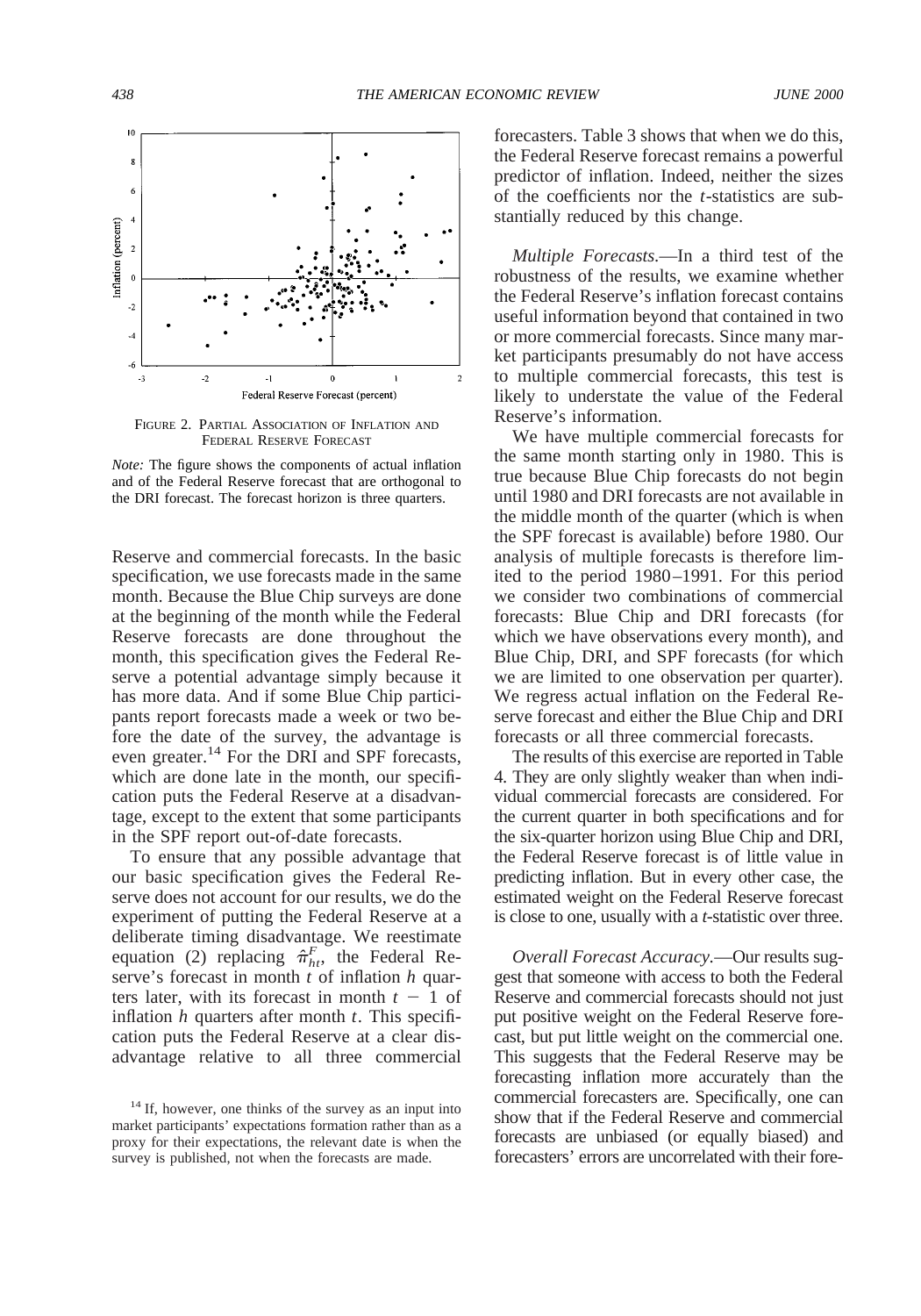| Forecast horizon |               |               |               |       |     |
|------------------|---------------|---------------|---------------|-------|-----|
| (Quarters)       | δ             | $\gamma_C$    | $\gamma_F$    | $R^2$ | N   |
| Blue Chip        |               |               |               |       |     |
| $\boldsymbol{0}$ | 0.04(0.46)    | 0.28(0.26)    | 0.67(0.18)    | 0.81  | 97  |
| $\mathbf{1}$     | 0.23(0.47)    | $-0.19(0.27)$ | 1.09(0.21)    | 0.78  | 97  |
|                  | 0.18(0.45)    | $-0.25(0.26)$ | 1.13(0.22)    | 0.72  | 97  |
| $\frac{2}{3}$    | 0.03(0.62)    | $-0.20(0.28)$ | 1.10(0.21)    | 0.67  | 97  |
| 4                | 0.59(0.67)    | $-0.31(0.32)$ | 1.06(0.34)    | 0.48  | 87  |
| 5                | 0.79(0.93)    | $-0.06(0.33)$ | 0.69(0.44)    | 0.34  | 61  |
| 6                | 1.24(0.75)    | 0.59(0.21)    | $-0.26(0.25)$ | 0.24  | 37  |
| $\mu$ (0-4)      | 0.39(0.40)    | $-0.25(0.25)$ | 1.09(0.24)    | 0.90  | 87  |
| DRI              |               |               |               |       |     |
| $\mathbf{0}$     | 0.05(0.32)    | 0.56(0.13)    | 0.45(0.15)    | 0.76  | 170 |
| 1                | 0.17(0.41)    | 0.12(0.21)    | 0.89(0.21)    | 0.58  | 169 |
| $\overline{c}$   | 0.21(0.49)    | 0.19(0.25)    | 0.82(0.20)    | 0.49  | 168 |
| 3                | $-0.07(0.64)$ | $-0.13(0.23)$ | 1.19(0.21)    | 0.45  | 160 |
| 4                | $-0.08(0.71)$ | $-0.41(0.29)$ | 1.46(0.31)    | 0.39  | 134 |
| 5                | $-0.45(0.80)$ | $-0.45(0.40)$ | 1.55(0.44)    | 0.35  | 89  |
| 6                | $-0.88(1.27)$ | 0.10(0.27)    | 0.90(0.48)    | 0.56  | 51  |
| $\overline{7}$   | $-0.04(1.27)$ | 0.14(0.09)    | 0.51(0.32)    | 0.43  | 24  |
| $\mu$ (0-4)      | $-0.02(0.39)$ | $-0.19(0.28)$ | 1.20(0.29)    | 0.71  | 134 |
| <b>SPF</b>       |               |               |               |       |     |
| $\boldsymbol{0}$ | $-0.11(0.44)$ | 0.51(0.18)    | 0.57(0.17)    | 0.75  | 65  |
| $\mathbf{1}$     | 0.79(0.57)    | 0.39(0.42)    | 0.57(0.38)    | 0.50  | 65  |
|                  | 1.48(0.63)    | $-0.48(0.33)$ | 1.33(0.29)    | 0.44  | 64  |
| $\frac{2}{3}$    | 1.21(0.74)    | $-0.65(0.31)$ | 1.55(0.29)    | 0.45  | 56  |
| $\overline{4}$   | 1.83(1.20)    | $-0.72(0.36)$ | 1.53(0.32)    | 0.32  | 44  |
| $\mu$ (0-4)      | 1.57(0.73)    | $-1.30(0.59)$ | 2.12(0.53)    | 0.66  | 44  |

TABLE 3—TESTS OF FEDERAL RESERVE ADDITIONAL INFORMATION FOR INFLATION WITH FEDERAL RESERVE AT A TIMING DISADVANTAGE  $\pi_{ht} = \delta + \gamma_C \hat{\pi}_{ht}^C + \gamma_F \hat{\pi}_{h,t-1}^F + \nu_{ht}$ 

*Notes:*  $\pi$  denotes inflation, and  $\hat{\pi}^C$  and  $\hat{\pi}^F$  denote commercial and Federal Reserve inflation forecasts; *h* and *t* index the horizon and date of the forecasts. To make the commercial and Federal Reserve forecasts comparable, the Federal Reserve forecast in  $t - 1$  is of inflation *h* quarters after *t*, not after  $t - 1$ . The sample periods are 1980:1–1991:11 for Blue Chip; 1970:7–1991:11 for DRI; and 1968:11–1991:11 for SPF. Numbers in parentheses are robust standard errors. The forecast horizon  $\mu$  (0–4) refers to the average of 0 to 4 quarters ahead.

casts, the Federal Reserve's mean squared error (MSE) is less than the commercial forecaster's if and only if  $\gamma_F$ , the coefficient on the Federal Reserve forecast in (2), exceeds  $\gamma_C$ , the coefficient on the commercial forecast. If, however, the forecasts are biased by different amounts or forecast errors are correlated with forecasts, there is no necessary connection between the relative sizes of the coefficients on the two forecasts in our earlier regressions and the forecasts' relative accuracy.

Since the results thus far are suggestive about the relative accuracy of the forecasts, here we briefly present some direct evidence on this issue. Table 5 compares the MSEs of the Federal Re-

serve and commercial forecasts at each horizon. Each comparison is done using the observations for which both forecasts are available; as a result, the MSEs reported for the Federal Reserve for a given horizon vary according to the commercial forecaster with which the Federal Reserve is being compared. The fourth column of the table reports the *p*-value for the test of the null hypothesis that the Federal Reserve and commercial MSEs are equal.<sup>15</sup>

<sup>15</sup> To calculate *p*-values, we estimate:  $(\pi_{ht} - \hat{\pi}_{ht}^C)^2$  –  $(\pi_{ht} - \hat{\pi}_{ht}^F)^2 = c + u_{ht}$ . Since the dependent variable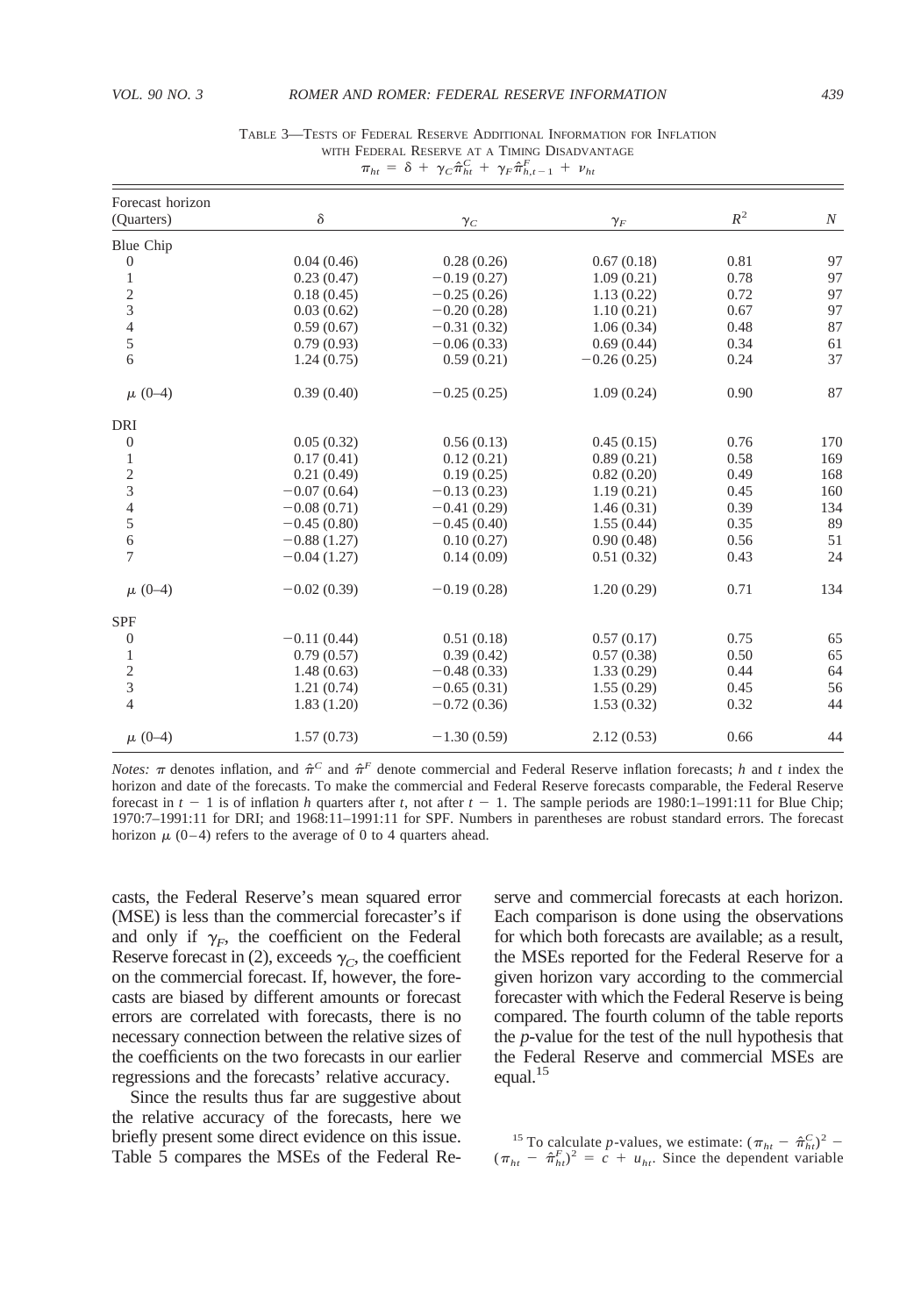| Forecast horizon        |          |                                  |                |                |            |       |                  |
|-------------------------|----------|----------------------------------|----------------|----------------|------------|-------|------------------|
| (Quarters)              | $\delta$ | $\gamma_{\scriptscriptstyle BC}$ | $\gamma_{DRI}$ | $\gamma_{SPF}$ | $\gamma_F$ | $R^2$ | $\boldsymbol{N}$ |
| Blue Chip and DRI       |          |                                  |                |                |            |       |                  |
| $\boldsymbol{0}$        | 0.12     | 0.10                             | 0.60           |                | 0.26       | 0.86  | 97               |
|                         | (0.36)   | (0.22)                           | (0.19)         |                | (0.18)     |       |                  |
| $\mathbf{1}$            | 1.15     | $-0.82$                          | 0.46           |                | 1.13       | 0.82  | 97               |
|                         | (0.65)   | (0.43)                           | (0.26)         |                | (0.16)     |       |                  |
| $\overline{2}$          | 0.97     | $-0.57$                          | 0.30           |                | 1.04       | 0.70  | 97               |
|                         | (0.52)   | (0.29)                           | (0.12)         |                | (0.20)     |       |                  |
| 3                       | 1.46     | $-1.05$                          | 0.70           |                | 1.02       | 0.75  | 97               |
|                         | (0.50)   | (0.31)                           | (0.21)         |                | (0.23)     |       |                  |
| $\overline{4}$          | 1.17     | $-0.80$                          | 0.49           |                | 1.01       | 0.56  | 93               |
|                         | (0.43)   | (0.34)                           | (0.23)         |                | (0.27)     |       |                  |
| 5                       | 2.66     | $-1.43$                          | 1.02           |                | 0.76       | 0.45  | 69               |
|                         | (1.40)   | (0.71)                           | (0.31)         |                | (0.38)     |       |                  |
| 6                       | 1.24     | 0.59                             | $-0.04$        |                | $-0.21$    | 0.27  | 38               |
|                         | (0.99)   | (0.48)                           | (0.29)         |                | (0.19)     |       |                  |
| $\mu$ (0-4)             | 1.38     | $-0.89$                          | 0.63           |                | 0.96       | 0.92  | 93               |
|                         | (0.37)   | (0.13)                           | (0.16)         |                | (0.16)     |       |                  |
| Blue Chip, DRI, and SPF |          |                                  |                |                |            |       |                  |
| $\mathbf{0}$            | 0.19     | 0.26                             | 0.67           | $-0.27$        | 0.28       | 0.84  | 36               |
|                         | (0.51)   | (0.49)                           | (0.21)         | (0.61)         | (0.23)     |       |                  |
| $\mathbf{1}$            | 0.83     | $-0.97$                          | 0.65           | 0.07           | 1.11       | 0.84  | 36               |
|                         | (0.91)   | (0.76)                           | (0.32)         | (0.47)         | (0.25)     |       |                  |
| $\overline{c}$          | 0.48     | $-0.73$                          | 0.09           | 0.37           | 1.12       | 0.69  | 36               |
|                         | (1.09)   | (0.66)                           | (0.54)         | (0.62)         | (0.29)     |       |                  |
| 3                       | 2.74     | $-1.29$                          | 1.34           | $-0.36$        | 0.75       | 0.68  | 36               |
|                         | (0.76)   | (0.45)                           | (0.37)         | (0.40)         | (0.19)     |       |                  |
| $\overline{4}$          | 1.64     | $-0.86$                          | 0.84           | $-0.39$        | 1.02       | 0.60  | 35               |
|                         | (1.15)   | (0.63)                           | (0.40)         | (0.44)         | (0.34)     |       |                  |
| $\mu$ (0-4)             | 1.93     | $-1.02$                          | 1.19           | $-0.48$        | 0.92       | 0.93  | 35               |
|                         | (0.40)   | (0.28)                           | (0.21)         | (0.23)         | (0.21)     |       |                  |

TABLE 4—TESTS OF FEDERAL RESERVE ADDITIONAL INFORMATION FOR INFLATION WITH MULTIPLE COMMERCIAL FORECASTS  $\pi_{ht} = \delta + \gamma_{BC} \hat{\pi}_{ht}^{BC} + \gamma_{DRI} \hat{\pi}_{ht}^{DRI} + \gamma_{SPF} \hat{\pi}_{ht}^{SPF} + \gamma_F \hat{\pi}_{ht}^F + \nu_{ht}$ 

*Notes:*  $\pi$  denotes inflation, and  $\hat{\pi}^{BC}$ ,  $\hat{\pi}^{DRI}$ ,  $\hat{\pi}^{SPF}$ , and  $\hat{\pi}^F$  denote Blue Chip, Data Resources, Inc., Survey of Professional Forecasters, and Federal Reserve inflation forecasts; *h* and *t* index the horizon and date of the forecasts. The sample period is 1980:1–1991:11. Numbers in parentheses are robust standard errors. The forecast horizon  $\mu$  (0–4) refers to the average of 0 to 4 quarters ahead.

The results show that the Federal Reserve's inflation forecasts have indeed been more accurate than commercial forecasters'. In every case, the MSE of the Federal Reserve forecast is lower than the commercial forecaster's;

typically it is about 25 percent lower. Further, in a large majority of cases, the null hypothesis of equal forecast accuracy is rejected at the 5-percent level or below.

These findings are consistent with the results of our tests for the information value of the Federal Reserve forecasts. In our basic regressions (Table 2), the coefficient on the Federal Reserve forecast almost always exceeds the coefficient on the commercial forecast. The null hypothesis that  $\gamma_C = \gamma_F$  is rejected at the 5-percent level or below in about two-thirds of the cases, usually with a *t*-statistic between 2.0 and 3.5.

is the difference in the squared errors of the two forecasts for a given observation, the estimate of *c* is just the difference between the commercial forecaster's and the Federal Reserve's MSEs. The *p*-value reported in the table is therefore the *p*-value for the test of the null hypothesis that  $c = 0$ . The standard error of  $c$  is corrected for heteroskedasticity and for serial correlation over  $h + 1$  quarters.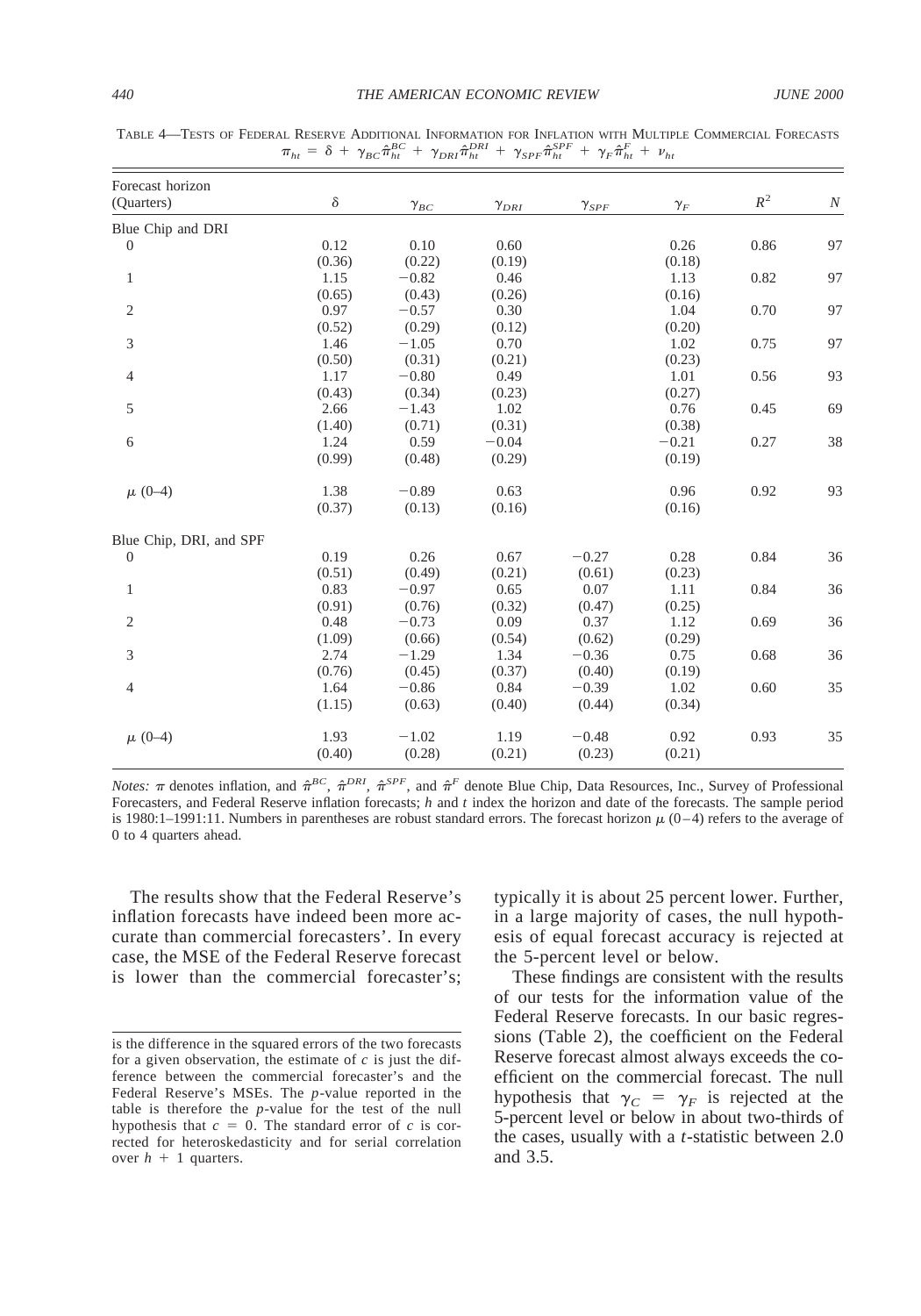| Forecast              | Mean squared error       |                    |            |     |
|-----------------------|--------------------------|--------------------|------------|-----|
| horizon<br>(Quarters) | Commercial<br>forecaster | Federal<br>Reserve | $p$ -value | N   |
|                       | (Percentage points)      |                    |            |     |
| <b>Blue Chip</b>      |                          |                    |            |     |
| $\overline{0}$        | 1.46                     | 1.23               | 0.321      | 97  |
| $\mathbf{1}$          | 2.15                     | 1.37               | 0.000      | 97  |
| $\overline{c}$        | 2.64                     | 1.72               | 0.005      | 97  |
| 3                     | 3.12                     | 1.68               | 0.006      | 97  |
| $\overline{4}$        | 3.69                     | 1.99               | 0.003      | 93  |
| 5                     | 5.09                     | 2.81               | 0.010      | 69  |
| 6                     | 4.89                     | 2.69               | 0.002      | 38  |
| $\mu$ (0-4)           | 1.22                     | 0.50               | 0.011      | 93  |
| DRI                   |                          |                    |            |     |
| $\boldsymbol{0}$      | 1.93                     | 1.71               | 0.390      | 170 |
| $\mathbf{1}$          | 3.98                     | 3.13               | 0.034      | 170 |
| $\overline{c}$        | 4.91                     | 4.03               | 0.001      | 168 |
| 3                     | 5.44                     | 4.37               | 0.061      | 161 |
| $\overline{4}$        | 6.34                     | 4.65               | 0.033      | 146 |
| 5                     | 7.51                     | 5.50               | 0.077      | 105 |
| 6                     | 5.91                     | 4.06               | 0.118      | 60  |
| 7                     | 6.59                     | 4.06               | 0.145      | 38  |
| $\mu$ (0-4)           | 2.28                     | 1.61               | 0.015      | 146 |
| <b>SPF</b>            |                          |                    |            |     |
| $\mathbf{0}$          | 2.33                     | 1.75               | 0.025      | 79  |
| $\mathbf{1}$          | 4.06                     | 2.95               | 0.000      | 79  |
| $\overline{c}$        | 5.73                     | 4.39               | 0.012      | 78  |
| 3                     | 6.24                     | 4.63               | 0.000      | 73  |
| $\overline{4}$        | 7.01                     | 5.01               | 0.002      | 64  |
| $\mu$ (0-4)           | 2.51                     | 1.70               | 0.001      | 64  |

TABLE 5—OVERALL ACCURACY OF INFLATION FORECASTS

*Notes:* The mean squared error is calculated as the average squared difference between forecasted and actual inflation. The sample periods are 1980:1–1991:11 for Blue Chip; 1970:7–1991:11 for DRI; and 1968:11–1991:11 for SPF. The *p*-value is for the test of the null hypothesis that the Federal Reserve and commercial mean squared errors are equal. The forecast horizon  $\mu$  (0–4) refers to the average of 0 to 4 quarters ahead.

*Real GNP.*—Our final, and perhaps most important, robustness check is to see if the Federal Reserve's information advantage for inflation extends to real GNP. Since inflation and real output are simultaneously determined, it would be puzzling if the Federal Reserve had useful information about one and not the other.

To see if the Federal Reserve possesses additional information about real output, we rerun our basic regressions using real GNP growth in place of inflation. The results are reported in Table 6. The table shows that the Federal Reserve certainly possesses information about the course of real output that commercial forecasters would like to have. The coefficient on the Federal Reserve forecast is always positive, almost always large, and usually statistically significant.

There are, however, two differences between the results for output and those for inflation. First, the coefficient estimates are more varied for output. For inflation, the typical estimate of  $\gamma_F$  is close to one and the typical estimate of  $\gamma_C$ is close to zero, which implies that someone with access to both forecasts should discard the commercial one. For output, a moderate number of the estimated  $\gamma_F$ 's are well below one and a moderate number of the estimated  $\gamma_c$ 's are well above zero, suggesting that the optimal weight on the commercial forecast is positive.

The other substantial difference is that the Federal Reserve's additional information at short horizons is more pronounced for output than for inflation. For the contemporaneous quarter, the Federal Reserve appears to have a large forecasting advantage over both Blue Chip and SPF. One possible explanation for this advantage is that the Federal Reserve collects and processes the index of industrial production. Therefore, at very short horizons it may actually have more data about the state of the economy, rather than just be better at processing widely available information.<sup>16</sup>

The fact that the Federal Reserve has a definite forecasting advantage for real GNP (which may derive from a genuine data advantage at short horizons) raises the possibility that the Federal Reserve's forecasting advantage for inflation could be driven by its real-side advantage. In particular, perhaps the Federal Reserve's superior

<sup>16</sup> In a related exercise, we look at the Federal Reserve and commercial forecasts of CPI inflation. Despite the fact that the sample sizes in these regressions are substantially smaller than those for the GNP deflator because of data limitations, the results are very similar: the Federal Reserve appears to have significant additional information about this alternative measure of inflation. This information advantage is particularly striking at longer horizons. For example, the coefficient on the Federal Reserve forecast in equation (2) is larger than 0.8 for every forecast of inflation four or more quarters ahead for each of the three commercial forecasters we consider, and is almost always significant. For forecasts for shorter horizons, the estimates of  $\gamma_F$  are all positive, but only a few of them are significant.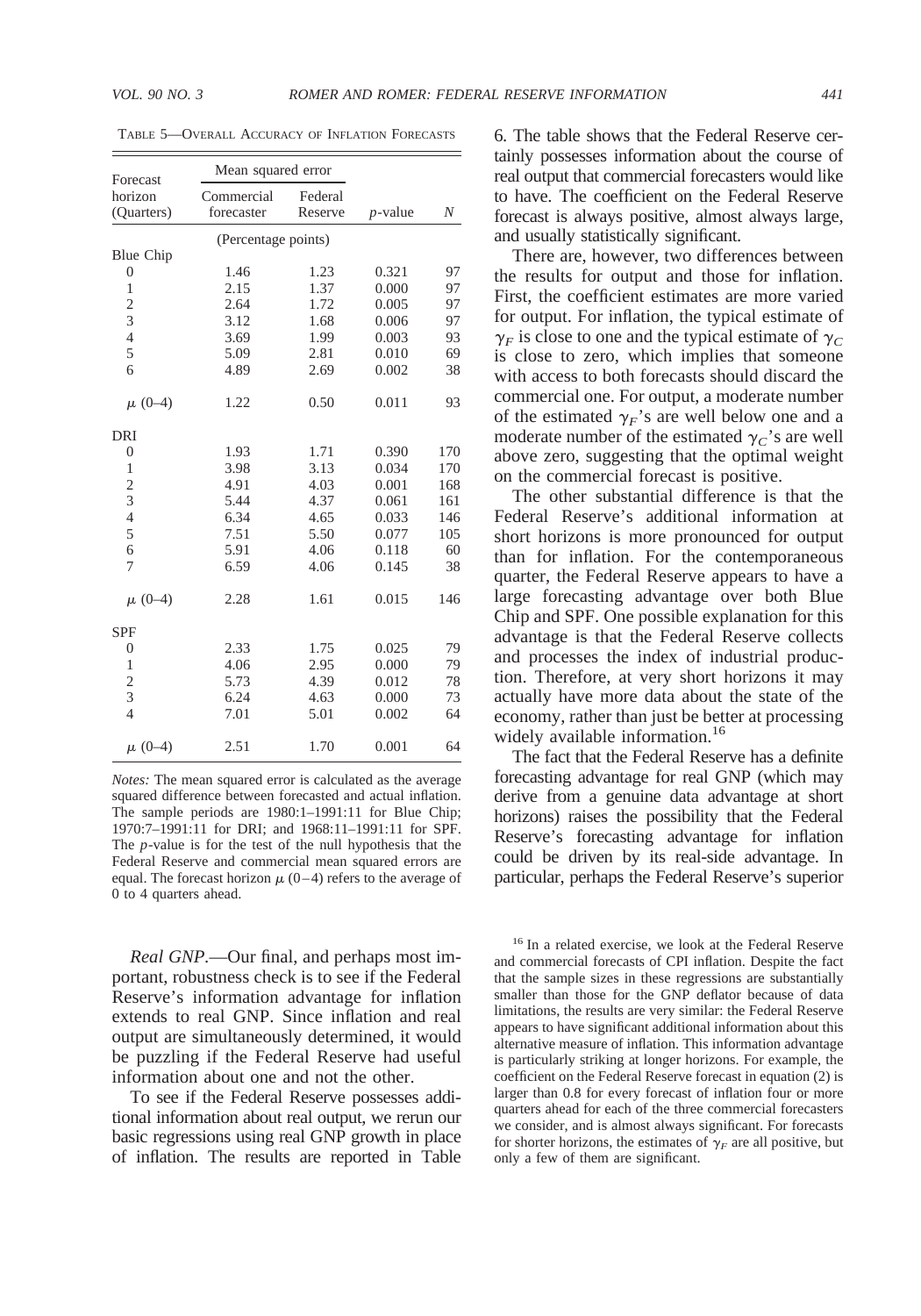| Forecast horizon        |               |               |                      |       |          |
|-------------------------|---------------|---------------|----------------------|-------|----------|
| (Quarters)              | $\delta$      | $\gamma_C$    | $\gamma_F$           | $R^2$ | $\cal N$ |
| Blue Chip               |               |               |                      |       |          |
| $\mathbf{0}$            | 1.00(0.52)    | $-0.82(0.25)$ | 1.47(0.14)           | 0.61  | 97       |
| 1                       | 0.32(0.97)    | 0.55(0.59)    | 0.26(0.59)           | 0.19  | 97       |
| $\overline{c}$          | 1.20(1.87)    | 0.05(0.87)    | 0.48(0.54)           | 0.08  | 97       |
| 3                       | 1.78(2.24)    | $-0.00(0.74)$ | 0.22(0.55)           | 0.01  | 97       |
| $\overline{4}$          | $-1.02(0.84)$ | $-0.57(0.16)$ | 1.96(0.27)           | 0.38  | 93       |
| 5                       | $-0.64(1.36)$ | $-0.20(0.29)$ | $1.32(0.48^{\circ})$ | 0.17  | 69       |
| 6                       | $-1.06(1.82)$ | 0.09(0.43)    | 1.24(0.35)           | 0.39  | 38       |
| $\mu$ (0-4)             | $-1.12(1.04)$ | 0.49(0.53)    | 0.87(0.36)           | 0.56  | 93       |
| DRI                     |               |               |                      |       |          |
| $\mathbf{0}$            | 0.07(0.39)    | 0.71(0.22)    | 0.32(0.24)           | 0.71  | 169      |
| 1                       | $-0.14(0.91)$ | 0.55(0.22)    | 0.42(0.33)           | 0.37  | 169      |
| $\overline{\mathbf{c}}$ | 0.14(1.09)    | 0.14(0.29)    | 0.73(0.39)           | 0.20  | 167      |
| 3                       | $-0.04(0.91)$ | 0.18(0.29)    | 0.65(0.45)           | 0.12  | 160      |
| 4                       | $-0.34(0.71)$ | $-0.00(0.21)$ | 0.99(0.33)           | 0.17  | 145      |
| 5                       | $-1.72(0.74)$ | $-0.03(0.23)$ | 1.38(0.29)           | 0.22  | 104      |
| $\sqrt{6}$              | $-0.99(1.21)$ | $-0.17(0.27)$ | 1.39(0.48)           | 0.30  | 59       |
| $\overline{7}$          | $-0.76(1.72)$ | $-0.23(0.72)$ | 1.32(0.29)           | 0.24  | 37       |
| $\mu$ (0-4)             | $-0.10(0.61)$ | 0.29(0.38)    | 0.65(0.38)           | 0.49  | 145      |
| <b>SPF</b>              |               |               |                      |       |          |
| $\theta$                | 0.48(0.29)    | $-1.02(0.47)$ | 1.75(0.40)           | 0.69  | 32       |
| $\mathbf{1}$            | $-1.44(0.61)$ | 0.56(0.53)    | 0.81(0.52)           | 0.39  | 32       |
| $\overline{c}$          | $-2.17(1.11)$ | 0.66(0.53)    | 1.07(0.66)           | 0.30  | 32       |
| 3                       | $-1.15(1.50)$ | 0.40(0.28)    | 0.99(0.44)           | 0.21  | 32       |
| $\overline{4}$          | $-0.17(1.01)$ | $-1.07(0.55)$ | 2.33(0.46)           | 0.38  | 32       |
| $\mu$ (0-4)             | $-1.75(0.65)$ | 0.42(0.59)    | 1.20(0.48)           | 0.64  | 32       |

TABLE 6—TESTS OF FEDERAL RESERVE ADDITIONAL INFORMATION FOR REAL GNP GROWTH  $y_{ht} = \delta + \gamma_C \hat{y}_{ht}^C + \gamma_F \hat{y}_{ht}^F + \nu_{ht}$ 

*Notes: y* is the percentage change in real GNP, and  $\hat{v}^C$  and  $\hat{v}^F$  denote commercial and Federal Reserve forecasts of real GNP growth; *h* and *t* index the horizon and date of the forecasts. The sample periods are 1980:1–1991:11 for Blue Chip; 1970:7–1991:11 for DRI; and 1981:08–1991:11 for SPF. Numbers in parentheses are robust standard errors. The forecast horizon  $\mu$  (0–4) refers to the average of 0 to 4 quarters ahead.

<sup>a</sup> Standard error calculated using Newey-West procedure because the Hansen-Hodrick standard error cannot be computed.

inflation forecasts are simply derived from a Phillips curve that uses as inputs the superior real GNP forecasts.

To see if this is the case, we consider the following simple extension of our regression in equation (2). We regress actual inflation at various horizons not only on the commercial and Federal Reserve forecasts of inflation at the same horizon, but also on the contemporaneous and one-quarter-ahead commercial and Federal Reserve forecasts of real output growth. If the Federal Reserve's forecasting advantage for inflation is working through its near-term, potentially data-driven output forecasts, the Federal Reserve inflation forecast should no longer be a significant predictor of actual inflation. The results of this extension are that the near-term output growth forecasts have little predictive power for inflation and virtually no impact on the significance of the Federal Reserve inflation forecast. This suggests that the Federal Reserve has a forecasting advantage for inflation relative to commercial forecasters that is separate from its advantage in forecasting real output.

# **III. Implications for the Behavior of Interest Rates**

We now turn to the implications of Federal Reserve information for the behavior of interest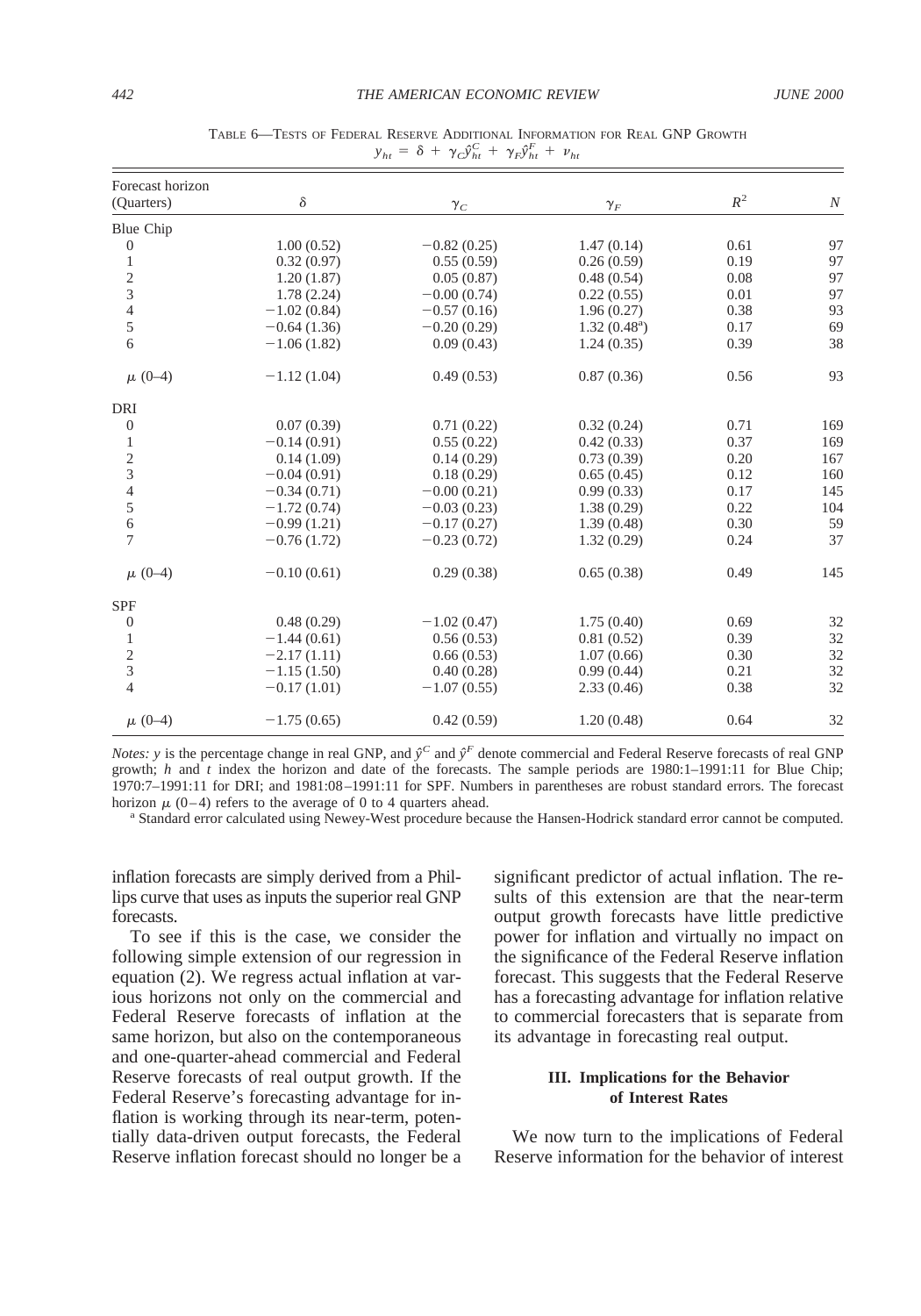rates. For asymmetric information to explain why interest rates at all horizons rise in response to a monetary contraction, it must be the case that some of the Federal Reserve's additional information is revealed by its actions and that market participants respond to this information revelation by changing their forecasts of future inflation. Furthermore, these effects must be large relative to the observed movements in interest rates.

#### A. *Indicators of Federal Reserve Actions*

The first step in this analysis is to derive an indicator of Federal Reserve actions. We consider two variants. The first is a simple dummy variable derived from the *Wall Street Journal.* Cook and Hahn (1989a and 1989b) catalog the dates from September 1974 to September 1979 when the *Journal* reports that the Federal Reserve deliberately moved the federal funds rate. From this catalog, we construct a dummy variable that is  $-1$  in the months when the Federal Reserve loosened,  $+1$  in months when it tightened, and 0 in all other months.

We extend the sample period by replicating Cook and Hahn's procedures for the months between March 1984 and December 1991. (We skip the years surrounding the Volcker disinflation because the Federal Reserve did not target the funds rate in this period.) To identify fundsrate changes, we check the front page of each issue of the *Wall Street Journal* for some mention of Federal Reserve action or interest-rate change. Occasionally, there was more than one funds-rate change in a month. However, only in October 1987 was there both a tightening and a loosening in the same month. Therefore, in all but this one month, assigning the dummy variable is straightforward. We deal with October 1987 by excluding it from the sample.

This simple dummy variable may be a particularly useful indicator of monetary actions. It is possible that action of any sort is what reveals information. Thus, having an indicator that does not distinguish between large and small changes could be desirable. Furthermore, because the dates of actions are derived from the press, we are certain that this is information that commercial forecasters and other agents in the economy actually possessed.

An alternative indicator of policy actions that

we consider is the change in the Federal Reserve's actual federal funds-rate target. These data are available for 1974:9–1979:9 and from 1984:3 through the end of our sample period. We use the funds-rate target in effect at the end of the month as the monthly observation.<sup>17</sup> The change in the target, therefore, reflects the change from the end of the previous month to the end of the current month.

The target series could be useful because it calibrates the size of monetary actions. If commercial forecasters respond differently to changes in the funds rate of different magnitudes, then it is useful to know the size of the changes. The target series is also a useful complement to the dummy variable derived from the *Wall Street Journal* because it reflects what the Federal Reserve was actually doing. Cook and Hahn (1989b) show that while the *Journal* identifies most changes in the target, it misses some and misjudges the magnitude of others. Particularly in analyzing the information revealed by Federal Reserve actions, it is therefore desirable to work with the Federal Reserve's own target information. At the same time, since most of the target information is revealed in the press, the Federal Reserve series provides a good proxy for what market participants actually knew about the timing and magnitude of target changes.18

#### B. *Information Revelation*

The Federal Reserve's information cannot matter for the effects of policy actions on interest rates unless the actions reveal some of that information. To investigate this issue, we consider the problem of market participants attempting to infer the information that the

<sup>&</sup>lt;sup>17</sup> The funds-rate target series is available in Glenn D. Rudebusch (1995). We construct observations for the end of 1974:08 and 1984:02 (to be used in calculating changes over the next month) by combining the earliest observation of the funds-rate target in 1974:09 and 1984:03 and the reported change in the target.<br><sup>18</sup> For the 1980's, it is quite difficult to derive a synthetic

target series from the *Wall Street Journal.* In many instances, the *Journal* is confident that the Federal Reserve has moved, but it is unsure where the funds rate will come to rest. Furthermore, the *Journal* often reports the funds rate in comparison to a year ago, so it is unclear how large a short-run change the newspaper observes.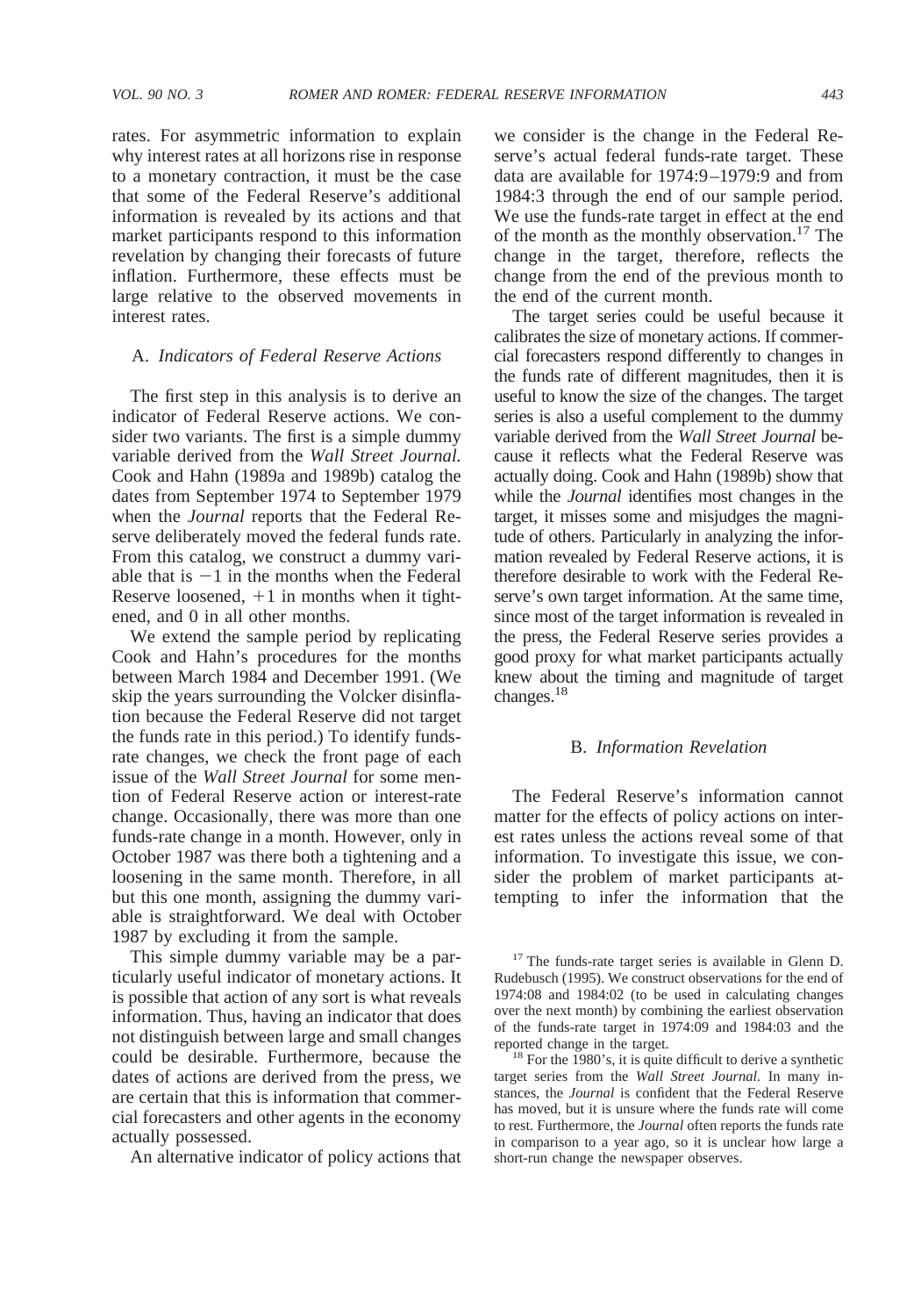Federal Reserve possesses that they do not. As with our examination of the existence of asymmetric information, we focus on information about inflation. Also as before, we use the commercial forecasts as our indicator of market participants' expectations.

*Specification.*—To see if market participants could learn something about the Federal Reserve's additional information from monetary actions, we regress the Federal Reserve forecast for a particular horizon on a measure of Federal Reserve actions and the contemporaneous commercial forecast for the same horizon. That is, we estimate equations of the form:

$$
(4) \qquad \hat{\pi}_{ht}^F = \psi + \theta M_t + \phi \hat{\pi}_{ht}^C + \omega_{ht},
$$

where  $\hat{\pi}_{ht}^F$  and  $\hat{\pi}_{ht}^C$  are again the Federal Reserve and commercial forecasts of inflation *h* quarters ahead, and  $M_t$  is the Federal Reserve's monetary-policy action in month *t* (measured either by our dummy variable or by the change in the funds-rate target). In this specification, the coefficient  $\theta$  shows whether, and by how much, monetary actions reveal that the Federal Reserve forecast is systematically different from what one would predict based on the commercial forecast. For example, a coefficient that is large and positive would indicate that contractionary monetary-policy actions provide information that the Federal Reserve inflation forecast is higher than usual relative to the commercial forecast. Because any information that is publicly available at time *t* should be incorporated in both the Federal Reserve and commercial forecasts, it is not necessary to include any control variables in the regression.

The main issue that arises in the specification is the relative timing of the inflation forecasts and Federal Reserve actions. Ideally, one would like to have Federal Reserve and commercial forecasts that were exactly contemporaneous and that were made just before monetary actions. As described in Section I, however, this is not feasible: Federal Reserve and commercial forecasts are not made simultaneously, and they are not made just before Federal Reserve actions.

Our best approximation to this ideal is the following. We choose the timing of the commercial forecasts so that they are before the monetary-action variable for each observation. The monetary-action variable refers to policy changes in month *t*. For the DRI and SPF forecasts, which are made late in the month, we therefore use the forecast in month  $t - 1$  as the control variable. For the Blue Chip forecast, which is made at the beginning of the month, we use the forecast in month *t* as the control variable.

For the Federal Reserve forecast, we choose the timing so that it is slightly after the commercial forecast used as the control variable. As described in Section I, although the Federal Reserve forecasts are made at different times of the month, the majority of them are made in the first half of the month. This suggests that when either the DRI or SPF forecast in  $t - 1$  is used as the control variable, the Federal Reserve forecast in *t* is the appropriate dependent variable. When the Blue Chip forecast in *t* is used as the control variable, the Federal Reserve forecast in *t* is the appropriate dependent variable.

We use the Federal Reserve forecast slightly after the commercial forecasts to counteract a likely bias against finding signal revelation. Because both the commercial and Federal Reserve forecasts are often made weeks before the monetary actions, the Federal Reserve may base its actions on information not contained in its last official forecast. Therefore, an action may signal that the Federal Reserve forecast is even more different from that predicted based on the commercial forecast than the analysis of published forecasts would suggest.<sup>19</sup> Taking the Federal Reserve forecast just slightly after the

<sup>19</sup> Because the commercial forecast is also before the monetary action, it is possible that the commercial forecasters also receive additional information that causes them to revise their forecasts. In this case, our focus on published forecasts could cause a bias toward finding signal revelation. However, the Federal Reserve presumably bases its actions mainly on its own forecasts rather than those of commercial forecasters. Thus, times when its estimates of inflation increase after its last published forecast but commercial forecasters' do not are more likely to be followed by tightening than times exhibiting the reverse pattern. To the extent that this occurs, the actions are signaling a deviation in the usual relationship between Federal Reserve and commercial estimates of inflation; but our tests, which are based on the published forecasts, will not capture this. As a result, if the Federal Reserve and commercial forecasts were made at the same time, but both preceded the Federal Reserve's actions, the tests would be biased against finding information revelation.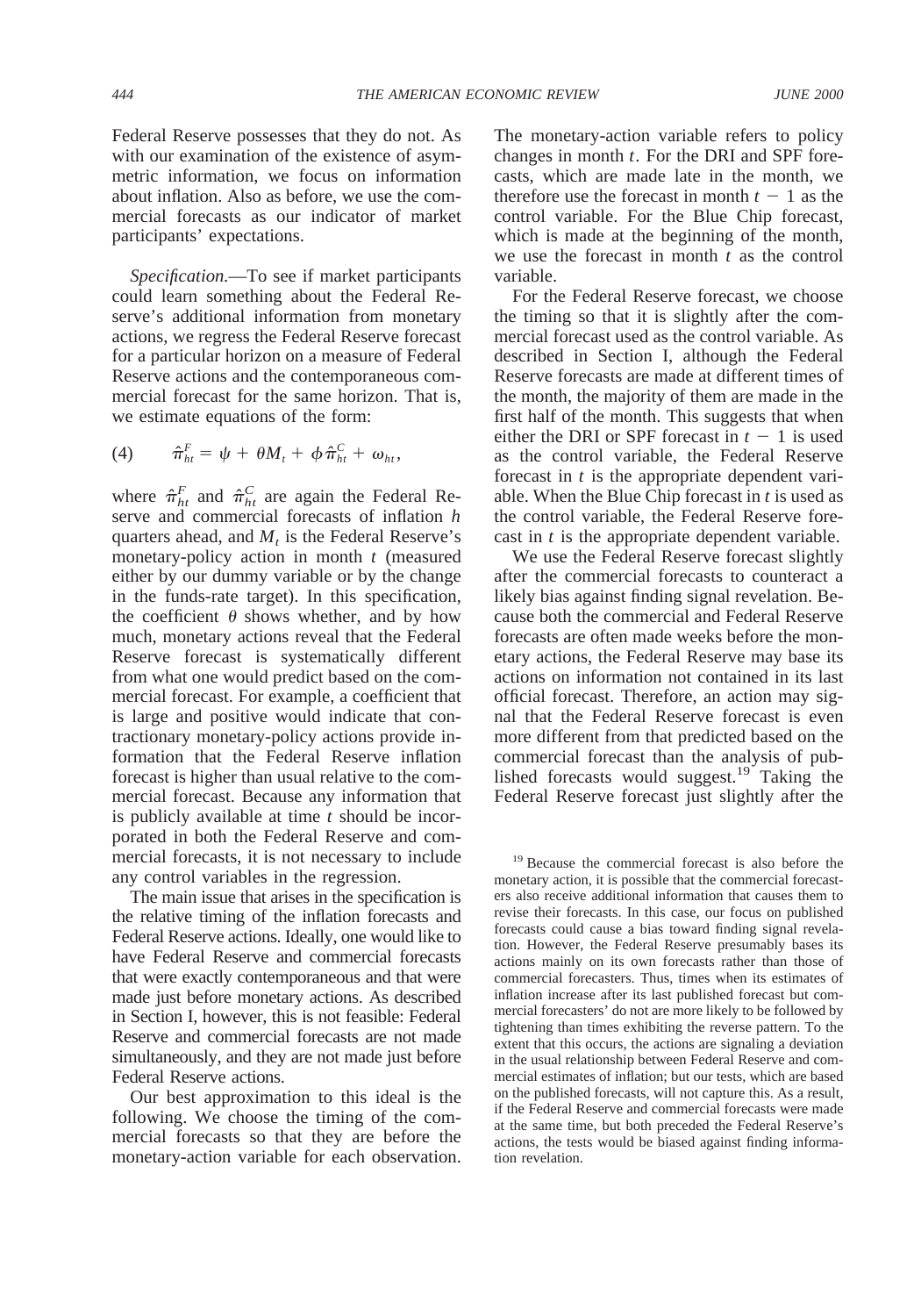commercial forecast can help to counteract this problem.20

*Results.*—Table 7 reports the results. In Panel A, policy actions are measured using the dummy variable; in Panel B, they are measured using the change in the funds-rate target. As before, the standard errors are computed allowing for heteroskedasticity and for serial correlation over  $h$  + 1 quarters. The sample periods used are determined by the availability of the data.

The results support the hypothesis that shifts to tighter policy signal that the Federal Reserve forecasts of inflation are unusually high given the commercial forecasts. Almost all of the estimates of  $\theta$  are positive, and a substantial number are significantly greater than zero at conventional levels. None of the estimates are significantly less than zero.

As before, a convenient way of summarizing the evidence from the different quarters is to consider forecasts of average inflation over the next *h* quarters.<sup>21</sup> Table 7 therefore also reports the results using average forecasts up to four quarters ahead, the longest horizon for which all three commercial forecasts are available. In all six variants considered, the estimated relationship is positive. The *t*-statistic on the measure of policy actions ranges from 1.5 to 2.9. The results also suggest that the magnitude of the association is substantial. When we use the

<sup>20</sup> For completeness, we have also examined the case where the Federal Reserve forecast usually precedes the commercial forecast. For DRI and SPF, this means that we consider the Federal Reserve forecast in the same month as the commercial forecast; for Blue Chip, it means that we consider the Federal Reserve forecast in the preceding month. Our analysis implies that this specification is unambiguously biased against finding a signaling effect of policy actions. Consistent with this analysis, for DRI and SPF where the Federal Reserve forecasts typically precede the commercial forecasts by several weeks and the policy actions by over a month—we obtain results that are qualitatively similar to those from our main specification, but considerably weaker. For Blue Chip—where the Federal Reserve forecasts usually precede the commercial forecasts by almost a month and the policy actions by more than a month—we find no consistent relationship between policy actions and the Federal Reserve forecasts, controlling for

the commercial forecasts.<br><sup>21</sup> Thus, we estimate regressions of the form  $\hat{\overline{\pi}}_h^F = \psi +$  $\theta M_t + \phi \hat{\overline{\pi}}_{ht}^C + \overline{\omega}_{ht}$ , where bars over the variables indicate averages up to horizon *h*. The results reported are for  $h =$ 4, but they are similar for other horizons.

dummy variable as the indicator of monetary policy, the average point estimate of  $\theta$  for this one-year horizon is 0.16. Thus, the estimates suggest that a typical move to tighter policy indicates that the Federal Reserve forecast of inflation over the coming year is between oneand two-tenths of a percentage point higher than one would expect given the commercial forecast. When we use the change in the funds-rate target as a monetary indicator, the corresponding figure is 0.27: an increase in the funds-rate target of one percentage point signals a gap of about a quarter of a percentage point between the Federal Reserve inflation forecast and what one would expect given the commercial forecast. Thus, Federal Reserve actions appear to be important signals of its additional information.

These results shed further light on the source of the Federal Reserve's information advantage. As described in the previous section, one possible reason that the Federal Reserve could have useful information about inflation is that it has superior information about future monetary policy. As discussed there, the fact that the Federal Reserve has useful information about inflation just one or two quarters ahead already casts strong doubt on this hypothesis. The direction of the relationship between the Federal Reserve's information and its actions provides a further piece of evidence. If the Federal Reserve has additional information about future inflation because it knows more about its likely policy actions, then times when its inflation forecasts are unusually high should on average be followed by moves to looser policy. However, such times are in fact followed by moves to tighter policy. This is consistent with the view that the Federal Reserve has additional information about the economy not stemming from its knowledge about future policy. Times when the Federal Reserve's inflation forecasts are unusually high are on average times when it has received news that inflation will be higher than expected, and when it is therefore about to tighten to dampen rises in inflation.

#### C. *Expectations Response*

The previous analysis shows that monetary actions reveal some of the Federal Reserve's information about future inflation. For this to explain the response of interest rates to monetary actions, market participants must revise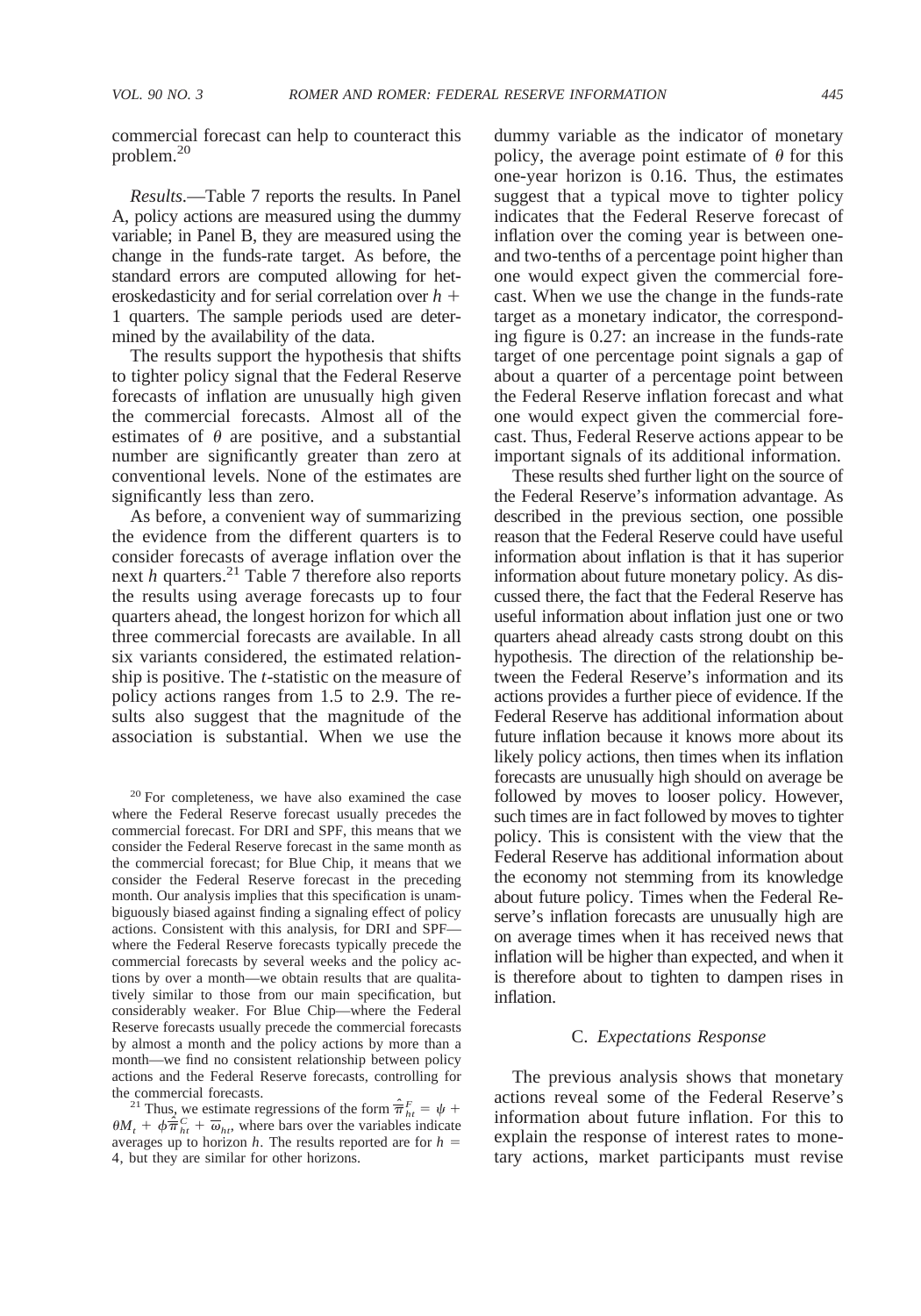#### *446 THE AMERICAN ECONOMIC REVIEW JUNE 2000*

| $\mathbb{R}^2$<br>$\theta$<br>ψ<br>φ<br>N<br>(Ouarters)<br>A. Dummy Variable<br>Blue Chip<br>0.59<br>$\mathbf{0}$<br>$-0.71(0.71)$<br>61<br>0.21(0.12)<br>1.13(0.18)<br>$\,1$<br>$-0.45(0.47)$<br>$-0.13(0.14)$<br>1.01(0.11)<br>0.60<br>61<br>$\overline{c}$<br>$-0.07(0.63)$<br>0.93(0.16)<br>0.54<br>61<br>0.02(0.10)<br>3<br>61<br>0.48<br>0.55(0.90)<br>0.13(0.08)<br>0.78(0.20)<br>$\overline{4}$<br>61<br>0.48(0.66)<br>0.16(0.05)<br>0.79(0.14)<br>0.57<br>5<br>47<br>0.24(0.44)<br>0.84(0.09)<br>0.68<br>0.10(0.05)<br>27<br>6<br>$-0.49(0.61)$<br>1.01(0.14)<br>0.74<br>$-0.10(0.07)$<br>0.76<br>61<br>$\mu$ (0-4)<br>$-0.43(0.63)$<br>0.07(0.04)<br>1.02(0.16)<br>DRI<br>100<br>0<br>0.63(0.29)<br>0.17(0.14)<br>0.91(0.07)<br>0.85<br>1<br>100<br>0.86(0.33)<br>0.29(0.15)<br>0.87(0.07)<br>0.84<br>$\overline{\mathbf{c}}$<br>100<br>0.81(0.34)<br>0.29(0.12)<br>0.87(0.07)<br>0.85<br>3<br>100<br>1.01(0.31)<br>0.25(0.11)<br>0.82(0.08)<br>0.84<br>$\overline{4}$<br>100<br>0.86(0.38)<br>0.15(0.11)<br>0.84(0.09)<br>0.81<br>5<br>85<br>0.67(0.29)<br>0.18(0.07)<br>0.90(0.07)<br>0.89<br>52<br>6<br>0.87<br>0.50(0.35)<br>0.08(0.12)<br>0.92(0.08)<br>28<br>7<br>0.80<br>1.50(0.64)<br>0.47(0.22)<br>0.66(0.18)<br>100<br>0.93<br>$\mu$ (0-4)<br>0.54(0.32)<br>0.19(0.13)<br>0.92(0.07)<br>$\boldsymbol{0}$<br>0.88<br>47<br>$-0.57(0.41)$<br>0.13(0.19)<br>1.13(0.08)<br>47<br>1<br>$-0.52(0.38)$<br>0.12(0.18)<br>1.09(0.08)<br>0.86<br>$\overline{c}$<br>47<br>$-0.42(0.44)$<br>0.80<br>0.29(0.17)<br>1.08(0.09)<br>3<br>47<br>$-0.47(0.40)$<br>0.20(0.09)<br>0.86<br>1.06(0.07)<br>$\overline{4}$<br>0.36(0.36)<br>0.27(0.09)<br>0.92(0.08)<br>0.81<br>0.22(0.10)<br>0.94<br>46<br>$\mu$ (0-4)<br>$-0.49(0.26)$<br>1.09(0.05)<br>B. Change in Funds-Rate Target<br>Blue Chip<br>$-0.69(0.72)$<br>0.57<br>62<br>$\mathbf{0}$<br>0.31(0.20)<br>1.11(0.18)<br>$\mathbf{1}$<br>62<br>$-0.48(0.45)$<br>$-0.29(0.22)$<br>1.02(0.11)<br>0.60<br>$\mathfrak{2}$<br>62<br>$-0.02(0.59)$<br>0.18(0.16)<br>0.92(0.14)<br>0.55<br>3<br>62<br>0.54(0.82)<br>0.33(0.09)<br>0.78(0.19)<br>0.49<br>$\overline{4}$<br>62<br>0.48(0.62)<br>0.44(0.09)<br>0.79(0.13)<br>0.60<br>5<br>47<br>0.36(0.46)<br>0.34(0.11)<br>0.81(0.09)<br>0.69<br>27<br>6<br>$-0.39(0.60)$<br>$-0.02(0.17)$<br>0.98(0.13)<br>0.73<br>62<br>$\mu$ (0-4)<br>0.76<br>$-0.41(0.60)$<br>0.17(0.06)<br>1.01(0.15)<br><b>DRI</b><br>$\boldsymbol{0}$<br>0.85<br>101<br>0.55(0.27)<br>0.05(0.32)<br>0.93(0.07)<br>$\mathbf{1}$<br>0.83<br>101<br>0.72(0.30)<br>0.54(0.22)<br>0.90(0.06)<br>$\overline{\mathbf{c}}$<br>0.85<br>101<br>0.68(0.29)<br>0.60(0.21)<br>0.90(0.06)<br>3<br>0.88(0.29)<br>0.42(0.22)<br>0.85(0.07)<br>0.84<br>101<br>$\overline{4}$<br>101<br>0.77(0.38)<br>0.16(0.17)<br>0.86(0.10)<br>0.80<br>5<br>86<br>0.60(0.27)<br>0.36(0.10)<br>0.90<br>0.92(0.06)<br>52<br>6<br>0.47(0.27)<br>0.32(0.19)<br>0.92(0.07)<br>0.87<br>28<br>7<br>1.11(0.67)<br>0.71(0.47)<br>0.74(0.19)<br>0.77<br>0.92<br>101<br>$\mu$ (0-4)<br>0.44(0.28)<br>0.35(0.18)<br>0.95(0.07)<br><b>SPF</b><br>$\boldsymbol{0}$<br>0.04(0.30)<br>0.88<br>47<br>$-0.61(0.38)$<br>1.13(0.08)<br>47<br>1<br>$-0.56(0.36)$<br>0.05(0.30)<br>1.10(0.08)<br>0.86<br>$\overline{c}$<br>47<br>$-0.62(0.40)$<br>0.53(0.32)<br>0.80<br>1.12(0.09)<br>3<br>47<br>$-0.59(0.39)$<br>0.29(0.17)<br>1.08(0.07)<br>0.85<br>$\overline{4}$<br>0.22(0.37)<br>0.95(0.08)<br>0.79<br>46<br>0.21(0.10)<br>$-0.62(0.23)$<br>0.93<br>46<br>$\mu$ (0-4)<br>0.32(0.12)<br>1.11(0.05) | Forecast horizon |  |  |  |
|------------------------------------------------------------------------------------------------------------------------------------------------------------------------------------------------------------------------------------------------------------------------------------------------------------------------------------------------------------------------------------------------------------------------------------------------------------------------------------------------------------------------------------------------------------------------------------------------------------------------------------------------------------------------------------------------------------------------------------------------------------------------------------------------------------------------------------------------------------------------------------------------------------------------------------------------------------------------------------------------------------------------------------------------------------------------------------------------------------------------------------------------------------------------------------------------------------------------------------------------------------------------------------------------------------------------------------------------------------------------------------------------------------------------------------------------------------------------------------------------------------------------------------------------------------------------------------------------------------------------------------------------------------------------------------------------------------------------------------------------------------------------------------------------------------------------------------------------------------------------------------------------------------------------------------------------------------------------------------------------------------------------------------------------------------------------------------------------------------------------------------------------------------------------------------------------------------------------------------------------------------------------------------------------------------------------------------------------------------------------------------------------------------------------------------------------------------------------------------------------------------------------------------------------------------------------------------------------------------------------------------------------------------------------------------------------------------------------------------------------------------------------------------------------------------------------------------------------------------------------------------------------------------------------------------------------------------------------------------------------------------------------------------------------------------------------------------------------------------------------------------------------------------------------------------------------------------------------------------------------------------------------------------------------------------------------------------------------------------------------------------------------------------------------------------------------------------------------------------------------------------------------|------------------|--|--|--|
| 46                                                                                                                                                                                                                                                                                                                                                                                                                                                                                                                                                                                                                                                                                                                                                                                                                                                                                                                                                                                                                                                                                                                                                                                                                                                                                                                                                                                                                                                                                                                                                                                                                                                                                                                                                                                                                                                                                                                                                                                                                                                                                                                                                                                                                                                                                                                                                                                                                                                                                                                                                                                                                                                                                                                                                                                                                                                                                                                                                                                                                                                                                                                                                                                                                                                                                                                                                                                                                                                                                                                     |                  |  |  |  |
|                                                                                                                                                                                                                                                                                                                                                                                                                                                                                                                                                                                                                                                                                                                                                                                                                                                                                                                                                                                                                                                                                                                                                                                                                                                                                                                                                                                                                                                                                                                                                                                                                                                                                                                                                                                                                                                                                                                                                                                                                                                                                                                                                                                                                                                                                                                                                                                                                                                                                                                                                                                                                                                                                                                                                                                                                                                                                                                                                                                                                                                                                                                                                                                                                                                                                                                                                                                                                                                                                                                        |                  |  |  |  |
|                                                                                                                                                                                                                                                                                                                                                                                                                                                                                                                                                                                                                                                                                                                                                                                                                                                                                                                                                                                                                                                                                                                                                                                                                                                                                                                                                                                                                                                                                                                                                                                                                                                                                                                                                                                                                                                                                                                                                                                                                                                                                                                                                                                                                                                                                                                                                                                                                                                                                                                                                                                                                                                                                                                                                                                                                                                                                                                                                                                                                                                                                                                                                                                                                                                                                                                                                                                                                                                                                                                        |                  |  |  |  |
|                                                                                                                                                                                                                                                                                                                                                                                                                                                                                                                                                                                                                                                                                                                                                                                                                                                                                                                                                                                                                                                                                                                                                                                                                                                                                                                                                                                                                                                                                                                                                                                                                                                                                                                                                                                                                                                                                                                                                                                                                                                                                                                                                                                                                                                                                                                                                                                                                                                                                                                                                                                                                                                                                                                                                                                                                                                                                                                                                                                                                                                                                                                                                                                                                                                                                                                                                                                                                                                                                                                        |                  |  |  |  |
|                                                                                                                                                                                                                                                                                                                                                                                                                                                                                                                                                                                                                                                                                                                                                                                                                                                                                                                                                                                                                                                                                                                                                                                                                                                                                                                                                                                                                                                                                                                                                                                                                                                                                                                                                                                                                                                                                                                                                                                                                                                                                                                                                                                                                                                                                                                                                                                                                                                                                                                                                                                                                                                                                                                                                                                                                                                                                                                                                                                                                                                                                                                                                                                                                                                                                                                                                                                                                                                                                                                        |                  |  |  |  |
|                                                                                                                                                                                                                                                                                                                                                                                                                                                                                                                                                                                                                                                                                                                                                                                                                                                                                                                                                                                                                                                                                                                                                                                                                                                                                                                                                                                                                                                                                                                                                                                                                                                                                                                                                                                                                                                                                                                                                                                                                                                                                                                                                                                                                                                                                                                                                                                                                                                                                                                                                                                                                                                                                                                                                                                                                                                                                                                                                                                                                                                                                                                                                                                                                                                                                                                                                                                                                                                                                                                        |                  |  |  |  |
|                                                                                                                                                                                                                                                                                                                                                                                                                                                                                                                                                                                                                                                                                                                                                                                                                                                                                                                                                                                                                                                                                                                                                                                                                                                                                                                                                                                                                                                                                                                                                                                                                                                                                                                                                                                                                                                                                                                                                                                                                                                                                                                                                                                                                                                                                                                                                                                                                                                                                                                                                                                                                                                                                                                                                                                                                                                                                                                                                                                                                                                                                                                                                                                                                                                                                                                                                                                                                                                                                                                        |                  |  |  |  |
|                                                                                                                                                                                                                                                                                                                                                                                                                                                                                                                                                                                                                                                                                                                                                                                                                                                                                                                                                                                                                                                                                                                                                                                                                                                                                                                                                                                                                                                                                                                                                                                                                                                                                                                                                                                                                                                                                                                                                                                                                                                                                                                                                                                                                                                                                                                                                                                                                                                                                                                                                                                                                                                                                                                                                                                                                                                                                                                                                                                                                                                                                                                                                                                                                                                                                                                                                                                                                                                                                                                        |                  |  |  |  |
|                                                                                                                                                                                                                                                                                                                                                                                                                                                                                                                                                                                                                                                                                                                                                                                                                                                                                                                                                                                                                                                                                                                                                                                                                                                                                                                                                                                                                                                                                                                                                                                                                                                                                                                                                                                                                                                                                                                                                                                                                                                                                                                                                                                                                                                                                                                                                                                                                                                                                                                                                                                                                                                                                                                                                                                                                                                                                                                                                                                                                                                                                                                                                                                                                                                                                                                                                                                                                                                                                                                        |                  |  |  |  |
|                                                                                                                                                                                                                                                                                                                                                                                                                                                                                                                                                                                                                                                                                                                                                                                                                                                                                                                                                                                                                                                                                                                                                                                                                                                                                                                                                                                                                                                                                                                                                                                                                                                                                                                                                                                                                                                                                                                                                                                                                                                                                                                                                                                                                                                                                                                                                                                                                                                                                                                                                                                                                                                                                                                                                                                                                                                                                                                                                                                                                                                                                                                                                                                                                                                                                                                                                                                                                                                                                                                        |                  |  |  |  |
|                                                                                                                                                                                                                                                                                                                                                                                                                                                                                                                                                                                                                                                                                                                                                                                                                                                                                                                                                                                                                                                                                                                                                                                                                                                                                                                                                                                                                                                                                                                                                                                                                                                                                                                                                                                                                                                                                                                                                                                                                                                                                                                                                                                                                                                                                                                                                                                                                                                                                                                                                                                                                                                                                                                                                                                                                                                                                                                                                                                                                                                                                                                                                                                                                                                                                                                                                                                                                                                                                                                        |                  |  |  |  |
|                                                                                                                                                                                                                                                                                                                                                                                                                                                                                                                                                                                                                                                                                                                                                                                                                                                                                                                                                                                                                                                                                                                                                                                                                                                                                                                                                                                                                                                                                                                                                                                                                                                                                                                                                                                                                                                                                                                                                                                                                                                                                                                                                                                                                                                                                                                                                                                                                                                                                                                                                                                                                                                                                                                                                                                                                                                                                                                                                                                                                                                                                                                                                                                                                                                                                                                                                                                                                                                                                                                        |                  |  |  |  |
|                                                                                                                                                                                                                                                                                                                                                                                                                                                                                                                                                                                                                                                                                                                                                                                                                                                                                                                                                                                                                                                                                                                                                                                                                                                                                                                                                                                                                                                                                                                                                                                                                                                                                                                                                                                                                                                                                                                                                                                                                                                                                                                                                                                                                                                                                                                                                                                                                                                                                                                                                                                                                                                                                                                                                                                                                                                                                                                                                                                                                                                                                                                                                                                                                                                                                                                                                                                                                                                                                                                        |                  |  |  |  |
|                                                                                                                                                                                                                                                                                                                                                                                                                                                                                                                                                                                                                                                                                                                                                                                                                                                                                                                                                                                                                                                                                                                                                                                                                                                                                                                                                                                                                                                                                                                                                                                                                                                                                                                                                                                                                                                                                                                                                                                                                                                                                                                                                                                                                                                                                                                                                                                                                                                                                                                                                                                                                                                                                                                                                                                                                                                                                                                                                                                                                                                                                                                                                                                                                                                                                                                                                                                                                                                                                                                        |                  |  |  |  |
|                                                                                                                                                                                                                                                                                                                                                                                                                                                                                                                                                                                                                                                                                                                                                                                                                                                                                                                                                                                                                                                                                                                                                                                                                                                                                                                                                                                                                                                                                                                                                                                                                                                                                                                                                                                                                                                                                                                                                                                                                                                                                                                                                                                                                                                                                                                                                                                                                                                                                                                                                                                                                                                                                                                                                                                                                                                                                                                                                                                                                                                                                                                                                                                                                                                                                                                                                                                                                                                                                                                        |                  |  |  |  |
|                                                                                                                                                                                                                                                                                                                                                                                                                                                                                                                                                                                                                                                                                                                                                                                                                                                                                                                                                                                                                                                                                                                                                                                                                                                                                                                                                                                                                                                                                                                                                                                                                                                                                                                                                                                                                                                                                                                                                                                                                                                                                                                                                                                                                                                                                                                                                                                                                                                                                                                                                                                                                                                                                                                                                                                                                                                                                                                                                                                                                                                                                                                                                                                                                                                                                                                                                                                                                                                                                                                        |                  |  |  |  |
|                                                                                                                                                                                                                                                                                                                                                                                                                                                                                                                                                                                                                                                                                                                                                                                                                                                                                                                                                                                                                                                                                                                                                                                                                                                                                                                                                                                                                                                                                                                                                                                                                                                                                                                                                                                                                                                                                                                                                                                                                                                                                                                                                                                                                                                                                                                                                                                                                                                                                                                                                                                                                                                                                                                                                                                                                                                                                                                                                                                                                                                                                                                                                                                                                                                                                                                                                                                                                                                                                                                        |                  |  |  |  |
|                                                                                                                                                                                                                                                                                                                                                                                                                                                                                                                                                                                                                                                                                                                                                                                                                                                                                                                                                                                                                                                                                                                                                                                                                                                                                                                                                                                                                                                                                                                                                                                                                                                                                                                                                                                                                                                                                                                                                                                                                                                                                                                                                                                                                                                                                                                                                                                                                                                                                                                                                                                                                                                                                                                                                                                                                                                                                                                                                                                                                                                                                                                                                                                                                                                                                                                                                                                                                                                                                                                        |                  |  |  |  |
|                                                                                                                                                                                                                                                                                                                                                                                                                                                                                                                                                                                                                                                                                                                                                                                                                                                                                                                                                                                                                                                                                                                                                                                                                                                                                                                                                                                                                                                                                                                                                                                                                                                                                                                                                                                                                                                                                                                                                                                                                                                                                                                                                                                                                                                                                                                                                                                                                                                                                                                                                                                                                                                                                                                                                                                                                                                                                                                                                                                                                                                                                                                                                                                                                                                                                                                                                                                                                                                                                                                        |                  |  |  |  |
|                                                                                                                                                                                                                                                                                                                                                                                                                                                                                                                                                                                                                                                                                                                                                                                                                                                                                                                                                                                                                                                                                                                                                                                                                                                                                                                                                                                                                                                                                                                                                                                                                                                                                                                                                                                                                                                                                                                                                                                                                                                                                                                                                                                                                                                                                                                                                                                                                                                                                                                                                                                                                                                                                                                                                                                                                                                                                                                                                                                                                                                                                                                                                                                                                                                                                                                                                                                                                                                                                                                        |                  |  |  |  |
|                                                                                                                                                                                                                                                                                                                                                                                                                                                                                                                                                                                                                                                                                                                                                                                                                                                                                                                                                                                                                                                                                                                                                                                                                                                                                                                                                                                                                                                                                                                                                                                                                                                                                                                                                                                                                                                                                                                                                                                                                                                                                                                                                                                                                                                                                                                                                                                                                                                                                                                                                                                                                                                                                                                                                                                                                                                                                                                                                                                                                                                                                                                                                                                                                                                                                                                                                                                                                                                                                                                        | <b>SPF</b>       |  |  |  |
|                                                                                                                                                                                                                                                                                                                                                                                                                                                                                                                                                                                                                                                                                                                                                                                                                                                                                                                                                                                                                                                                                                                                                                                                                                                                                                                                                                                                                                                                                                                                                                                                                                                                                                                                                                                                                                                                                                                                                                                                                                                                                                                                                                                                                                                                                                                                                                                                                                                                                                                                                                                                                                                                                                                                                                                                                                                                                                                                                                                                                                                                                                                                                                                                                                                                                                                                                                                                                                                                                                                        |                  |  |  |  |
|                                                                                                                                                                                                                                                                                                                                                                                                                                                                                                                                                                                                                                                                                                                                                                                                                                                                                                                                                                                                                                                                                                                                                                                                                                                                                                                                                                                                                                                                                                                                                                                                                                                                                                                                                                                                                                                                                                                                                                                                                                                                                                                                                                                                                                                                                                                                                                                                                                                                                                                                                                                                                                                                                                                                                                                                                                                                                                                                                                                                                                                                                                                                                                                                                                                                                                                                                                                                                                                                                                                        |                  |  |  |  |
|                                                                                                                                                                                                                                                                                                                                                                                                                                                                                                                                                                                                                                                                                                                                                                                                                                                                                                                                                                                                                                                                                                                                                                                                                                                                                                                                                                                                                                                                                                                                                                                                                                                                                                                                                                                                                                                                                                                                                                                                                                                                                                                                                                                                                                                                                                                                                                                                                                                                                                                                                                                                                                                                                                                                                                                                                                                                                                                                                                                                                                                                                                                                                                                                                                                                                                                                                                                                                                                                                                                        |                  |  |  |  |
|                                                                                                                                                                                                                                                                                                                                                                                                                                                                                                                                                                                                                                                                                                                                                                                                                                                                                                                                                                                                                                                                                                                                                                                                                                                                                                                                                                                                                                                                                                                                                                                                                                                                                                                                                                                                                                                                                                                                                                                                                                                                                                                                                                                                                                                                                                                                                                                                                                                                                                                                                                                                                                                                                                                                                                                                                                                                                                                                                                                                                                                                                                                                                                                                                                                                                                                                                                                                                                                                                                                        |                  |  |  |  |
|                                                                                                                                                                                                                                                                                                                                                                                                                                                                                                                                                                                                                                                                                                                                                                                                                                                                                                                                                                                                                                                                                                                                                                                                                                                                                                                                                                                                                                                                                                                                                                                                                                                                                                                                                                                                                                                                                                                                                                                                                                                                                                                                                                                                                                                                                                                                                                                                                                                                                                                                                                                                                                                                                                                                                                                                                                                                                                                                                                                                                                                                                                                                                                                                                                                                                                                                                                                                                                                                                                                        |                  |  |  |  |
|                                                                                                                                                                                                                                                                                                                                                                                                                                                                                                                                                                                                                                                                                                                                                                                                                                                                                                                                                                                                                                                                                                                                                                                                                                                                                                                                                                                                                                                                                                                                                                                                                                                                                                                                                                                                                                                                                                                                                                                                                                                                                                                                                                                                                                                                                                                                                                                                                                                                                                                                                                                                                                                                                                                                                                                                                                                                                                                                                                                                                                                                                                                                                                                                                                                                                                                                                                                                                                                                                                                        |                  |  |  |  |
|                                                                                                                                                                                                                                                                                                                                                                                                                                                                                                                                                                                                                                                                                                                                                                                                                                                                                                                                                                                                                                                                                                                                                                                                                                                                                                                                                                                                                                                                                                                                                                                                                                                                                                                                                                                                                                                                                                                                                                                                                                                                                                                                                                                                                                                                                                                                                                                                                                                                                                                                                                                                                                                                                                                                                                                                                                                                                                                                                                                                                                                                                                                                                                                                                                                                                                                                                                                                                                                                                                                        |                  |  |  |  |
|                                                                                                                                                                                                                                                                                                                                                                                                                                                                                                                                                                                                                                                                                                                                                                                                                                                                                                                                                                                                                                                                                                                                                                                                                                                                                                                                                                                                                                                                                                                                                                                                                                                                                                                                                                                                                                                                                                                                                                                                                                                                                                                                                                                                                                                                                                                                                                                                                                                                                                                                                                                                                                                                                                                                                                                                                                                                                                                                                                                                                                                                                                                                                                                                                                                                                                                                                                                                                                                                                                                        |                  |  |  |  |
|                                                                                                                                                                                                                                                                                                                                                                                                                                                                                                                                                                                                                                                                                                                                                                                                                                                                                                                                                                                                                                                                                                                                                                                                                                                                                                                                                                                                                                                                                                                                                                                                                                                                                                                                                                                                                                                                                                                                                                                                                                                                                                                                                                                                                                                                                                                                                                                                                                                                                                                                                                                                                                                                                                                                                                                                                                                                                                                                                                                                                                                                                                                                                                                                                                                                                                                                                                                                                                                                                                                        |                  |  |  |  |
|                                                                                                                                                                                                                                                                                                                                                                                                                                                                                                                                                                                                                                                                                                                                                                                                                                                                                                                                                                                                                                                                                                                                                                                                                                                                                                                                                                                                                                                                                                                                                                                                                                                                                                                                                                                                                                                                                                                                                                                                                                                                                                                                                                                                                                                                                                                                                                                                                                                                                                                                                                                                                                                                                                                                                                                                                                                                                                                                                                                                                                                                                                                                                                                                                                                                                                                                                                                                                                                                                                                        |                  |  |  |  |
|                                                                                                                                                                                                                                                                                                                                                                                                                                                                                                                                                                                                                                                                                                                                                                                                                                                                                                                                                                                                                                                                                                                                                                                                                                                                                                                                                                                                                                                                                                                                                                                                                                                                                                                                                                                                                                                                                                                                                                                                                                                                                                                                                                                                                                                                                                                                                                                                                                                                                                                                                                                                                                                                                                                                                                                                                                                                                                                                                                                                                                                                                                                                                                                                                                                                                                                                                                                                                                                                                                                        |                  |  |  |  |
|                                                                                                                                                                                                                                                                                                                                                                                                                                                                                                                                                                                                                                                                                                                                                                                                                                                                                                                                                                                                                                                                                                                                                                                                                                                                                                                                                                                                                                                                                                                                                                                                                                                                                                                                                                                                                                                                                                                                                                                                                                                                                                                                                                                                                                                                                                                                                                                                                                                                                                                                                                                                                                                                                                                                                                                                                                                                                                                                                                                                                                                                                                                                                                                                                                                                                                                                                                                                                                                                                                                        |                  |  |  |  |
|                                                                                                                                                                                                                                                                                                                                                                                                                                                                                                                                                                                                                                                                                                                                                                                                                                                                                                                                                                                                                                                                                                                                                                                                                                                                                                                                                                                                                                                                                                                                                                                                                                                                                                                                                                                                                                                                                                                                                                                                                                                                                                                                                                                                                                                                                                                                                                                                                                                                                                                                                                                                                                                                                                                                                                                                                                                                                                                                                                                                                                                                                                                                                                                                                                                                                                                                                                                                                                                                                                                        |                  |  |  |  |
|                                                                                                                                                                                                                                                                                                                                                                                                                                                                                                                                                                                                                                                                                                                                                                                                                                                                                                                                                                                                                                                                                                                                                                                                                                                                                                                                                                                                                                                                                                                                                                                                                                                                                                                                                                                                                                                                                                                                                                                                                                                                                                                                                                                                                                                                                                                                                                                                                                                                                                                                                                                                                                                                                                                                                                                                                                                                                                                                                                                                                                                                                                                                                                                                                                                                                                                                                                                                                                                                                                                        |                  |  |  |  |
|                                                                                                                                                                                                                                                                                                                                                                                                                                                                                                                                                                                                                                                                                                                                                                                                                                                                                                                                                                                                                                                                                                                                                                                                                                                                                                                                                                                                                                                                                                                                                                                                                                                                                                                                                                                                                                                                                                                                                                                                                                                                                                                                                                                                                                                                                                                                                                                                                                                                                                                                                                                                                                                                                                                                                                                                                                                                                                                                                                                                                                                                                                                                                                                                                                                                                                                                                                                                                                                                                                                        |                  |  |  |  |
|                                                                                                                                                                                                                                                                                                                                                                                                                                                                                                                                                                                                                                                                                                                                                                                                                                                                                                                                                                                                                                                                                                                                                                                                                                                                                                                                                                                                                                                                                                                                                                                                                                                                                                                                                                                                                                                                                                                                                                                                                                                                                                                                                                                                                                                                                                                                                                                                                                                                                                                                                                                                                                                                                                                                                                                                                                                                                                                                                                                                                                                                                                                                                                                                                                                                                                                                                                                                                                                                                                                        |                  |  |  |  |
|                                                                                                                                                                                                                                                                                                                                                                                                                                                                                                                                                                                                                                                                                                                                                                                                                                                                                                                                                                                                                                                                                                                                                                                                                                                                                                                                                                                                                                                                                                                                                                                                                                                                                                                                                                                                                                                                                                                                                                                                                                                                                                                                                                                                                                                                                                                                                                                                                                                                                                                                                                                                                                                                                                                                                                                                                                                                                                                                                                                                                                                                                                                                                                                                                                                                                                                                                                                                                                                                                                                        |                  |  |  |  |
|                                                                                                                                                                                                                                                                                                                                                                                                                                                                                                                                                                                                                                                                                                                                                                                                                                                                                                                                                                                                                                                                                                                                                                                                                                                                                                                                                                                                                                                                                                                                                                                                                                                                                                                                                                                                                                                                                                                                                                                                                                                                                                                                                                                                                                                                                                                                                                                                                                                                                                                                                                                                                                                                                                                                                                                                                                                                                                                                                                                                                                                                                                                                                                                                                                                                                                                                                                                                                                                                                                                        |                  |  |  |  |
|                                                                                                                                                                                                                                                                                                                                                                                                                                                                                                                                                                                                                                                                                                                                                                                                                                                                                                                                                                                                                                                                                                                                                                                                                                                                                                                                                                                                                                                                                                                                                                                                                                                                                                                                                                                                                                                                                                                                                                                                                                                                                                                                                                                                                                                                                                                                                                                                                                                                                                                                                                                                                                                                                                                                                                                                                                                                                                                                                                                                                                                                                                                                                                                                                                                                                                                                                                                                                                                                                                                        |                  |  |  |  |
|                                                                                                                                                                                                                                                                                                                                                                                                                                                                                                                                                                                                                                                                                                                                                                                                                                                                                                                                                                                                                                                                                                                                                                                                                                                                                                                                                                                                                                                                                                                                                                                                                                                                                                                                                                                                                                                                                                                                                                                                                                                                                                                                                                                                                                                                                                                                                                                                                                                                                                                                                                                                                                                                                                                                                                                                                                                                                                                                                                                                                                                                                                                                                                                                                                                                                                                                                                                                                                                                                                                        |                  |  |  |  |
|                                                                                                                                                                                                                                                                                                                                                                                                                                                                                                                                                                                                                                                                                                                                                                                                                                                                                                                                                                                                                                                                                                                                                                                                                                                                                                                                                                                                                                                                                                                                                                                                                                                                                                                                                                                                                                                                                                                                                                                                                                                                                                                                                                                                                                                                                                                                                                                                                                                                                                                                                                                                                                                                                                                                                                                                                                                                                                                                                                                                                                                                                                                                                                                                                                                                                                                                                                                                                                                                                                                        |                  |  |  |  |
|                                                                                                                                                                                                                                                                                                                                                                                                                                                                                                                                                                                                                                                                                                                                                                                                                                                                                                                                                                                                                                                                                                                                                                                                                                                                                                                                                                                                                                                                                                                                                                                                                                                                                                                                                                                                                                                                                                                                                                                                                                                                                                                                                                                                                                                                                                                                                                                                                                                                                                                                                                                                                                                                                                                                                                                                                                                                                                                                                                                                                                                                                                                                                                                                                                                                                                                                                                                                                                                                                                                        |                  |  |  |  |
|                                                                                                                                                                                                                                                                                                                                                                                                                                                                                                                                                                                                                                                                                                                                                                                                                                                                                                                                                                                                                                                                                                                                                                                                                                                                                                                                                                                                                                                                                                                                                                                                                                                                                                                                                                                                                                                                                                                                                                                                                                                                                                                                                                                                                                                                                                                                                                                                                                                                                                                                                                                                                                                                                                                                                                                                                                                                                                                                                                                                                                                                                                                                                                                                                                                                                                                                                                                                                                                                                                                        |                  |  |  |  |
|                                                                                                                                                                                                                                                                                                                                                                                                                                                                                                                                                                                                                                                                                                                                                                                                                                                                                                                                                                                                                                                                                                                                                                                                                                                                                                                                                                                                                                                                                                                                                                                                                                                                                                                                                                                                                                                                                                                                                                                                                                                                                                                                                                                                                                                                                                                                                                                                                                                                                                                                                                                                                                                                                                                                                                                                                                                                                                                                                                                                                                                                                                                                                                                                                                                                                                                                                                                                                                                                                                                        |                  |  |  |  |
|                                                                                                                                                                                                                                                                                                                                                                                                                                                                                                                                                                                                                                                                                                                                                                                                                                                                                                                                                                                                                                                                                                                                                                                                                                                                                                                                                                                                                                                                                                                                                                                                                                                                                                                                                                                                                                                                                                                                                                                                                                                                                                                                                                                                                                                                                                                                                                                                                                                                                                                                                                                                                                                                                                                                                                                                                                                                                                                                                                                                                                                                                                                                                                                                                                                                                                                                                                                                                                                                                                                        |                  |  |  |  |
|                                                                                                                                                                                                                                                                                                                                                                                                                                                                                                                                                                                                                                                                                                                                                                                                                                                                                                                                                                                                                                                                                                                                                                                                                                                                                                                                                                                                                                                                                                                                                                                                                                                                                                                                                                                                                                                                                                                                                                                                                                                                                                                                                                                                                                                                                                                                                                                                                                                                                                                                                                                                                                                                                                                                                                                                                                                                                                                                                                                                                                                                                                                                                                                                                                                                                                                                                                                                                                                                                                                        |                  |  |  |  |
|                                                                                                                                                                                                                                                                                                                                                                                                                                                                                                                                                                                                                                                                                                                                                                                                                                                                                                                                                                                                                                                                                                                                                                                                                                                                                                                                                                                                                                                                                                                                                                                                                                                                                                                                                                                                                                                                                                                                                                                                                                                                                                                                                                                                                                                                                                                                                                                                                                                                                                                                                                                                                                                                                                                                                                                                                                                                                                                                                                                                                                                                                                                                                                                                                                                                                                                                                                                                                                                                                                                        |                  |  |  |  |
|                                                                                                                                                                                                                                                                                                                                                                                                                                                                                                                                                                                                                                                                                                                                                                                                                                                                                                                                                                                                                                                                                                                                                                                                                                                                                                                                                                                                                                                                                                                                                                                                                                                                                                                                                                                                                                                                                                                                                                                                                                                                                                                                                                                                                                                                                                                                                                                                                                                                                                                                                                                                                                                                                                                                                                                                                                                                                                                                                                                                                                                                                                                                                                                                                                                                                                                                                                                                                                                                                                                        |                  |  |  |  |
|                                                                                                                                                                                                                                                                                                                                                                                                                                                                                                                                                                                                                                                                                                                                                                                                                                                                                                                                                                                                                                                                                                                                                                                                                                                                                                                                                                                                                                                                                                                                                                                                                                                                                                                                                                                                                                                                                                                                                                                                                                                                                                                                                                                                                                                                                                                                                                                                                                                                                                                                                                                                                                                                                                                                                                                                                                                                                                                                                                                                                                                                                                                                                                                                                                                                                                                                                                                                                                                                                                                        |                  |  |  |  |
|                                                                                                                                                                                                                                                                                                                                                                                                                                                                                                                                                                                                                                                                                                                                                                                                                                                                                                                                                                                                                                                                                                                                                                                                                                                                                                                                                                                                                                                                                                                                                                                                                                                                                                                                                                                                                                                                                                                                                                                                                                                                                                                                                                                                                                                                                                                                                                                                                                                                                                                                                                                                                                                                                                                                                                                                                                                                                                                                                                                                                                                                                                                                                                                                                                                                                                                                                                                                                                                                                                                        |                  |  |  |  |
|                                                                                                                                                                                                                                                                                                                                                                                                                                                                                                                                                                                                                                                                                                                                                                                                                                                                                                                                                                                                                                                                                                                                                                                                                                                                                                                                                                                                                                                                                                                                                                                                                                                                                                                                                                                                                                                                                                                                                                                                                                                                                                                                                                                                                                                                                                                                                                                                                                                                                                                                                                                                                                                                                                                                                                                                                                                                                                                                                                                                                                                                                                                                                                                                                                                                                                                                                                                                                                                                                                                        |                  |  |  |  |
|                                                                                                                                                                                                                                                                                                                                                                                                                                                                                                                                                                                                                                                                                                                                                                                                                                                                                                                                                                                                                                                                                                                                                                                                                                                                                                                                                                                                                                                                                                                                                                                                                                                                                                                                                                                                                                                                                                                                                                                                                                                                                                                                                                                                                                                                                                                                                                                                                                                                                                                                                                                                                                                                                                                                                                                                                                                                                                                                                                                                                                                                                                                                                                                                                                                                                                                                                                                                                                                                                                                        |                  |  |  |  |

## TABLE 7—ESTIMATES OF REVELATION OF INFORMATION ABOUT INFLATION  $\hat{\pi}_{ht}^F = \psi + \theta M_t + \phi \hat{\pi}_{ht}^C + \omega_{ht}$

*Notes:*  $\hat{\pi}^F$  and  $\hat{\pi}^C$  denote Federal Reserve and commercial inflation forecasts; *h* and *t* index the horizon and date of the forecasts. *M* is the indicator of monetary-policy actions. The sample periods are 1984:2–1991:11 for Blue Chip; and 1974:8–1979:8 and 1984:2–1991:11 for DRI and SPF. Numbers in parentheses are robust standard errors. The forecast horizon  $\mu$  (0–4) refers to the average of 0 to 4 quarters ahead.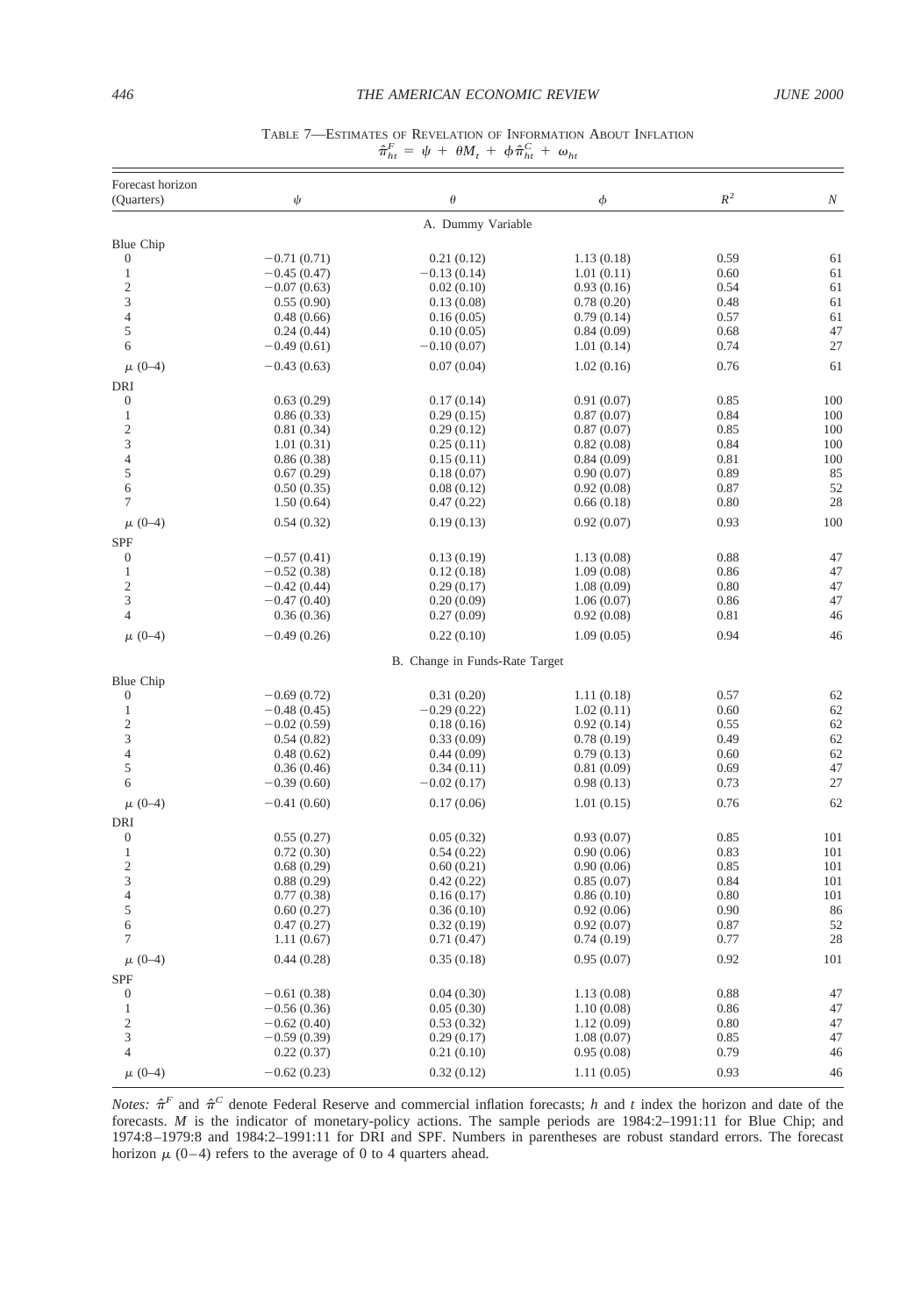their expectations of inflation to reflect the information revealed by the actions. Since we view commercial forecasts as a proxy for or a key input into market expectations, this means that commercial forecasters must raise their expectations of inflation when the Federal Reserve tightens, rather than lower them as more conventional models of the effects of monetary policy would lead one to predict. In this section we investigate whether this is the case.

*Specification.*—A straightforward way to analyze how forecasters respond to Federal Reserve actions is to regress the next commercial forecast on an indicator of Federal Reserve actions and the last commercial forecast before the action. A positive coefficient on the action would indicate that the forecasters raise their inflation forecasts in response to a monetary tightening, controlling for their initial prediction.

The obvious complication is that the current commercial forecast is not the only other relevant predictor of the next forecast. In particular, both the monetary action and the next forecast could be the result of information received after the current forecast was made. For example, suppose that there is unfavorable news about inflation. Then commercial forecasters may raise their inflation forecasts in response to this news, and the Federal Reserve may tighten. The rise in the forecasts, however, would not be a response to the tightening. Thus, in the absence of controls, the coefficient estimate could be biased upward.

To address this possibility, we include as an additional control variable the change in the Federal Reserve's inflation forecast in the interval between the current and subsequent commercial forecasts. The change in the Federal Reserve forecast should reflect general information that becomes available during the period between the two forecasts.<sup>22</sup> Therefore, we estimate regressions of the form:

(5) 
$$
\hat{\pi}_{h,t+1}^{C} = \eta + \lambda M_{t} + \kappa \hat{\pi}_{ht}^{C} + \rho (\hat{\pi}_{h,t+1}^{F} - \hat{\pi}_{ht}^{F}) + \nu_{h,t+1},
$$

where  $M_t$  is again an indicator of Federal Reserve actions. A positive value of  $\lambda$  would indicate that inflation expectations respond to monetary actions in a way consistent with the existence and revelation of Federal Reserve additional information.

Timing is again very important. We need to ensure that the revision in the Federal Reserve forecast included as a control variable corresponds to the interval between the current and subsequent commercial forecasts. Similarly, we need to ensure that the current and subsequent commercial forecasts that we examine bracket the monetary action. Because the various forecasts differ in when they are made during the month, taking account of timing involves making minor adjustments in the time subscripts given in equation  $(5).^{23}$ 

The timing depicted in equation (5) is most accurate for the regressions using the Blue Chip forecasts. Because these forecasts are made at the beginning of the month,  $\hat{\pi}_{h,t+1}^C$  will be a forecast made soon after a monetary action in month *t* and  $\hat{\pi}_{ht}^C$  will be made before the action. Similarly, since the Federal Reserve forecasts tend to be made in the first half of the month, the revision between  $t$  and  $t + 1$  should reflect new general information received by the commercial forecaster between forecasts.

Because the DRI forecasts are done at the end of each month, the forecasts for month  $t + 1$ 

<sup>&</sup>lt;sup>22</sup> The change in the Federal Reserve forecast reflects the arrival not just of new public information, but also of new information observed only by the Federal Reserve. On the one hand, this means that the change in the Federal Reserve forecast is a noisy measure of new public information. To the extent that the Federal Reserve acts on the basis of the new public information, the fact that we are controlling for this information imperfectly means that the coefficient on the Federal Reserve's action is biased up. On the other hand, to the extent that the Federal Reserve acts on the basis of its

new private information and commercial forecasters respond to those actions, by controlling for the change in the Federal Reserve forecast we tend to understate the importance of its actions to commercial forecast revisions. One can show that in the natural baseline case where the Federal Reserve puts the same weight on new public and private information in choosing its action, the two sources of bias

just balance. <sup>23</sup> Similarly, the *<sup>h</sup>* subscripts need to be adjusted some of the time. In particular, to ensure that both the initial and subsequent commercial forecasts concern inflation in the same quarter, the dependent variable in (5) is the commercial forecast in month  $t + 1$  of inflation *h* quarters after month *t*. Thus when month *t* is the last month of a quarter, the dependent variable is in fact  $\hat{\pi}_{h-1,t+1}^C$ . Likewise, the Federal Reserve forecasts for both  $t$  and  $t + 1$  are forecasts of inflation *h* quarters after month *t*.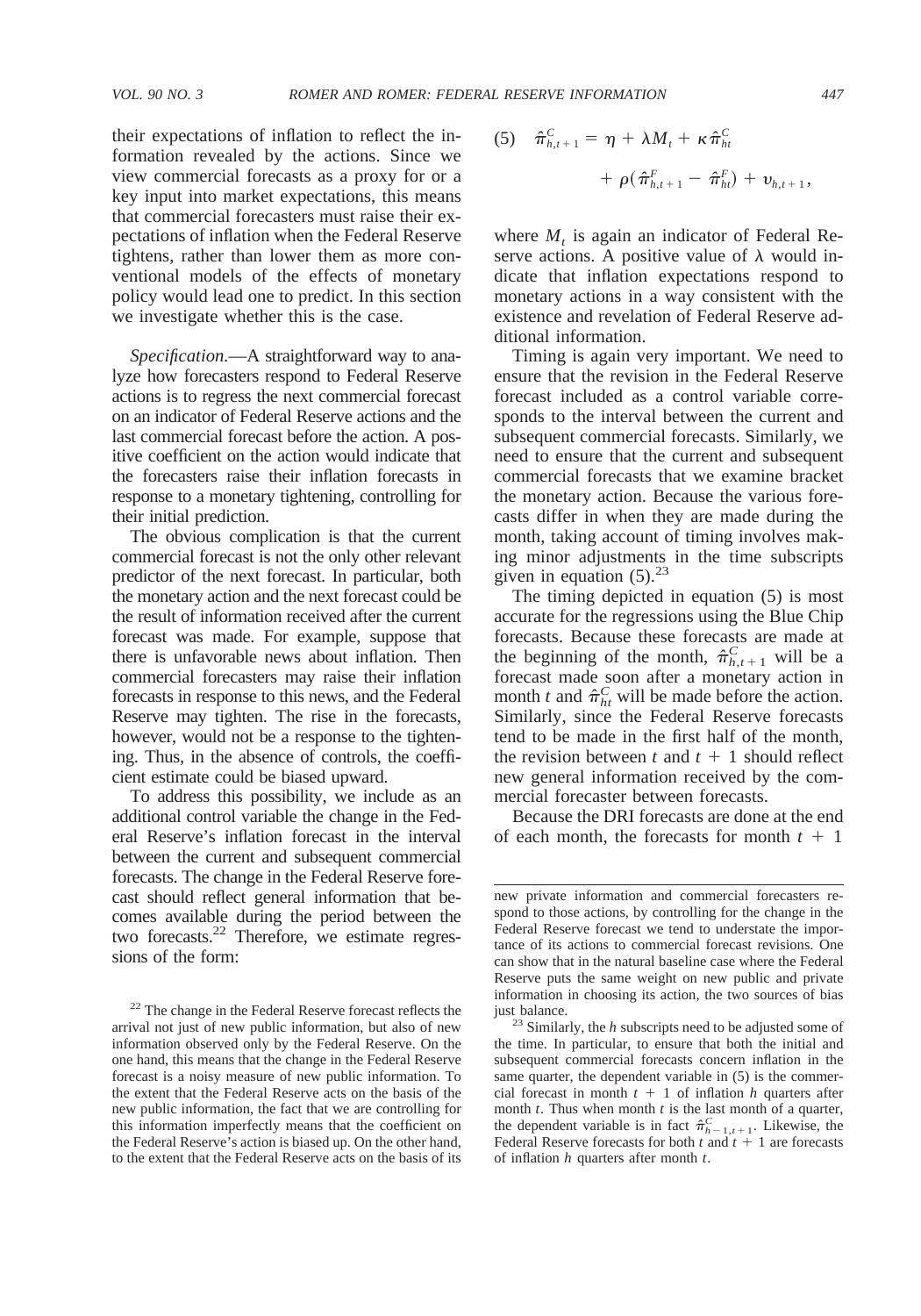reflect all of the events of and information released during month  $t + 1$ . As a result, one wants to see if the DRI forecasts in month  $t +$ 1 respond to monetary actions in month  $t + 1$ , not month *t*. Because the Federal Reserve forecasts are more often done early in the month, one needs to control for the change in the Federal Reserve forecast from  $t + 1$  to  $t + 2$  to capture the new information that DRI may receive between the end of month *t* when it makes the initial forecast and the end of month  $t + 1$ when it makes its subsequent forecast.

The Survey of Professional Forecasters presents even more complicated timing issues. The SPF is only done at the end of the middle month of each quarter. Thus, the next forecast after month *t* is in month  $t + 3$ . For the same reasons mentioned for DRI, the appropriate control variable is therefore the change in the Federal Reserve forecast from month  $t + 1$  to month  $t + 4$ . In addition, to minimize the possibility that the Federal Reserve actions are responses to information that becomes available between the two forecast dates rather than to its forecast as of the initial forecast date, we consider the relationship between the SPF forecast in  $t + 3$  and monetarypolicy actions only in month  $t + 1$ <sup>24</sup>

*Results.*—Table 8 presents the results. Since the data are the same as those used in the

information-revelation regressions, the sample periods are the same as in those regressions.25 Panel A shows the results for the dummy variable for Federal Reserve actions, and Panel B shows the results for the change in the fundsrate target. The estimates of  $\rho$ , the coefficient on the change in the Federal Reserve forecast, are positive in the vast majority of cases, but are usually not significant. Not surprisingly, the estimates of  $\kappa$ , the coefficient on the initial commercial forecast, are close to one and overwhelmingly significant.<sup>26</sup>

Our main interest, however, is in  $\lambda$ , the coefficient on the measure of policy actions. The estimates of  $\lambda$  support the hypothesis that contractionary monetary actions cause commercial forecasters to raise their inflation forecasts. A very large majority of the estimates are positive, and a substantial number of them are significant at conventional levels. None of the estimates are significantly less than zero. There is certainly variation in the strength of the finding, however. For the Blue Chip and SPF forecasts, the estimated coefficients are positive in every case, and for Blue Chip, they are often significant. For the DRI forecasts, in contrast, about a third of the estimates are negative, and only a few are significantly larger than zero. Table 8 also shows the results using revisions of average forecasts up through four quarters ahead rather than revisions of forecasts for individual quar-

<sup>25</sup> Because the Federal Reserve rarely makes long-term forecasts in two consecutive months, the sample sizes for the six-quarter horizon using Blue Chip and the sevenquarter horizon using DRI are less than fifteen. We therefore do not consider these horizons. Also, because the SPF forecasts are made only once a quarter, it is not possible to consider the next forecast after month *t* of inflation for horizon  $h = 0$  (the contemporaneous quarter): by the time of the next forecast  $(t + 3)$ , inflation for the initial quarter has been realized and thus is no longer being forecast. We therefore consider the responses of contemporaneous forecasts to monetary actions only for Blue Chip and DRI. Finally, because theory predicts that a forecast should not be predictable given the previous forecast, and because the estimated residuals do not show any consistent pattern of serial correlation, the standard errors in Table 8 are cor-

rected for heteroskedasticity but not for serial correlation.<br><sup>26</sup> Because the other variables in the regression are not known when the initial forecast is made, the hypothesis that the forecast is rational does not imply that  $\kappa$  should equal one. We therefore do not impose this restriction. However, imposing it has little effect on the estimates or significance of the other coefficients.

 $24$  We have also investigated an alternative way of addressing the problem that both the Federal Reserve's actions and commercial inflation forecasts could be responding to information released between the times of the initial forecasts and the Federal Reserve's actions. The alternative is to control for the main pieces of information released early in the interval between the two commercial forecasts. Relative to our main approach of controlling for the change in the Federal Reserve forecast, this approach has an advantage and a disadvantage. The advantage is that, because it does not require data on Federal Reserve forecasts, it permits a larger sample. The disadvantage is that, because one cannot control for all publicly available information, it can only partially address the problem.

The specific variables we control for are the percentage changes in payroll employment, average hourly earnings of production workers, and average weekly hours of production workers. Although this change in specification noticeably alters the results of many of the individual regressions, it has virtually no impact on the fraction of the estimates that are positive or their average size. Because of the larger sample sizes, however, the standard errors are generally smaller; as a result, more of the estimates are significantly larger than zero.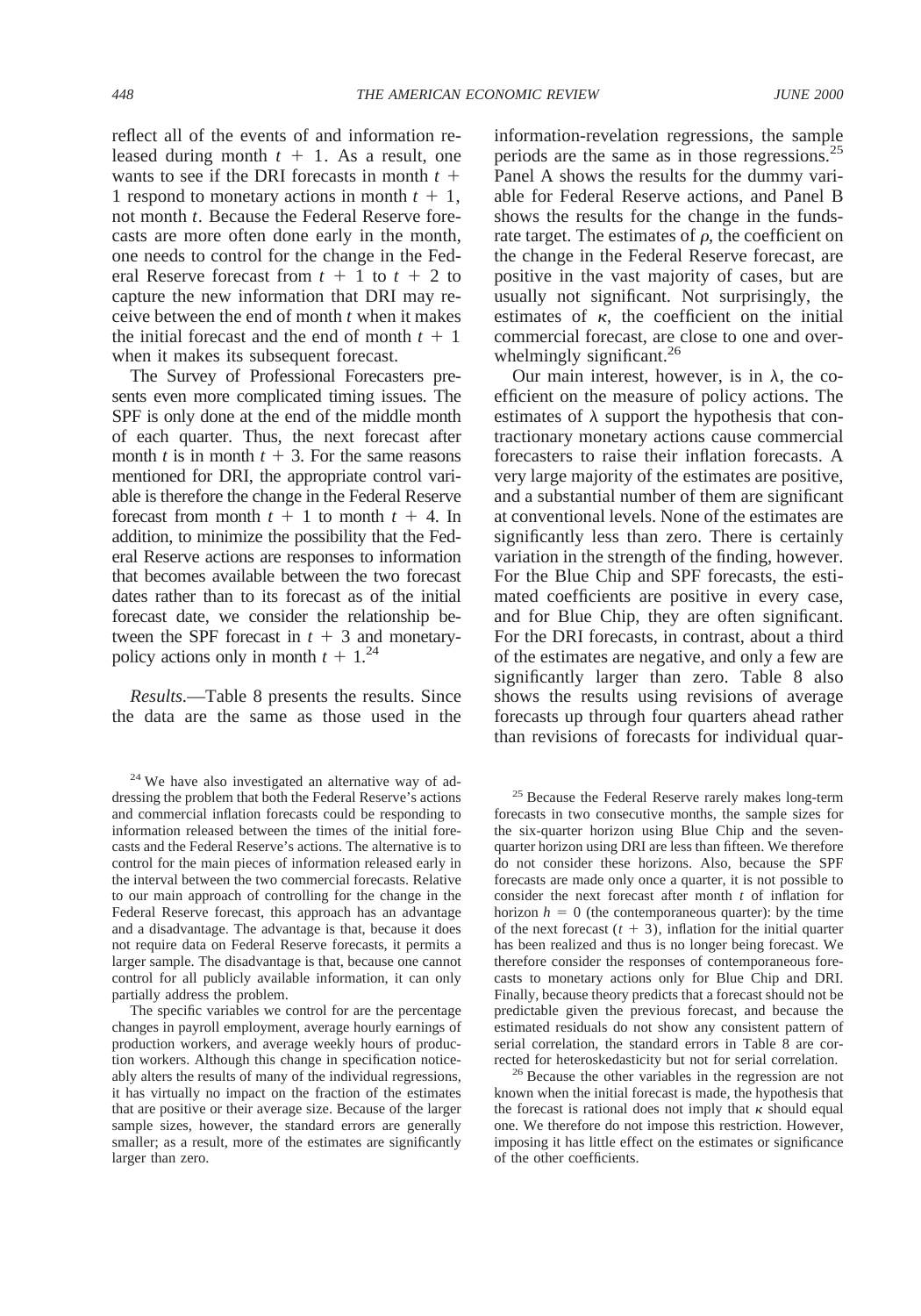| Forecast horizon        |               |               |                                |               | $R^2$ |                  |
|-------------------------|---------------|---------------|--------------------------------|---------------|-------|------------------|
| (Quarters)              | η             | $\lambda$     | к                              | $\rho$        |       | $\boldsymbol{N}$ |
|                         |               |               | A. Dummy Variable              |               |       |                  |
| Blue Chip               |               |               |                                |               |       |                  |
| $\boldsymbol{0}$        | $-0.12(0.16)$ | 0.14(0.06)    | 1.01(0.05)                     | 0.11(0.07)    | 0.87  | 31               |
| $\mathbf{1}$            | 0.15(0.35)    | 0.05(0.03)    | 0.95(0.09)                     | 0.17(0.09)    | 0.87  | 31               |
| $\sqrt{2}$              | 0.11(0.20)    | 0.03(0.03)    | 0.96(0.05)                     | 0.10(0.10)    | 0.93  | 31               |
| 3                       | 0.14(0.19)    | 0.05(0.02)    | 0.96(0.04)                     | 0.17(0.07)    | 0.95  | 31               |
| $\overline{4}$          | 0.19(0.13)    | 0.07(0.02)    | 0.95(0.03)                     | 0.07(0.06)    | 0.97  | 31               |
| 5                       | 0.11(0.12)    | 0.04(0.03)    | 0.96(0.03)                     | 0.10(0.06)    | 0.97  | 27               |
| $\mu$ (0-4)             | 0.09(0.18)    | 0.05(0.03)    | 0.97(0.04)                     | 0.39(0.12)    | 0.94  | 31               |
| <b>DRI</b>              |               |               |                                |               |       |                  |
| $\boldsymbol{0}$        | 1.24(0.23)    | 0.31(0.12)    | 0.65(0.07)                     | 0.14(0.15)    | 0.68  | 27               |
| $\,1$                   | 0.19(0.16)    | 0.12(0.07)    | 0.95(0.04)                     | $-0.14(0.13)$ | 0.94  | 50               |
| $\overline{\mathbf{c}}$ | $-0.05(0.32)$ | $-0.01(0.12)$ | 1.01(0.08)                     | $-0.03(0.28)$ | 0.86  | 50               |
| 3                       | 0.33(0.24)    | 0.02(0.11)    | 0.92(0.06)                     | 0.07(0.14)    | 0.88  | 50               |
| $\overline{4}$          | 0.57(0.24)    | 0.15(0.14)    | 0.85(0.06)                     | $-0.31(0.37)$ | 0.82  | 50               |
| 5                       | 0.55(0.17)    | 0.22(0.07)    | 0.89(0.03)                     | 0.14(0.18)    | 0.94  | 48               |
| 6                       | 0.56(0.35)    | 0.17(0.14)    | 0.88(0.09)                     | 0.96(0.52)    | 0.88  | 28               |
| $\mu$ (0-4)             | 0.41(0.16)    | 0.03(0.04)    | 0.87(0.05)                     | 0.33(0.21)    | 0.92  | 27               |
| SPF                     |               |               |                                |               |       |                  |
| 1                       | $-0.01(0.46)$ | 0.28(0.19)    | 1.00(0.10)                     | 0.35(0.14)    | 0.87  | 40               |
| $\sqrt{2}$              | $-0.58(0.44)$ | 0.08(0.19)    | 1.11(0.09)                     | $-0.10(0.11)$ | 0.85  | 40               |
| 3                       | $-0.22(0.27)$ | 0.16(0.11)    | 1.04(0.05)                     | 0.02(0.12)    | 0.90  | 40               |
| $\overline{4}$          | 1.13(0.27)    | 0.33(0.13)    | 0.80(0.05)                     | 0.23(0.19)    | 0.83  | 39               |
| $\mu$ (1–4)             | 0.08(0.28)    | 0.30(0.13)    | 0.99(0.06)                     | 0.03(0.17)    | 0.92  | 39               |
|                         |               |               | B. Change in Funds-Rate Target |               |       |                  |
| Blue Chip               |               |               |                                |               |       |                  |
| $\mathbf{0}$            | $-0.06(0.18)$ | 0.30(0.15)    | 0.99(0.05)                     | 0.10(0.07)    | 0.86  | 31               |
| $\mathbf{1}$            | 0.19(0.35)    | 0.15(0.09)    | 0.94(0.09)                     | 0.16(0.10)    | 0.87  | 31               |
| $\overline{\mathbf{c}}$ | 0.16(0.22)    | 0.09(0.08)    | 0.95(0.05)                     | 0.10(0.10)    | 0.93  | 31               |
| 3                       | 0.22(0.17)    | 0.16(0.05)    | 0.94(0.04)                     | 0.16(0.07)    | 0.95  | 31               |
| $\overline{4}$          | 0.27(0.13)    | 0.19(0.05)    | 0.93(0.03)                     | 0.05(0.06)    | 0.97  | 31               |
| 5                       | 0.14(0.11)    | 0.13(0.06)    | 0.96(0.02)                     | 0.10(0.06)    | 0.97  | 27               |
| $\mu$ (0-4)             | 0.14(0.20)    | 0.13(0.09)    | 0.95(0.05)                     | 0.37(0.13)    | 0.94  | 31               |
| <b>DRI</b>              |               |               |                                |               |       |                  |
| $\boldsymbol{0}$        | 1.27(0.24)    | 0.80(0.26)    | 0.63(0.06)                     | 0.11(0.14)    | 0.69  | 27               |
| $\mathbf{1}$            | 0.14(0.17)    | 0.17(0.17)    | 0.96(0.04)                     | $-0.13(0.14)$ | 0.94  | 50               |
| $\overline{c}$          | 0.01(0.25)    | $-0.27(0.43)$ | 0.99(0.06)                     | 0.05(0.21)    | 0.87  | 50               |
| 3                       | 0.32(0.24)    | $-0.20(0.31)$ | 0.92(0.06)                     | 0.09(0.14)    | 0.88  | 50               |
| $\overline{4}$          | 0.47(0.23)    | $-0.16(0.30)$ | 0.87(0.06)                     | $-0.26(0.36)$ | 0.81  | 50               |
| 5                       | 0.43(0.16)    | 0.40(0.09)    | 0.92(0.03)                     | 0.18(0.19)    | 0.94  | 48               |
| 6                       | 0.40(0.27)    | 0.20(0.26)    | 0.91(0.07)                     | 1.04(0.55)    | 0.88  | 28               |
| $\mu$ (0-4)             | 0.37(0.16)    | 0.01(0.09)    | 0.88(0.05)                     | 0.36(0.22)    | 0.92  | 27               |
| SPF                     |               |               |                                |               |       |                  |
| $\mathbf{1}$            | $-0.03(0.45)$ | 0.11(0.34)    | 1.00(0.10)                     | 0.38(0.13)    | 0.86  | 40               |
| $\overline{c}$          | $-0.62(0.36)$ | 0.09(0.45)    | 1.12(0.07)                     | $-0.09(0.13)$ | 0.85  | 40               |
| 3                       | $-0.29(0.24)$ | 0.19(0.28)    | 1.05(0.05)                     | 0.02(0.15)    | 0.90  | 40               |
| $\overline{4}$          | 1.05(0.31)    | 0.23(0.36)    | 0.81(0.06)                     | 0.31(0.18)    | 0.80  | 39               |
| $\mu$ (1-4)             | $-0.06(0.27)$ | 0.40(0.33)    | 1.01(0.06)                     | 0.04(0.22)    | 0.91  | 39               |

## TABLE 8—ESTIMATES OF RESPONSE OF INFLATION FORECASTS TO MONETARY-POLICY ACTIONS  $\hat{\pi}_{h,t+1}^C = \eta + \lambda M_t + \kappa \hat{\pi}_{ht}^C + \rho (\hat{\pi}_{h,t+1}^F - \hat{\pi}_{ht}^F) + v_{h,t+1}$

*Notes:*  $\hat{\pi}^C$  and  $\hat{\pi}^F$  denote commercial and Federal Reserve inflation forecasts; *h* and *t* index the horizon and date of the forecasts. *M* is the indicator of monetary-policy actions. Because the time within the month that the forecasts are made varies across forecasters, the actual time and horizon subscripts for the inflation forecasts and the monetary-policy variable also vary across forecasters; see text for details. The sample periods are 1984:2–1991:11 for Blue Chip; and 1974:8–1979:8 and 1984:2–1991:11 for DRI and SPF. Numbers in parentheses are robust standard errors. The forecast horizons  $\mu$  (0–4) and  $\mu$ (1–4) refer to the averages of 0 to 4 quarters ahead and 1 to 4 quarters ahead, respectively.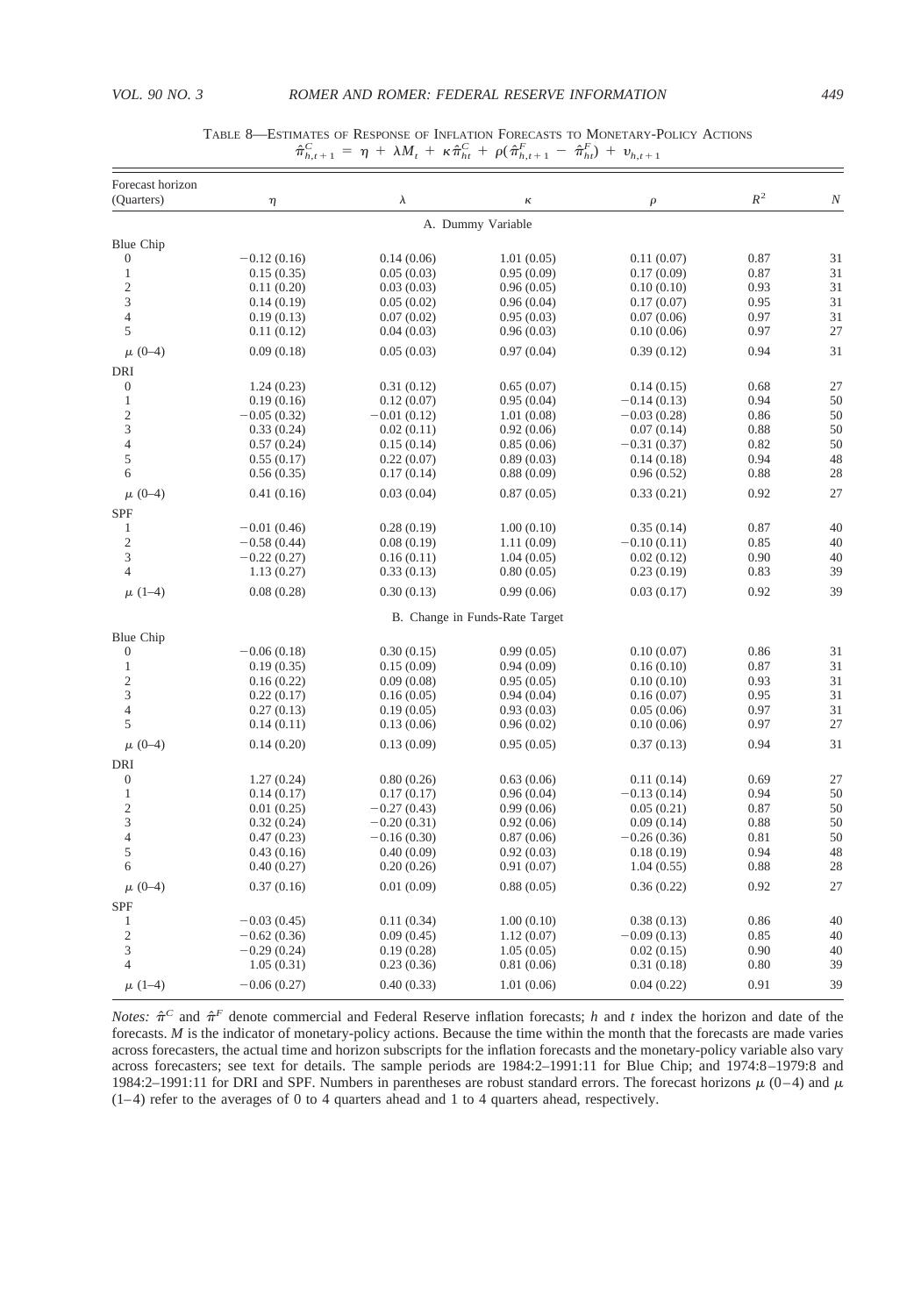ters.<sup>27</sup> All of the point estimates of  $\lambda$  are positive, but only for one is the *t*-statistic over two.

The magnitudes of the estimated effects are close to what one would expect given our previous findings about the information content of policy actions. For the dummy variable, the average point estimate for the average forecast revision over the next four quarters is 0.13. This implies that a report in the *Wall Street Journal* of a rise in the federal funds rate raises commercial forecasts of inflation over the next year by between oneand two-tenths of a percentage point. For comparison, the corresponding figure from the information-revelation regressions in Table 7 is 0.16. This figure implies that a contractionary monetary action signals that the Federal Reserve forecast is also between one- and two-tenths of a percentage point above what one would expect given the commercial forecast.

For the funds-rate target, the average point estimate for the impact of a policy action on commercial inflation forecasts up to four quarters ahead is 0.18. In the previous section, we found that a rise of 100 basis points in the funds-rate target signals a Federal Reserve forecast roughly 27 basis points above what one would expect given the commercial forecast. Our results here therefore indicate that commercial forecasters change their forecasts by about two-thirds of this amount.

# D. *Implications for the Impact of Federal Reserve Actions on the Term Structure*

The asymmetric-information hypothesis suggests that interest rates at all horizons rise in response to monetary contractions because market participants raise their expectations of inflation. In this section, we compare the predicted changes in interest rates due to the changes in expected inflation associated with monetary actions with the observed changes in interest rates at various horizons following monetary actions. This comparison provides a way of gauging whether the asymmetric-information effects

identified in earlier sections can explain a substantial amount of the mysterious behavior of the term structure following monetary actions. We begin with the relatively straightforward case of short-term rates, and then turn to the more difficult case of long-term rates.

Of course, asymmetric information concerning inflation is not the only possible explanation of policy's impact throughout the term structure. For example, if inflation is very sluggish, a contractionary action stemming from a change in the Federal Reserve's inflation goals could imply long-lasting increases in real rates and only very gradual decreases in inflation, and thus increases in long-term nominal rates. Similarly, there could be asymmetric information not about inflation, but about the equilibrium real rate. That is, a contractionary action could signal that the Federal Reserve has information that the current and future real interest rates consistent with normal output are higher than previously believed, and thus cause nominal rates to rise. Finally, long-term nominal rates might overreact to changes in short-term rates. That is, the rational expectations theory of the term structure might fail.

Our goal is not to provide a complete analysis of how much these or other possible mechanisms contribute to the response of interest rates to policy actions. Rather, we ask the narrower question of how much of the response is consistent with the hypothesis that actions reveal Federal Reserve information about inflation. Note, however, that the hypothesis based on sluggish inflation predicts that Federal Reserve actions should signal that its inflation forecasts are below those of commercial forecasters and that commercial forecasters should revise their expectations of inflation down in response to contractionary policy actions. Both predictions are contradicted by our findings in subsections B and C of this section. And given the strong evidence in Section II of the existence of asymmetric information about inflation, the hypothesis that this asymmetry is central to the impact of policy actions on the term structure seems at least as plausible as the alternatives based on asymmetric information about equilibrium real rates or on overreaction. Thus our hypothesis deserves serious consideration as a candidate explanation of the response of interest rates throughout the term structure to policy actions.

<sup>&</sup>lt;sup>27</sup> That is, we estimate regressions of the form:  $\hat{\overline{\pi}}_{h,t+1}^C$  $= \eta + \lambda M_t + \kappa \hat{\overline{\pi}}_{ht}^C + \rho (\hat{\overline{\pi}}_{h,t+1}^F - \hat{\overline{\pi}}_{ht}^F) + \overline{v}_{h,t+1}$ , where bars over the variables indicate averages up to horizon *h*. The results reported are for  $h = 4$ , but again they are similar for other horizons.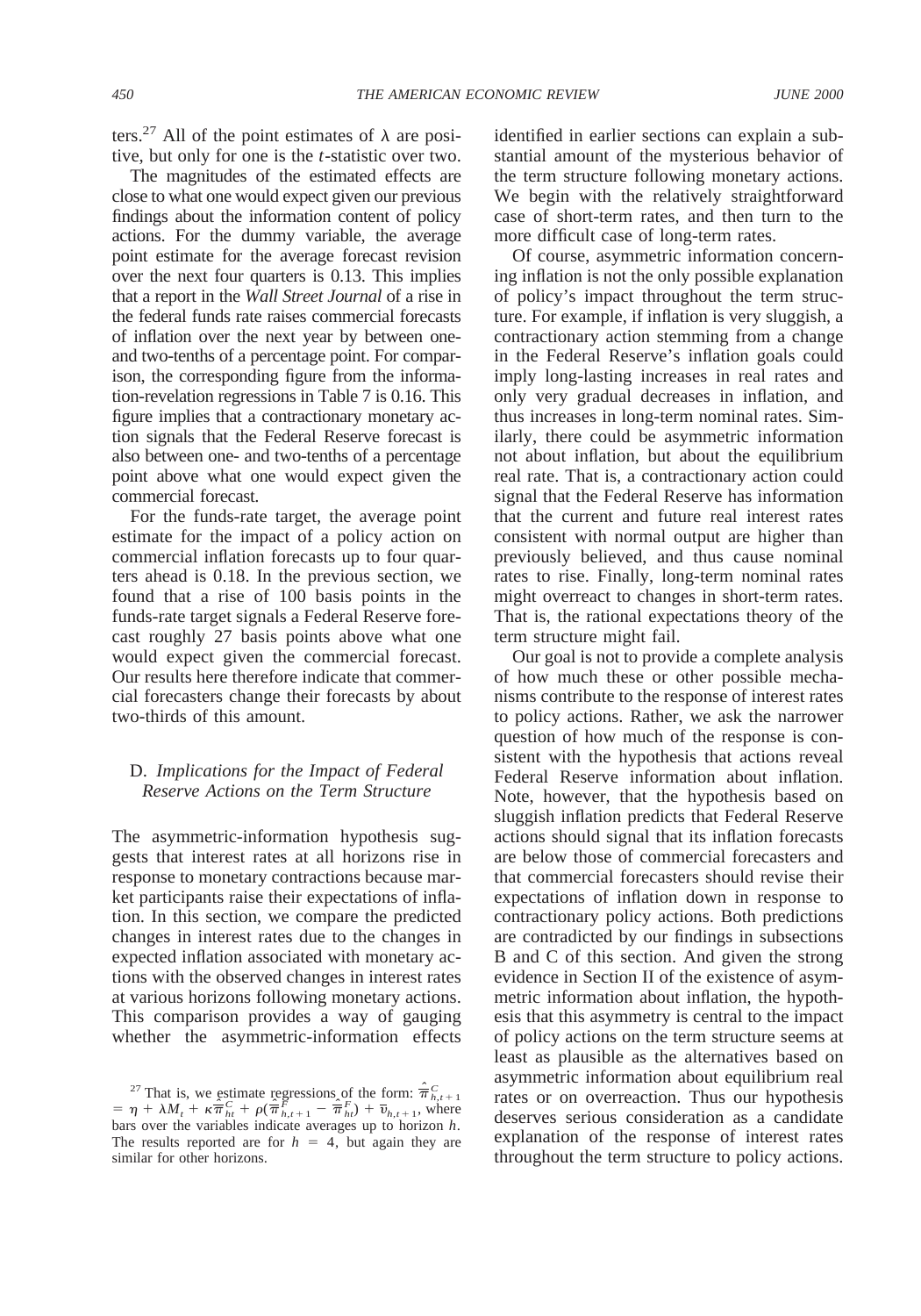| Forecast horizon |           | Dummy variable |            |                     | 100-basis-point change<br>in funds-rate target |            | Change in<br>Treasury  |
|------------------|-----------|----------------|------------|---------------------|------------------------------------------------|------------|------------------------|
| (Months)         | Blue Chip | DRI            | <b>SPF</b> | Blue Chip           | DRI                                            | <b>SPF</b> | bill rate <sup>a</sup> |
|                  |           |                |            | (Percentage points) |                                                |            |                        |
|                  | 0.09      | 0.21           | 0.28       | 0.22                | 0.49                                           | 0.11       | 0.55                   |
| 6                | 0.07      | 0.13           | 0.23       | 0.17                | 0.22                                           | 0.10       | 0.54                   |
| 12               | 0.06      | 0.09           | 0.21       | 0.16                | 0.00                                           | 0.14       | 0.50                   |

TABLE 9—ESTIMATED IMPACT OF MONETARY-POLICY ACTIONS ON EXPECTED INFLATION AT SHORT HORIZONS

<sup>a</sup> From Cook and Hahn (1989a, Table 3). These estimates show the effect of a 100-basis-point change in the funds-rate target on the relevant Treasury bill rate on the day of the change.

*Short-Term Interest Rates.*—Table 8, discussed above, gives estimates of the impact of policy actions on expected inflation as measured by commercial forecasts in the current quarter and each of the next four quarters. Finding the actions' impact on expected inflation at horizons up to a year is thus just a matter of calculating the appropriate averages from these estimates.

For simplicity, we assume that policy actions occur in the middle of a quarter. To compute the impact of an action on expected inflation over the life of a 3-month Treasury bill, we therefore average the estimated impacts on expected inflation in the current quarter and in the next quarter. That is, we calculate  $\Delta \pi_3^e$  =  $(\hat{\lambda}_0 + \hat{\lambda}_1)/2$ , where  $\pi_3^e$  is expected inflation over a 3-month horizon and  $\hat{\lambda}_0$  and  $\hat{\lambda}_1$  are estimates of  $\lambda$  for  $h = 0$  and  $h = 1$  in equation (5) reported in Table 8. Similarly, we calculate an action's impact on expected inflation over the lives of 6-month and 12-month Treasury bills as  $\Delta \pi_6^e = (\hat{\lambda}_0 + 2\hat{\lambda}_1 + \hat{\lambda}_2)/4$  and  $\Delta \pi_{12}^e =$  $(\hat{\lambda}_0 + 2\hat{\lambda}_1 + 2\hat{\lambda}_2 + 2\hat{\lambda}_3 + \hat{\lambda}_4)/8^{28}$ 

Table 9 reports the results. As before, we measure actions by both the dummy variable and the change in the funds-rate target. For comparison, the final column shows Cook and Hahn's estimates of the impact of a 100-basispoint change in the funds-rate target on the Treasury bill rate at that horizon.

The results suggest that policy actions have a

noticeable impact on expected inflation at short horizons. The results using the change in the funds-rate target suggest that a 100-basis-point increase in the target raises expected inflation over the coming 3 months by about 20 basis points, and over the coming 6 and 12 months by about 10 basis points. The overall rise in Treasury bill rates for all three horizons is about 50 basis points. Thus, between a fifth and almost half of the response of short-term rates to policy actions appears to reflect changes in expected inflation. Not surprisingly, however, most of the response reflects changes in real rates.

The results using the dummy variable are similar. An increase in the funds-rate target raises expected inflation over the coming 3 months by about 15 basis points, and over the coming 6 and 12 months by about 10 basis points.29

*Policy Actions and Expected Inflation at Longer Horizons.*—Discerning the impact of policy actions on expected inflation at horizons

<sup>29</sup> If a policy action becomes expected between the time of the initial commercial forecast and the action itself, the revisions in expected inflation (and the consequent changes in interest rates) occur at the time the action becomes anticipated, not when it actually occurs. Cook and Hahn, however, consider changes in interest rates just on the days of policy actions. Thus, the results here and in Table 11 may overstate how much of the changes in interest rates in response to policy actions stem from the revelation of Federal Reserve information. During Cook and Hahn's sample period, however, policy actions were frequent and did not take place at regular intervals, and often occurred at times other than those of regular FOMC meetings. More generally, policy actions were not subject to anything approaching the degree of speculation that they are today. As a result, the assumption that actions did not become expected between the time of the previous commercial forecast and when they actually occurred appears to be a reasonable first approximation.

<sup>&</sup>lt;sup>28</sup> We have no estimate of actions' impact on the Survey of Professional Forecasters' expectation of inflation in the current quarter. For both Blue Chip and DRI, the impact on expected inflation in the current quarter is much larger than the impact in later quarters. For SPF, we therefore conservatively assume that the effect for the current quarter is the same as the effect for the next quarter.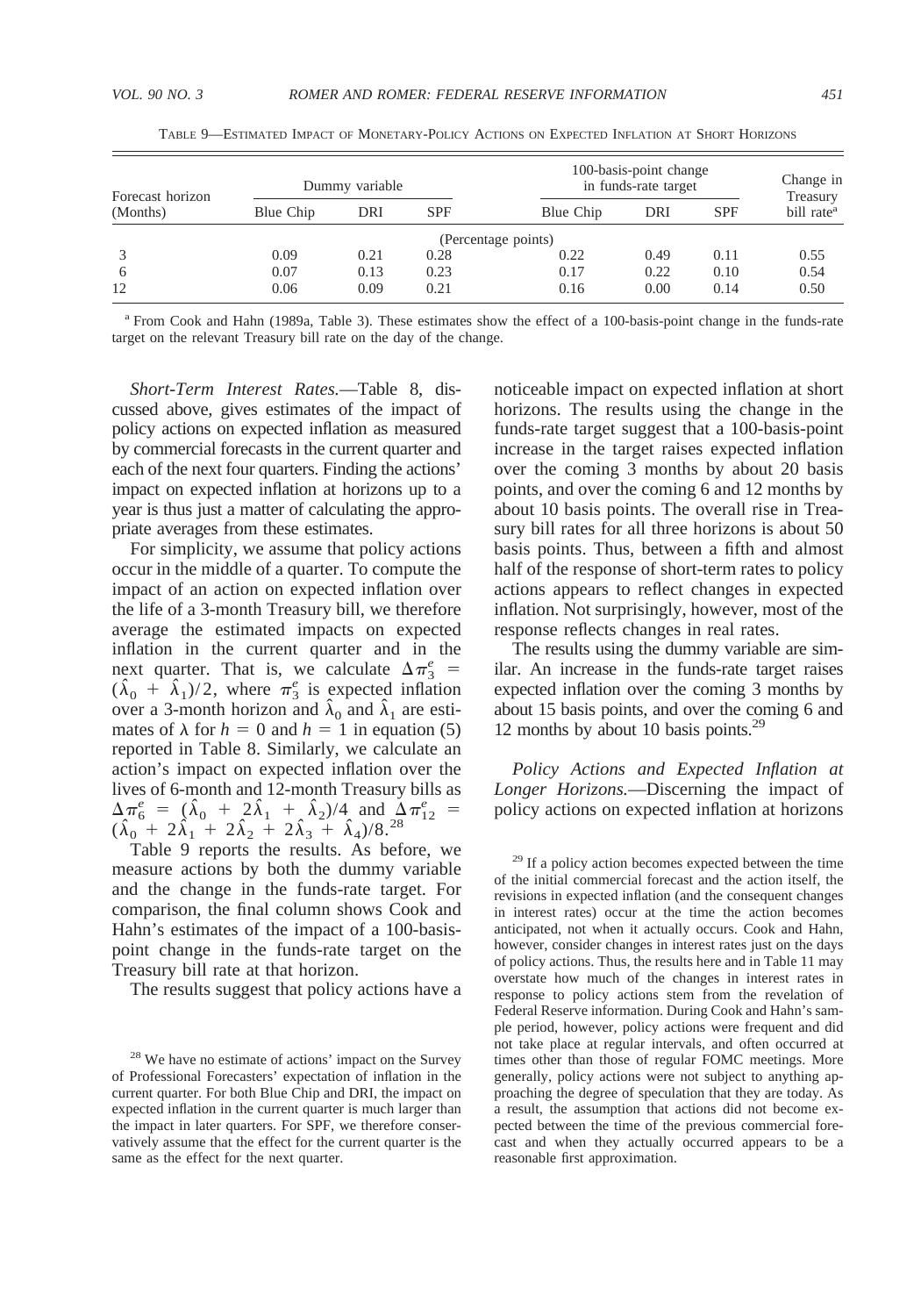beyond a year is both more important and more difficult. It is more important because the actions' impact on long-term rates is puzzling. It is more difficult because we have little direct evidence about the actions' effect on expected inflation beyond a year, and no direct evidence at all about their effect beyond seven quarters. Thus, any estimates of their effect on expected inflation at long horizons must be indirect.

One piece of indirect evidence comes from the behavior of inflation. If the Federal Reserve has a narrow target rate for inflation and brings inflation back to that range rapidly after a departure, long-term expected inflation must be close to the Federal Reserve's target regardless of what is happening in the near term. But if the Federal Reserve brings inflation back to its normal level only slowly, market participants are likely to revise their expectations of long-term inflation in response to news about short-term inflation.

The actual behavior of inflation is consistent with the view that the Federal Reserve brings inflation back to normal only slowly after a shock. Standard Box-Jenkins analysis suggests that inflation for our full sample period (1968 IV–1991 IV) is well described as an IMA $(1, 1)$ process. For example, both the Akaike and Schwarz criteria point to this specification. The MA coefficient is  $-0.42$  (with a standard error of 0.10). Thus, in response to a generic 1-percentage-point innovation in inflation, expectations of inflation in all subsequent quarters should rise by 0.58 percentage points. Estimating other low-order ARMA processes for the change in inflation yields similar results. Further, as a check for the possibility of slow mean reversion, we also estimate AR-8 and AR-12 processes for the change in inflation. We find that these, too, suggest that inflation is very persistent.30 And as we show below, it is the medium-term rather than the long-term behavior of inflation that is crucial for the impact of policy actions on interest rates.

A second piece of indirect evidence comes from examining whether the Federal Reserve's medium-term forecasts contain useful information about inflation at longer horizons. We ask whether a market participant using a mediumterm commercial inflation forecast in predicting inflation at longer horizons could improve on that forecast if he or she had access to the Federal Reserve's medium-term forecast.

Specifically, we consider an individual in month *t* trying to forecast inflation from 4 quarters after month *t* to 8 quarters after, from 8 to 12 quarters after, and from 12 to 16 quarters after. We regress actual inflation over these periods on a constant, a commercial mediumterm inflation forecast, and the comparable Federal Reserve forecast. Our interest is in whether the coefficient on the Federal Reserve forecast is positive; that is, we want to know whether the Federal Reserve's medium-term inflation forecast helps predict inflation two, three, and four years in the future.

We use the forecast in month *t* of inflation four quarters after month *t* as our medium-term inflation forecast. This forecast is available for a large number of observations for all of our forecasters. As before, we correct the standard errors for heteroskedasticity and for serial correlation over  $h + 1$  quarters. Thus, for example, when we consider inflation from between 8 and 12 quarters ahead, we correct for heteroskedasticity over 13 quarters. One implication is that the standard errors should be interpreted with extreme caution: the justification for the standard errors is asymptotic, and the forecast horizons are substantial compared with our sample periods. This is especially true for the Blue Chip forecasts, where we have only 11 years of data.

Table 10 reports the results. For the short Blue Chip sample, the results show little value in the Federal Reserve forecasts for predicting inflation two to four years ahead. But for DRI and SPF, the estimates suggest that the Federal Reserve forecasts contain considerable information. All of the point estimates are above onehalf, and most are close to one. Moreover, the *t*-statistics (which, as indicated above, should be viewed as highly approximate) suggest that many of the estimates are statistically significant. Thus, the bulk of the evidence suggests that the Federal Reserve's medium-term forecasts contain useful information about longerterm inflation.

*Long-Term Interest Rates.*—The indirect evidence supports the view that monetary actions

<sup>&</sup>lt;sup>30</sup> Other authors also find that inflation is highly persistent. See, for example, Robert B. Barsky (1987).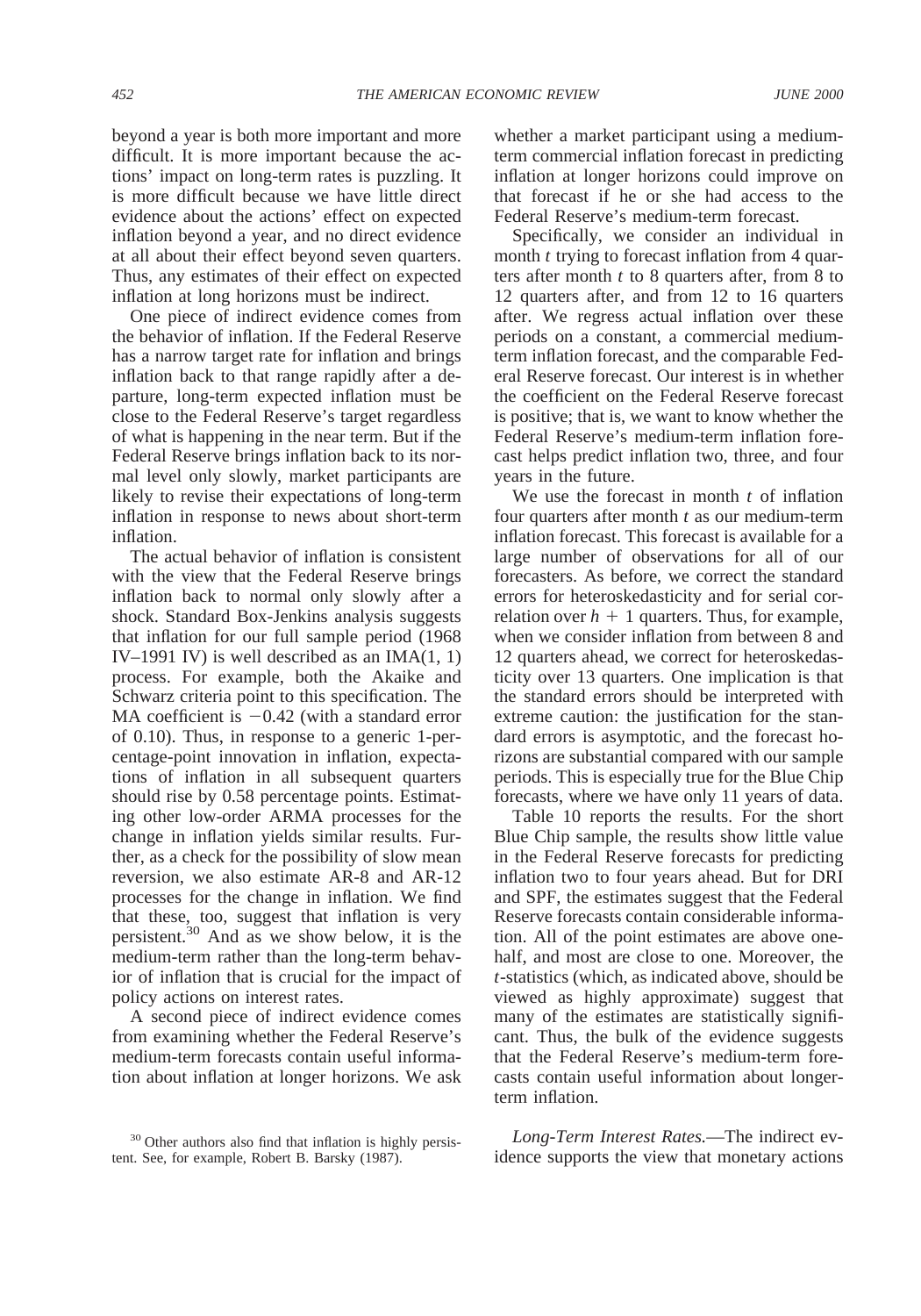| Forecast horizon |            |               |                      |       |     |
|------------------|------------|---------------|----------------------|-------|-----|
| (Quarters)       | δ          | $\gamma_C$    | $\gamma_F^{}$        | $R^2$ | N   |
| Blue Chip        |            |               |                      |       |     |
| $5 - 8$          | 2.17(0.72) | 0.18(0.14)    | 0.10(0.07)           | 0.26  | 93  |
| $9 - 12$         | 2.64(1.06) | 0.17(0.31)    | $-0.04(0.20)$        | 0.07  | 92  |
| $13 - 16$        | 2.93(0.97) | 0.14(0.34)    | $-0.10(0.34)$        | 0.02  | 84  |
| DRI              |            |               |                      |       |     |
| $5 - 8$          | 0.80(1.22) | $-0.82(0.49)$ | 1.67(0.57)           | 0.37  | 146 |
| $9 - 12$         | 1.84(1.47) | $-0.59(0.43)$ | 1.19(0.48)           | 0.18  | 145 |
| $13 - 16$        | 2.98(1.58) | $-0.51(0.29)$ | $0.86(0.36^{\circ})$ | 0.08  | 137 |
| <b>SPF</b>       |            |               |                      |       |     |
| $5 - 8$          | 2.09(1.36) | $-0.64(0.29)$ | 1.32(0.27)           | 0.31  | 64  |
| $9 - 12$         | 3.07(1.69) | $-0.41(0.43)$ | 0.85(0.52)           | 0.12  | 64  |
| $13 - 16$        | 4.26(1.95) | $-0.41(0.52)$ | 0.60(0.55)           | 0.04  | 61  |

TABLE 10—TESTS OF FEDERAL RESERVE ADDITIONAL INFORMATION FOR INFLATION AT LONG HORIZONS  $\pi_{ht} = \delta + \gamma_C \hat{\pi}_{4t}^C + \gamma_F \hat{\pi}_{4t}^F + \nu_{ht}$ 

*Notes:*  $\pi$  denotes inflation, and  $\hat{\pi}^C$  and  $\hat{\pi}^F$  denote commercial and Federal Reserve inflation forecasts; *h* and *t* index the horizon and date of the forecasts. The sample periods are 1980:1–1991:11 for Blue Chip; 1970:7–1991:11 for DRI; and 1968:11–1991:11 for SPF. Numbers in parentheses are robust standard errors.<br><sup>a</sup> Standard error calculated using Newey-West procedure because the Hansen-Hodrick standard error cannot be computed.

affect inflationary expectations at fairly distant horizons. We therefore want to go a step farther and ask whether the magnitudes involved are large enough to account for much of the impact of monetary actions on long-term interest rates. Specifically, we want to extrapolate our findings in Table 8 to longer horizons, and then estimate by how much actions' effects on the path of expected inflation affect various long-term rates.

This exercise is clearly just a back-of-theenvelope calculation. We have no conclusive evidence that policy actions affect expected inflation at long horizons, and there are many possible ways of extrapolating our findings for short horizons to obtain quantitative estimates of the effect at long horizons. Nonetheless, we think it is useful to derive at least rough estimates of the likely effect of monetary actions on expected inflation at long horizons and, thus, of the behavior of long-term interest rates associated with the revelation of Federal Reserve information.

We proceed as follows. For each commercial forecaster, we pool the different forecast horizons and reestimate the regressions underlying Table 8 by nonlinear least squares, constraining the  $\lambda$ 's to follow an AR-1 process. That is, loosely speaking, we fit an AR-1 process to the estimated  $\lambda$ 's in Table 8. Our estimates of the

 $\lambda$ 's at horizons beyond those for which we have direct evidence are just the  $\lambda$ 's implied by the estimated process.

We then use these  $\lambda$ 's to find the impact of policy actions on the interest rates on Treasury bonds of different maturities through their impact on the path of expected inflation. We account for the fact that Treasury bonds are not pure discount bonds, so that changes in expected inflation at short horizons have larger effects than changes at long horizons. $31$ 

The nonlinear least squares estimates imply that the effect of policy actions on expected inflation are quite persistent. For Blue Chip, the immediate effect of a 100-basis-point rise in the target is a rise in expected inflation of 30 basis points, and the long-run effect is a rise of 14 basis points. When the dummy variable is used instead of the change in the target, the immediate effect of a tightening is a rise of 14 basis points, and the long-run effect is a rise of 5 basis points. For SPF, the

<sup>&</sup>lt;sup>31</sup> Specifically, we consider a bond with an interest rate equal to the average for Cook and Hahn's sample period (1974–1979) for that maturity. We assume that the term structure is initially flat at that rate, and that it changes by the change in the path of expected inflation. We then find how this change affects the price of the bond and, thus, its implied yield.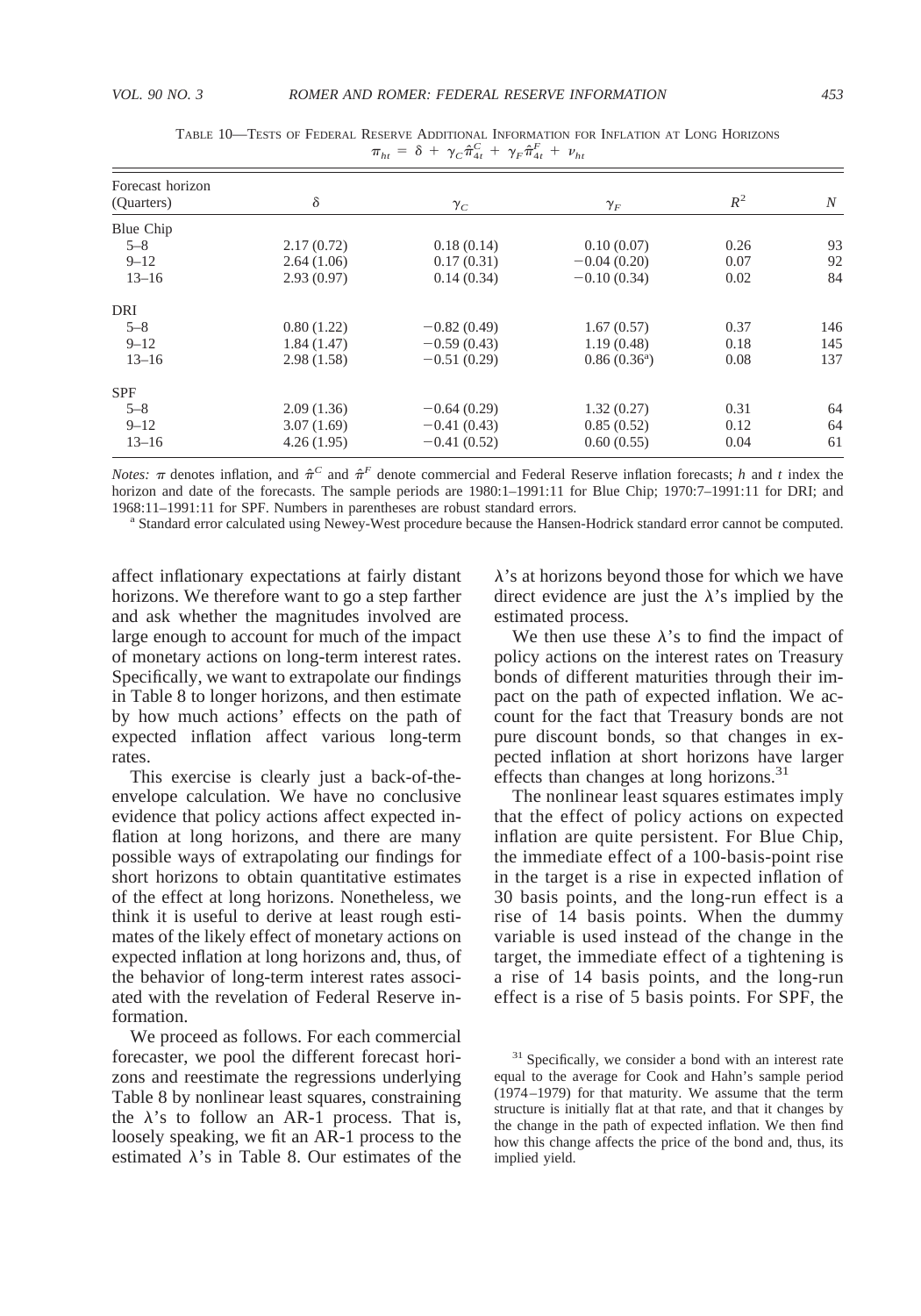| Forecast<br>horizon |           | Dummy variable |            |                     | 100-basis-point change<br>in funds-rate target |            | Change in<br>Treasury  |
|---------------------|-----------|----------------|------------|---------------------|------------------------------------------------|------------|------------------------|
| (Years)             | Blue Chip | DRI            | <b>SPF</b> | Blue Chip           | DRI                                            | <b>SPF</b> | bond rate <sup>a</sup> |
|                     |           |                |            | (Percentage points) |                                                |            |                        |
|                     | 0.05      | 0.11           | 0.21       | 0.15                | 0.04                                           | 0.15       | 0.29                   |
|                     | 0.05      | 0.11           | 0.21       | 0.15                | 0.02                                           | 0.15       | 0.21                   |
|                     | 0.05      | 0.11           | 0.21       | 0.14                | 0.01                                           | 0.15       | 0.19                   |
| 10                  | 0.05      | 0.11           | 0.21       | 0.14                | 0.01                                           | 0.15       | 0.13                   |
| 20                  | 0.05      | 0.10           | 0.21       | 0.14                | $-0.00$                                        | 0.15       | 0.10                   |

TABLE 11—ESTIMATED IMPACT OF MONETARY-POLICY ACTIONS ON EXPECTED INFLATION AT LONG HORIZONS

<sup>a</sup> From Cook and Hahn (1989a, Table 3). These estimates show the effect of a 100-basis-point change in the funds-rate target on the relevant Treasury bond rate on the day of the change.

estimates suggest virtually no time variation in the effect on expected inflation. Expected inflation rises essentially permanently by 15 basis points using the change in the target and by 21 basis points using the dummy variable. For DRI, the results vary depending on the indicator of monetary policy actions used. When policy actions are measured using the change in the funds rate target, the estimates imply that the impact of a 100-basis-point rise in the target on expected inflation falls rapidly from an increase of 82 basis points in the current quarter, to essentially no effect two quarters ahead, to a long-run decrease of 2 basis points. However, when we use the dummy variable in place of the change in the target, the results for DRI are similar to those for the other two forecasters. The estimates imply that the immediate effect of a policy tightening is a rise of 31 basis points and that the long-run effect is a rise of 10 basis points.

Table 11 reports the effects on interest rates on bonds of different maturities through this channel. As in Table 9, the final column gives Cook and Hahn's estimates of the effect of a 100-basis-point change in the target on the yield of a Treasury bond of the corresponding maturity. For the two cases where the estimated impact on expected inflation is essentially constant over time, interest rates at all horizons rise by the amount of the rise in expected inflation. For the other four cases, the estimated impact is a more complicated function of the estimated effect on the path of expected inflation.

The results indicate that the impact of pol-

icy actions on expected inflation through the revelation of Federal Reserve information may account for much of the effect of policy actions on long-term rates. In particular, using either Blue Chip or SPF, this channel accounts for a rise of over 10 basis points in long-term interest rates in response to a 100 basis-point rise in the funds-rate target. This represents over half of the overall response of 5-year and 7-year bond rates found by Cook and Hahn, and essentially all of the response of 10-year and 20-year rates. Because the effects of a 100-basis-point rise in the fundsrate target are much less persistent for DRI, the results using the DRI forecasts suggest essentially no impact through this channel. However, when we use the dummy variable to measure policy actions, the results for all three forecasters suggest that the actions have substantial effects on long-term rates.

These results do not depend on the actions' impact on expected inflation at very long horizons. Because Treasury bonds are not pure discount bonds, short-term and medium-term expected inflation are more important to their value than long-term expected inflation. For example, about half of policy actions' estimated impacts on the 20-year bond rate shown in Table 11 stem from their effect on expected inflation over the first six years, and an additional quarter of the impacts comes from their effect on expected inflation over the following five years. The relative unimportance of very long-term expectations increases the plausibility of our back-of-the-envelope calculation, since our estimates of the impact of information revelation on expected inflation are surely less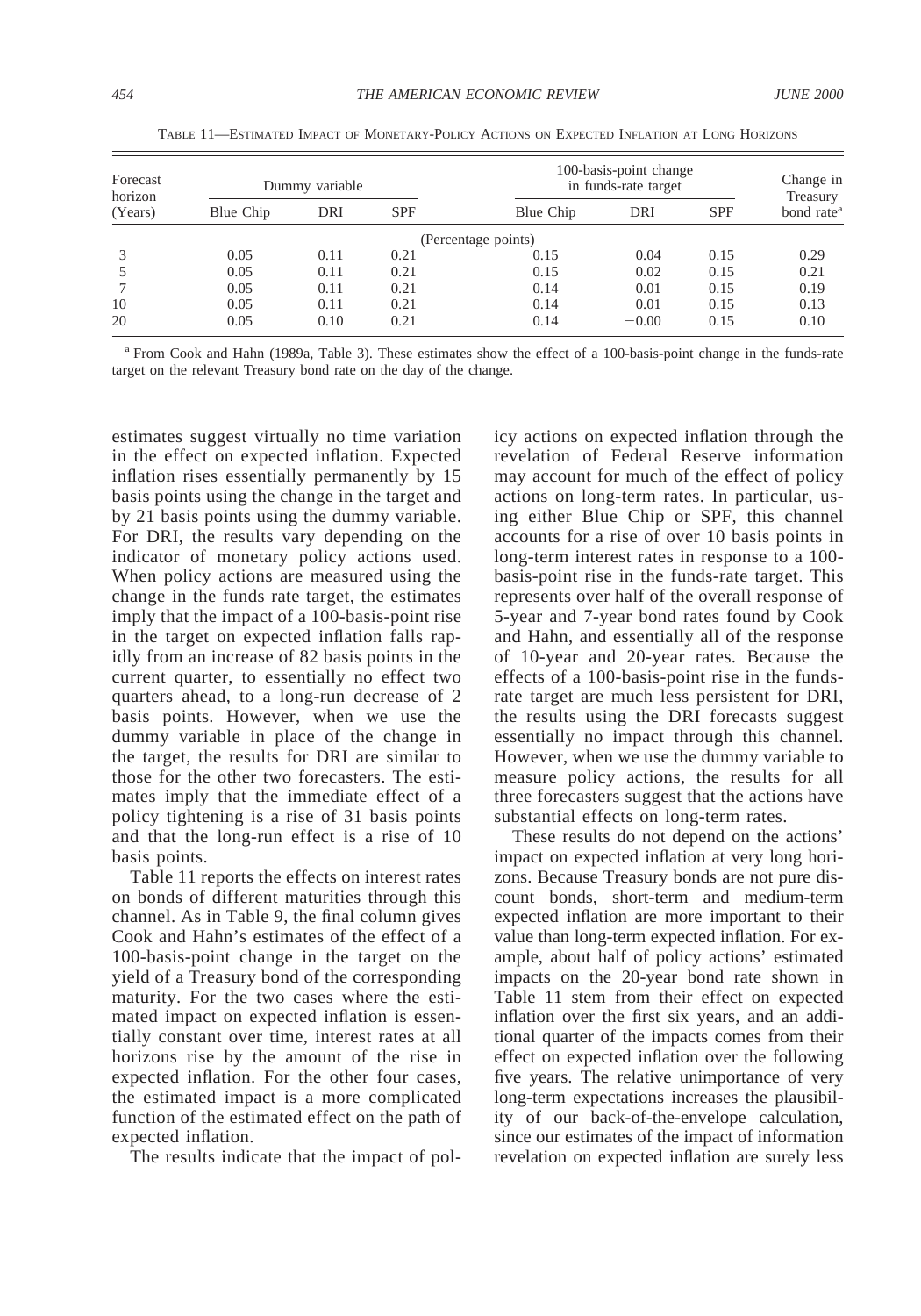speculative for the short and medium run than for the very long run.

#### **IV. Conclusion**

The most important finding of this paper is that the Federal Reserve appears to possess information about the future state of the economy that is not known to market participants. Our estimates suggest that if they had access to the Federal Reserve's forecasts of inflation, commercial forecasters would find it nearly optimal to discard their forecasts and adopt the Federal Reserve's. This information advantage appears to exist for real output as well as for inflation.

The existence of this information asymmetry has important implications for the behavior of interest rates. The tests discussed above suggest that Federal Reserve actions reveal some of its additional information and forecasters respond by changing their expectations of inflation. As a result, the information revelation associated with monetary actions can explain why interest rates at even long horizons rise when the Federal Reserve tightens policy.

Our finding of substantial asymmetric information between the Federal Reserve and the public may also have implications for a variety of other studies in monetary economics. First, as mentioned in the introduction, many models of central-bank behavior emphasize the potential importance of an information advantage for the monetary authority. For example, in models with rational expectations and flexible prices, activist monetary policy can stabilize real output only if the monetary authority has additional information about the state of the economy (Sargent and Wallace, 1975; Barro, 1976). To give another example, Barro and Gordon (1983), Canzoneri (1985), and Cukierman and Meltzer (1986) argue that in settings where optimal monetary policy is not dynamically consistent, asymmetric information between the monetary authority and the public about the benefits of expansionary policy has important implications for the conduct of policy, the monetary authority's desire for secrecy, and the relation between economic conditions and policy actions. Our results bear on the importance of all of these models of asymmetric information.

Second, an even broader literature is concerned with the possibility of asymmetric information in financial markets, and of actions providing signals of that information. In the case of inflation and interest rates, it is easy to identify a participant that may have additional information (the Federal Reserve) and one important set of its actions (changes in its fundsrate target). Even more important, the Federal Reserve and commercial inflation forecasts provide a potential record of the informed party's additional information. As a result, this setting may be particularly fruitful for investigating this general class of models. As we have described, in this case there is overwhelming evidence of the existence of asymmetric information and considerable evidence that actions provide signals of that information and that those signals are important to the actions' effects. This suggests that asymmetric information and signaling deserve serious consideration in the analysis of financial markets more generally.

Finally, a large literature dating back to at least Christopher A. Sims (1980) and Ben S. Bernanke and Alan S. Blinder (1992) attempts to identify the effects of monetary policy by examining the response of the economy to the component of a policy instrument, such as the federal funds rate, that is orthogonal to some set of publicly available information. Our results suggests that there is a fundamental problem with this approach. The component of monetary policy orthogonal to publicly available information reflects not just random variations in policy, but also the Federal Reserve's responses to information that it has but the public does not. As a result, the estimates of policy's effects from this approach are contaminated with the effects of the shocks that are causing the changes in policy. Thus, the existence of a significant information advantage for the Federal Reserve may have important implications not just for the behavior of interest rates and theoretical analyses of central-bank behavior, but for a wide range of empirical investigations of monetary policy.

Our finding of substantial asymmetric information between the Federal Reserve and the public may also have implications for the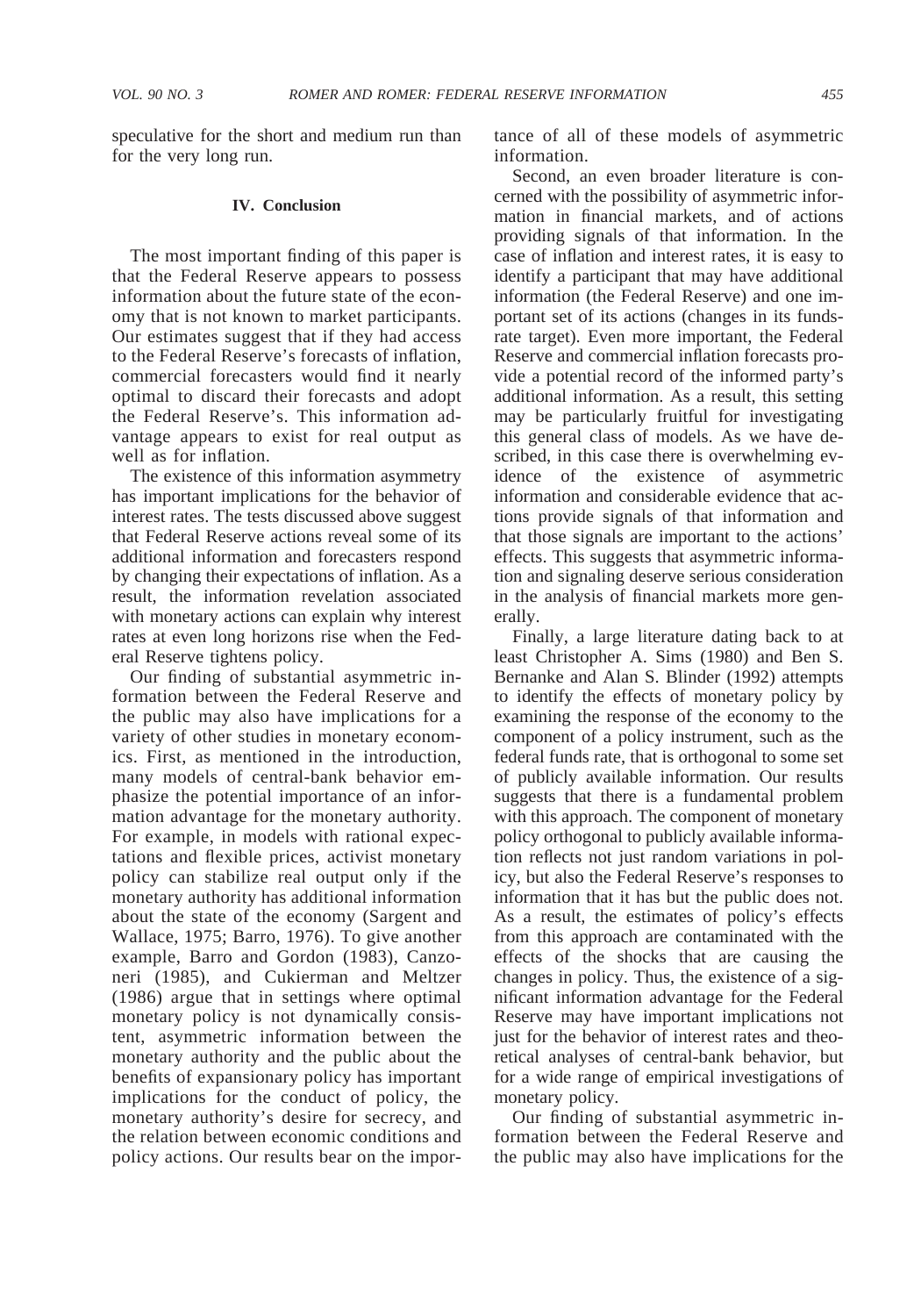debate over Federal Reserve reporting practices. The Federal Reserve could eliminate its information advantage by releasing the Green Book forecasts as soon as they are made. Provided that the information content of the Green Book forecasts remained the same, immediate release would benefit all those who use forecasts. Immediate release would presumably also increase the transparency of monetary policy-making by showing more of the motivation behind FOMC decisions. It could thus have the benefit of reducing the financial-market volatility associated with speculation about Federal Reserve actions and motives.

The obvious complication is that immediate release could change the information content of the Green Book forecasts. Given the prestige of the Federal Reserve and the forecasts' importance to monetary policy, the forecasts would surely attract a great deal of attention if they were released without delay. This could lead the Federal Reserve staff to change how it made the forecasts. For example, it could cause the staff to be less willing to depart from the consensus of private forecasts, to put more weight on easily documented model simulations and less on its judgments, or to report more optimistic forecasts.

Even if early release did not change how the staff made the forecasts, it would take years, and perhaps decades, for the statistical record to be long enough for this to be clear. Thus, regardless of whether early release changed the information content of the forecasts, the knowledge that the forecasts were being released could cause users of the forecasts to have less confidence in them. In the case of monetary policy, if the FOMC became less sure of the forecasts' value, it might place more weight on other, potentially less reliable, sources of information in policy-making. Thus, the finding that the Federal Reserve forecasts contain valuable information about future economic developments is not enough to settle the question of whether it would be desirable for the Federal Reserve to release those forecasts.

#### REFERENCES

**Barro, Robert J.** "Rational Expectations and the Role of Monetary Policy." *Journal of Mone-* *tary Economics*, January 1976, *2*(1), pp. 1–32.

- **Barro, Robert J. and Gordon, David B.** "Rules, Discretion and Reputation in a Model of Monetary Policy." *Journal of Monetary Economics*, July 1983, *12*(1), pp. 101–21.
- **Barsky, Robert B.** "The Fisher Hypothesis and the Forecastability and Persistence of Inflation." *Journal of Monetary Economics*, January 1987, *19*(1), pp. 3–24.
- **Bernanke, Ben S. and Blinder, Alan S.** "The Federal Funds Rate and the Channels of Monetary Transmission." *American Economic Review*, September 1992, *82*(4), pp. 901–21.
- **Canzoneri, Matthew B.** "Monetary Policy Games and the Role of Private Information." *American Economic Review*, December 1985, *75*(5), pp. 1056–70.
- **Cook, Timothy and Hahn, Thomas.** "The Effect of Changes in the Federal Funds Rate Target on Market Interest Rates in the 1970s." *Journal of Monetary Economics*, November 1989a, *24*(3), pp. 331–51.
- **.** "The Credibility of the *Wall Street Journal* in Reporting the Timing and Details of Monetary Policy Events." Federal Reserve Bank of Richmond Working Paper No. 89-5, December 1989b.
- **Cukierman, Alex and Meltzer, Allan H.** "A Theory of Ambiguity, Credibility, and Inflation under Discretion and Asymmetric Information." *Econometrica*, September 1986, *54*(5), pp. 1099–128.
- **Ehrbeck, Tilman and Waldmann, Robert.** "Why Are Professional Forecasters Biased? Agency versus Behavioral Explanations." *Quarterly Journal of Economics*, February 1996, *111*(1), pp. 21–40.
- **Gordon, Robert J.** *Macroeconomics*, 6th Ed. New York: HarperCollins, 1993.
- **Hansen, Lars P. and Hodrick, Robert J.** "Forward Exchange Rates as Optimal Predictors of Future Spot Rates: An Econometric Analysis." *Journal of Political Economy*, October 1980, *88*(5), pp. 829–53.
- **Lamont, Owen.** "Macroeconomic Forecasts and Microeconomic Forecasters." National Bureau of Economic Research (Cambridge, MA) Working Paper No. 5284, October 1995.
- **Newey, Whitney K. and West, Kenneth D.** "A Simple, Positive Semi-definite, Heteroske-